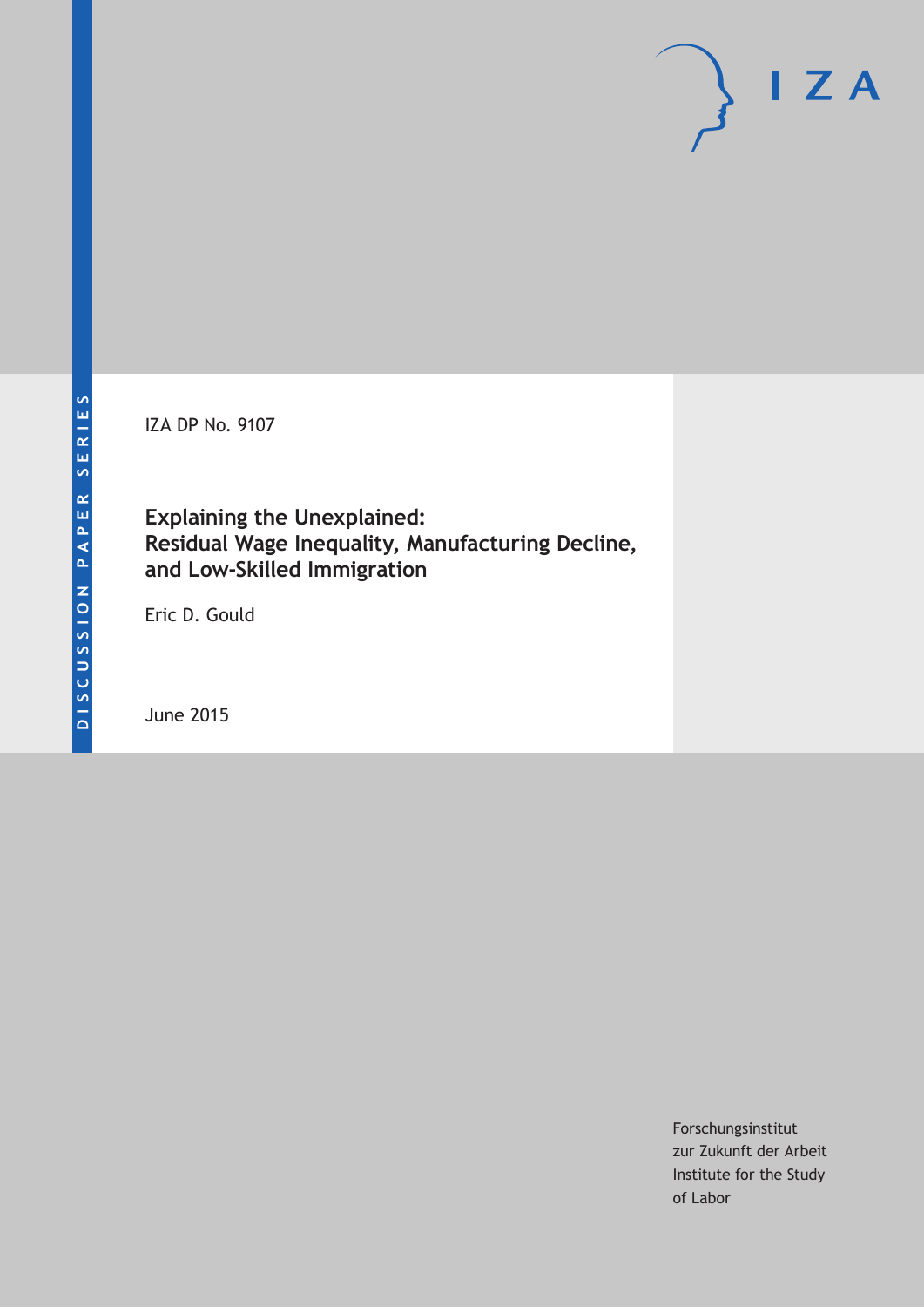# **Explaining the Unexplained: Residual Wage Inequality, Manufacturing Decline, and Low-Skilled Immigration**

**Eric D. Gould**

*Hebrew University of Jerusalem, IZA, CEPR and CReAM*

### Discussion Paper No. 9107 June 2015

IZA

P.O. Box 7240 53072 Bonn **Germany** 

Phone: +49-228-3894-0 Fax: +49-228-3894-180 E-mail: iza@iza.org

Any opinions expressed here are those of the author(s) and not those of IZA. Research published in this series may include views on policy, but the institute itself takes no institutional policy positions. The IZA research network is committed to the IZA Guiding Principles of Research Integrity.

The Institute for the Study of Labor (IZA) in Bonn is a local and virtual international research center and a place of communication between science, politics and business. IZA is an independent nonprofit organization supported by Deutsche Post Foundation. The center is associated with the University of Bonn and offers a stimulating research environment through its international network, workshops and conferences, data service, project support, research visits and doctoral program. IZA engages in (i) original and internationally competitive research in all fields of labor economics, (ii) development of policy concepts, and (iii) dissemination of research results and concepts to the interested public.

<span id="page-1-0"></span>IZA Discussion Papers often represent preliminary work and are circulated to encourage discussion. Citation of such a paper should account for its provisional character. A revised version may be available directly from the author.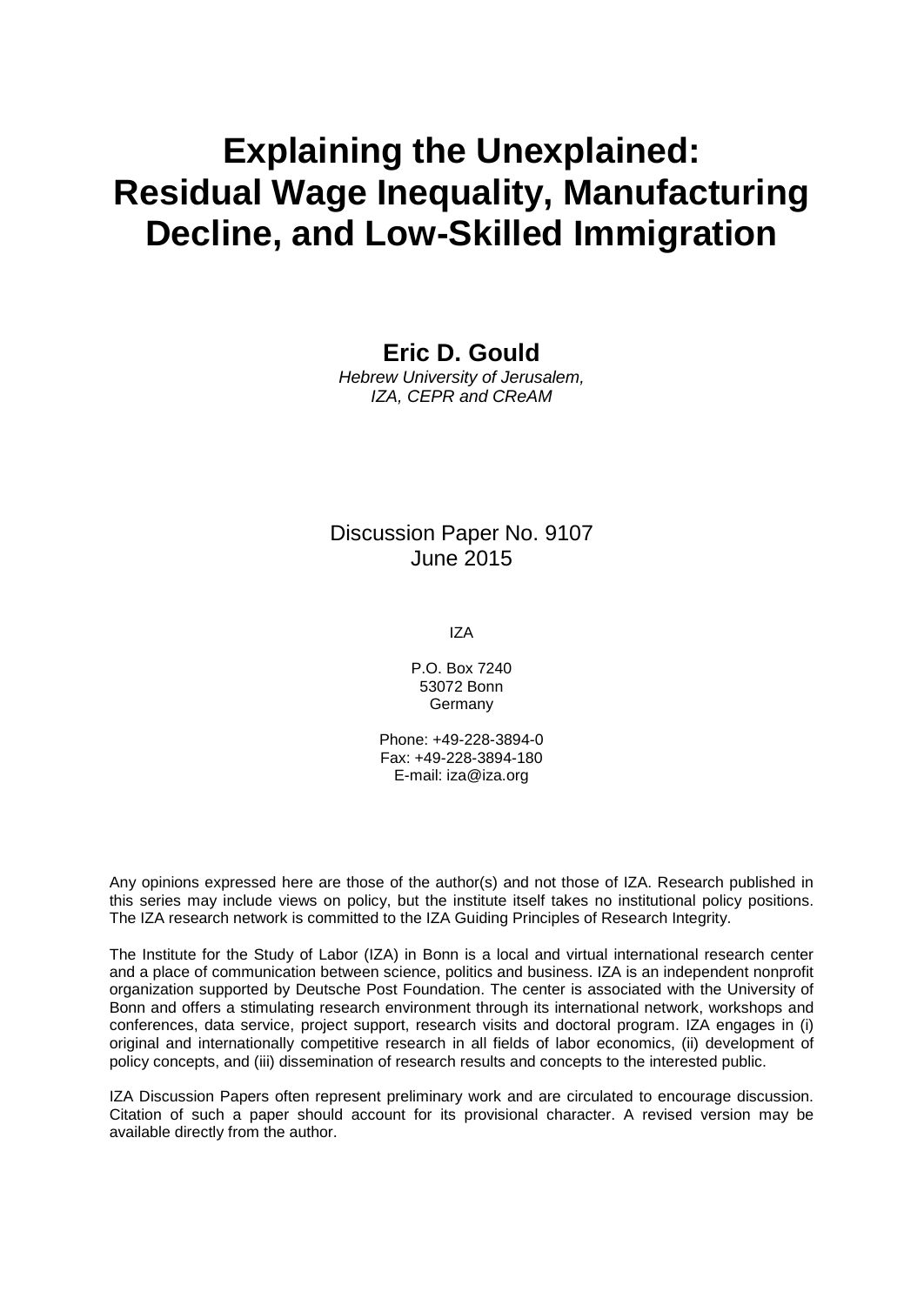IZA Discussion Paper No. 9107 June 2015

## **ABSTRACT**

# **Explaining the Unexplained: Residual Wage Inequality, Manufacturing Decline, and Low-Skilled Immigration[\\*](#page-1-0)**

This paper investigates whether the increasing "residual wage inequality" trend is related to manufacturing decline and the influx of low-skilled immigrants. There is a vast literature arguing that technological change, international trade, and institutional factors have played a significant role in the inequality trend. However, most of the trend is unexplained by observable factors. This paper attempts to "explain" the growth in the unexplained variance of wages by exploiting variation across locations (states or cities) in the United States in the local level of "residual inequality." The evidence shows that a shrinking manufacturing sector increases inequality. In addition, an influx of low-skilled immigrants increases inequality, but this effect is concentrated in areas with a steeper manufacturing decline. Similar results are found for two alternative measures linked to increasing inequality: the increasing return to education and the decline in the employment rate of non-college men. The overall evidence suggests that the manufacturing and immigration trends have hollowed-out the overall demand for middle-skilled workers in all sectors, while increasing the supply of workers in lower skilled jobs. Both phenomena are producing downward pressure on the relative wages of workers at the low end of the income distribution.

JEL Classification: J31

Keywords: inequality, manufacturing, low-skilled immigration

Corresponding author:

Eric D. Gould Department of Economics The Hebrew University of Jerusalem Mount Scopus Jerusalem 91905 Israel E-mail: [eric.gould@huji.ac.il](mailto:eric.gould@huji.ac.il)

For many helpful comments, I thank David Autor and seminar participants at the Washington University in St. Louis, Ohio State, Boston University, and the University of Maryland. David Dorn provided help with the data from Autor, Dorn, and Hanson (2013). Sheri Band provided diligent research assistance and financial support was received from The Maurice Falk Institute for Economic Research. The first draft of this paper was written while visiting the Department of Economics at Georgetown University.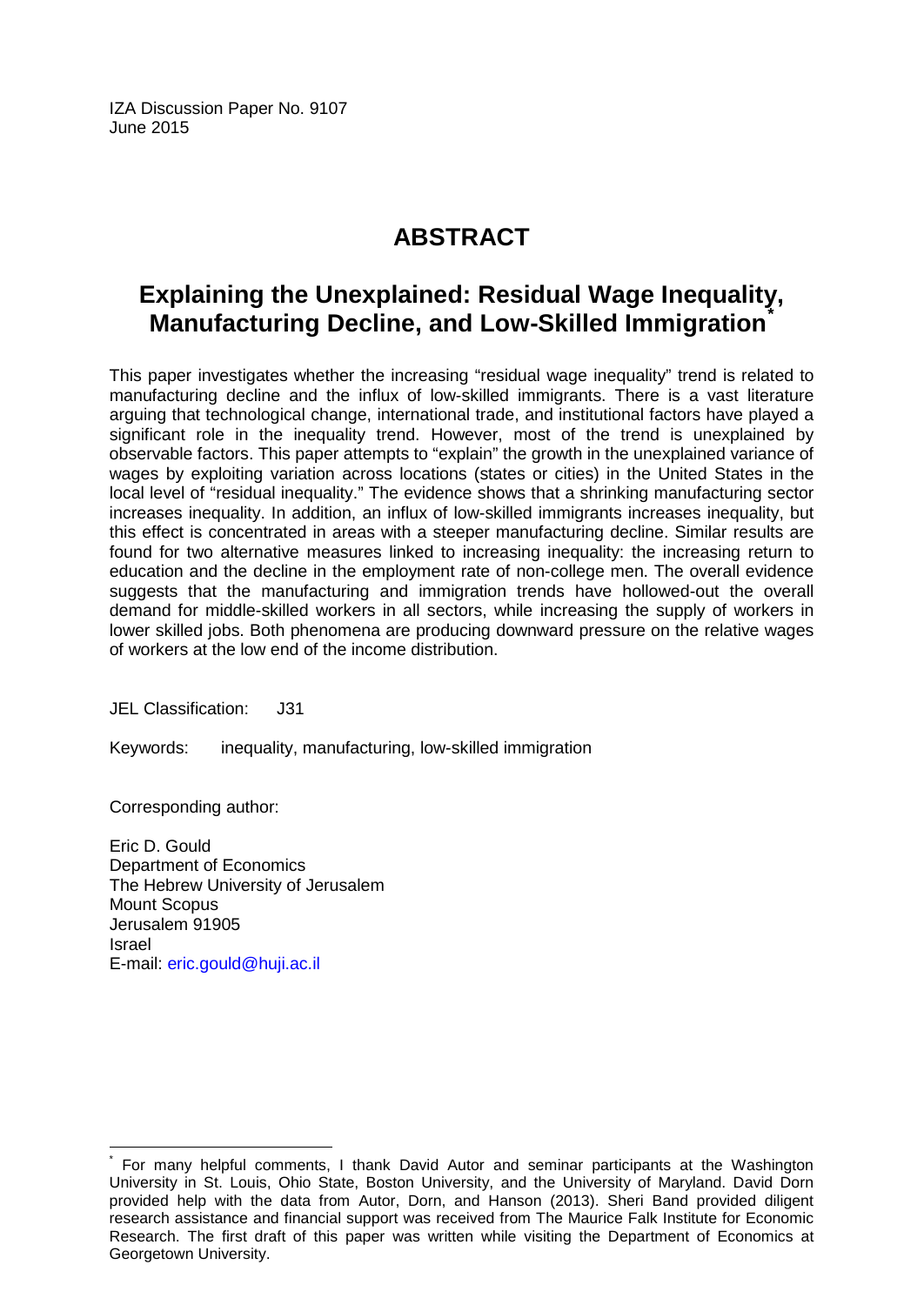#### **I. Introduction**

This paper examines the steady growth in income inequality over the last several decades in many advanced countries. Despite the vast literature on the topic, concrete explanations for this phenomenon have proved elusive. The evidence points to an important role for technological change, international trade, and changes in institutions. However, most of the inequality trend is left unexplained by observable factors like trade-flows, industrial and occupational shifts, changes in the education and demographic composition of the workforce, and the returns to observable skills.

This paper attempts to "explain" the growth in the unexplained variance of log wages by exploiting variation across locations (states or cities) in the United States in the local level of "residual inequality." A similar strategy has been used extensively in the literature to test whether the growth in the college wage premium is due to technological change, international trade, immigration, and other factors. However, the college premium is responsible for only a small portion of the inequality trend. This is the first paper to use a similar strategy to shed light on the growth in the largest, previously unexplained, portion of the wage variance over time.

The focus of the analysis will be on the role of the steady decline in the manufacturing industry and the influx of low-skilled immigrants in recent decades. Both of these trends coincided with the dramatic increase in wage inequality. The existing literature has found that the decline of the manufacturing sector, and the accompanying growth of the service sector, explains little of the increase in inequality over time. Similarly, low-skilled immigration has not been linked to significant growth in wage variation.

However, existing work ignores the idea that a shrinking manufacturing sector not only shifts workers across sectors of differing means and variances in wages, but could also create a general equilibrium effect on the shape of the distribution of wages within all sectors. Specifically, a decline in the demand for manufacturing workers could translate into a decline in the demand for similar, middle-skilled workers across all sectors of the local labor market. The hollowing-out in the demand for middleskilled workers could also lead to a labor supply shift away from middle-skilled jobs into lower skilled jobs. In this manner, the wage distribution in sectors outside of manufacturing could be affected by the deindustrialization trend over the last several decades. Similarly, an influx of low-skilled immigrants could impact upon the wages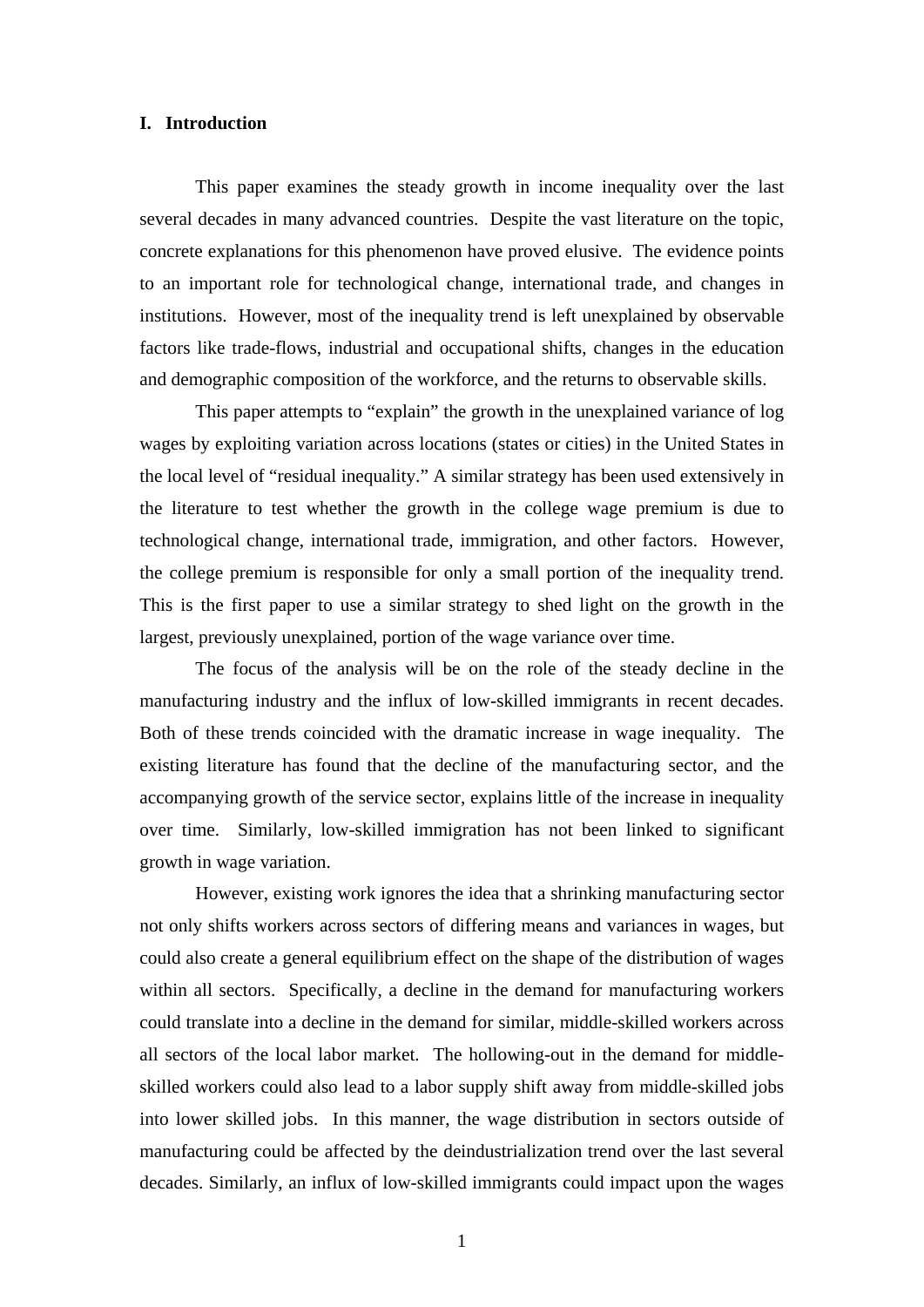of workers in sectors which employ immigrant workers, and also in sectors which employ native workers of similar skill levels.

In order to establish causality, the analysis controls for national trends and the unobserved fixed-effect for each locality using a panel data set of cities or states in the United States over time from 1970 to 2010. In addition, we use instrumental variables for the local share of workers who are immigrants or in the manufacturing sector. These instruments are based on the historical geographic patterns of immigrants and industrial sectors, combined with national industrial shifts and national flows of immigrants from different origin countries. These instruments are widely used in the literature, but have never been used to estimate the causal impact of immigrants or the manufacturing sector on residual inequality. In addition, we use a measure of the local exposure to Chinese import competition from Autor, Dorn, and Hanson (2013) to instrument for the shift in the local manufacturing sector after 1990.

There is a well-developed literature that documents, and attempts to explain, the increase in wage inequality over recent decades. There is some quarreling over when the trend began, but most of the evidence points to the early 1970's (Juhn, Murphy, and Pierce  $(1993)$  $(1993)$  $(1993)$ <sup>1</sup> However, the nature of the inequality trend has changed over time. Wage variation within groups (by age, education, occupation, etc.) increased since the 1970's, while wage variation between education groups (i.e. the return to education) increased since the 1980's. Furthermore, inequality increased initially due to both tails of the distribution spreading out, while increases after 1990 were concentrated in the upper tail of the distribution (Autor, Katz, and Kearney (2008)).

Several explanations for these patterns have been explored in extensive detail over the last few decades: skill-biased technological change (the computer and IT revolution), international trade, shifts in the occupational and industrial composition, the decline in unions, changes in the minimum wage, immigration from low-wage countries, etc. The debate over the size and role of each one is ongoing, but a general consensus has emerged that technological advances over the last several decades have increased the demand for skill – increasing the returns to skill and leading to a fanning-out of the wage distribution.

<span id="page-4-0"></span><sup>&</sup>lt;sup>1</sup> See Lemieux (2006) and Autor, Katz, and Kearney (2008).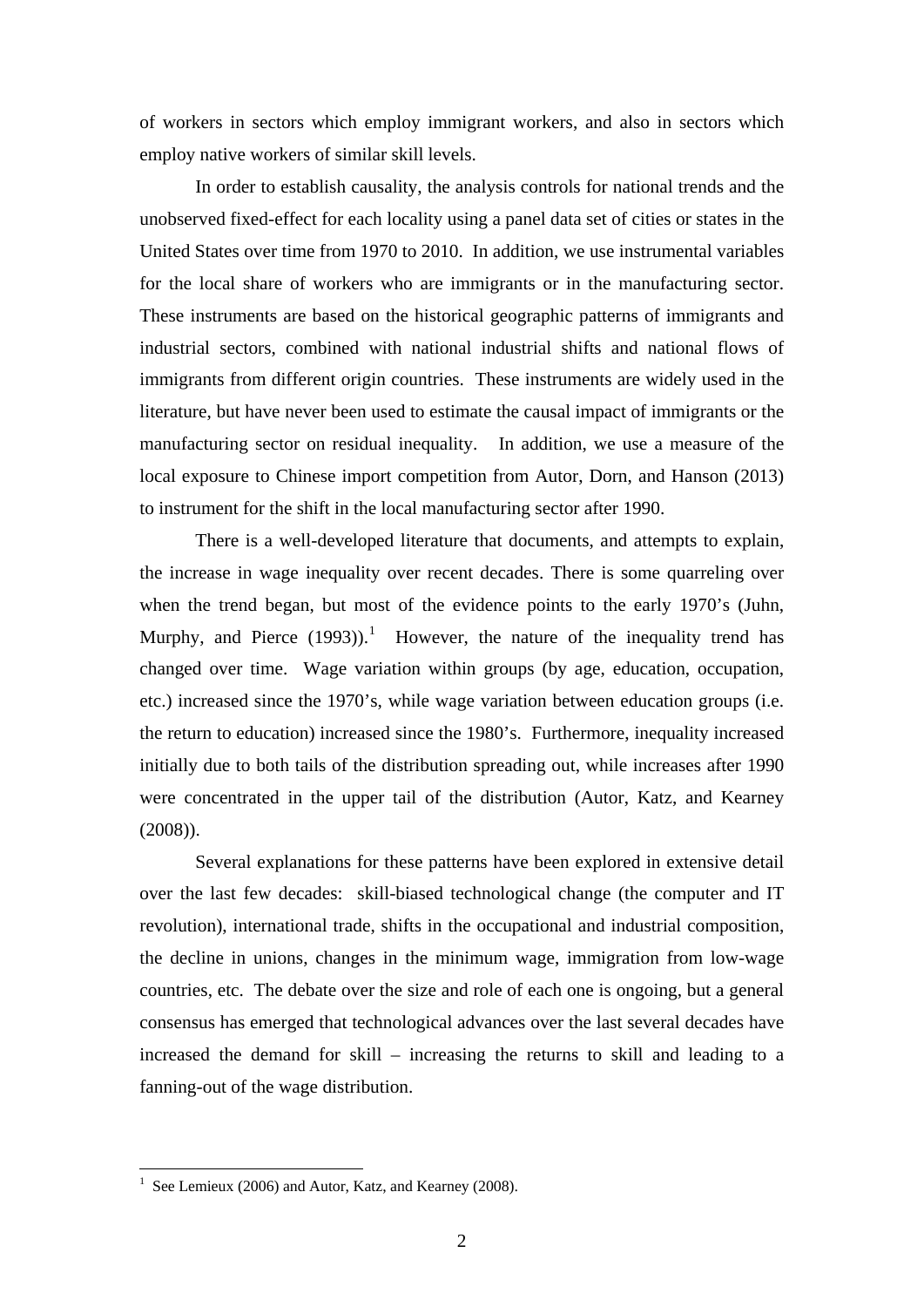The remaining factors are often found to play a significant role, at least during certain stretches, but appear unlikely to account for the sustained increase in inequality throughout the whole period along with the way it has changed over time. For instance, the decline in the real minimum wage during the 1980's may have contributed to the increase in inequality at the bottom of the wage distribution during this period, but is thought to be unrelated to the increase at the top of the distribution along with its acceleration since 1990. Shifts in the occupational and industrial structure, due to international trade and the expansion of the service sector, have been difficult to reconcile with the increasing variance of wages within sectors over time (Juhn, Murphy, and Pierce (1992)). Similarly, the decline in unions may have increased wage variation within historically unionized sectors, but again seems unable to explain why inequality is increasing within all sectors. The impact of low-skilled immigration is heavily debated, but even studies that find a significant negative effect on the wages of low-skilled natives do not suggest that immigration played a large role in the upward trend in inequality between education groups (the college premium). No study has looked at whether immigration affected the overall wage variance, including the variation within education groups.

Direct evidence for the case that technological change is significantly altering the wage structure comes from exploiting variation across states (or across industries, cities, or countries) in the education premium, and showing a positive relationship between investments in new technologies (computers, R&D, etc.) and the skill premium.<sup>[2](#page-5-0)</sup> In addition, skill-upgrading – the increasing proportion of skilled workers in a given sector or locality, is positively related to the skill premium.<sup>[3](#page-5-1)</sup> This finding is consistent with technologically-driven demand shifts in favor of high-skilled workers.

Recent papers have also linked technological investments to the replacement of workers performing tasks which are more routine in nature, and thus, highly susceptible to be automated and replaced by computers and advanced equipment. $4$ Autor and Dorn (2013) exploit variation across locations (commuting zones) in the US to show that areas which have an initially larger share of workers in routine-type occupations underwent a larger polarization of workers into high-skilled and low-

<span id="page-5-0"></span><sup>&</sup>lt;sup>2</sup> See Berman, Bound, and Griliches (1994), Berman, Bound, and Machin (1998), Autor, Katz, and Krueger (1998), Machin and Van Reenen (1998), and Lindley and Machin (2013).

<span id="page-5-1"></span>Kee Murphy and Welch (1992), Katz and Murphy (1992), Berman, Bound, and Griliches (1994), Berman, Bound, and Machin (1998), and Autor, Katz, and Kearney (2008).

<span id="page-5-2"></span><sup>4</sup> See Autor, Levy, and Murnane (2002), Goos and Manning (2007), Autor, Katz, and Kearney (2008), Autor and Dorn (2013), Michaels, Natraj, and Van Reenen (2014).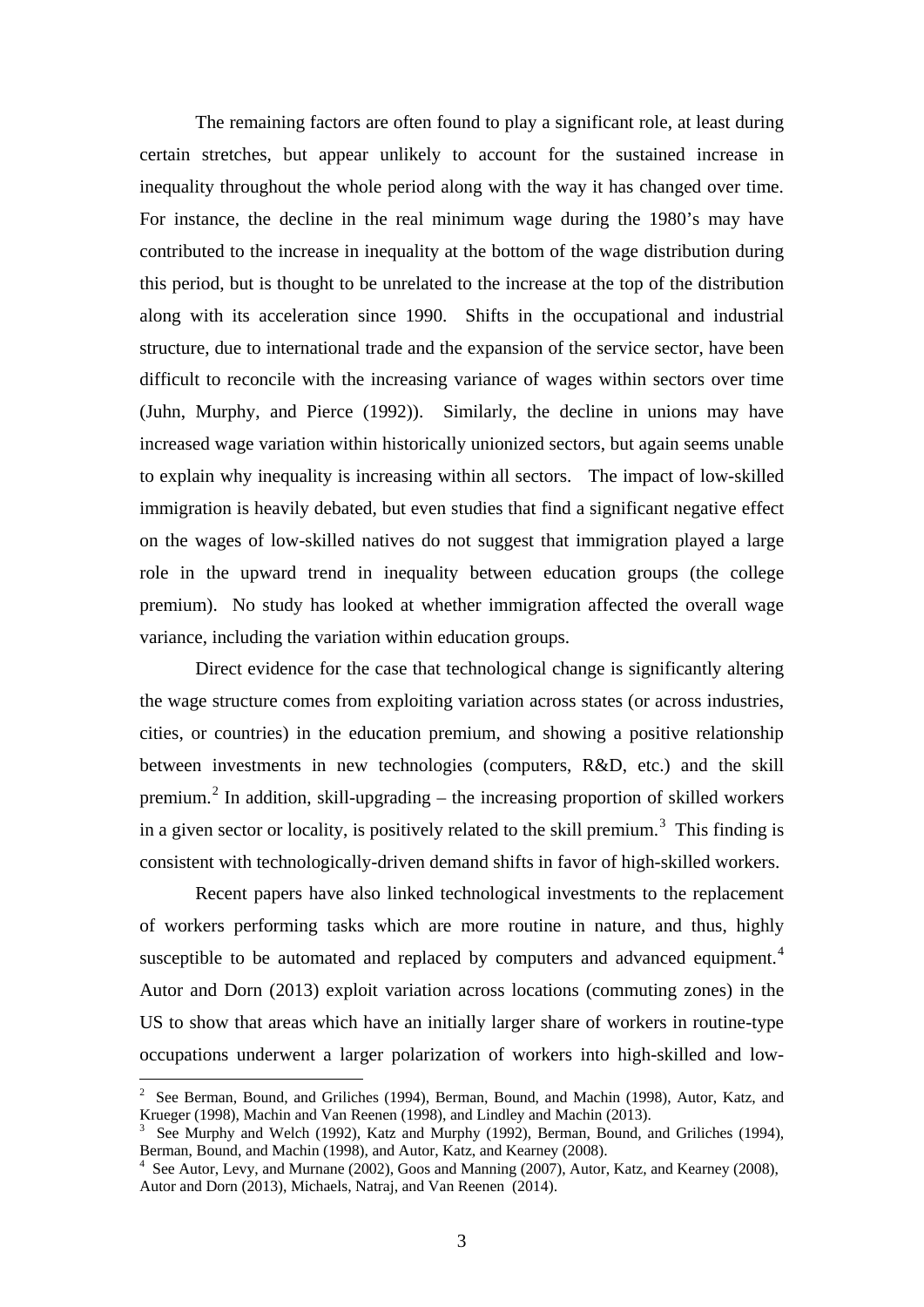skilled occupations. Specifically, they find that new technologies replaced workers performing routine jobs, resulting in an increase in the wages and employment share of low-wage service occupations.<sup>[5](#page-6-0)</sup> Their findings demonstrate how technology adoption has hollowed out the demand for workers in occupations that are typically in the middle of the wage distribution, while increasing the employment share and wages in occupations at the tails of the distribution. These findings are consistent with the stabilization of inequality at the lower tail since the 1990's, and the concurrent acceleration in the upper tail. However, their analysis is concerned with how technology affects inequality through occupational shifts, and does not address the increase in inequality within all sectors over time – the increase in "residual inequality."<sup>[6](#page-6-1)</sup>

Recent work has shown that increasing levels of trade with China have altered the structure of the U.S. labor market. Using variation across localities in their exposure to Chinese imports (i.e. based on the initial local share of goods produced that potentially compete with Chinese goods), Autor, Dorn, and Hanson (2013a) show that trade with China displaced workers from manufacturing jobs. Workers shifting to other sectors exerted downward pressure on wages in the service sector due to the shift in labor supply and to a decline in demand for services.<sup>[7](#page-6-2)</sup> In follow-up work, Autor, Dorn, and Hanson (2013b) find that exposure to Chinese imports adversely affected the unemployment and non-employment rates of less-educated workers, with much smaller effects on college-educated workers. Using longitudinal data, Autor, Dorn, Hanson, and Song (2013) show that low-wage manufacturing workers exposed to trade with China experienced larger wage losses than high-wage workers.

These findings suggest that trade with China may have implications for inequality between, and perhaps within, education groups. However, this link has not

<span id="page-6-0"></span><sup>&</sup>lt;sup>5</sup> The increased wages of service workers depends theoretically on the assumption that goods and services are weakly complementary. In other words, computerization leads to a decline in the costs, and prices, of goods – and this leads to an increase in the demand for services which serves to increase the wages of service workers. See Autor and Dorn (2013).

<span id="page-6-1"></span> $6$  However, Acemoglu and Autor (2012) show that inequality between occupations is becoming more important over time – they show that the explanatory power of occupations (and also tasks) is growing over time in a typical wage regression.

<span id="page-6-2"></span> $<sup>7</sup>$  However, they find that the decline in wages was similar in magnitude for educated and less-educated</sup> workers, thus implying an ambiguous effect on overall inequality or inequality between education groups. The authors also find that the wages of workers remaining in the manufacturing sector did not decline in response to increase exposure to Chinese imports. This, however, may be due to the positive selection (in terms of wages) of workers remaining in the manufacturing sector, or due to an endogenous response of firms to adopt new technologies in order to compete with Chinese imports (Bloom, Draca, and Van Reenen (2011)).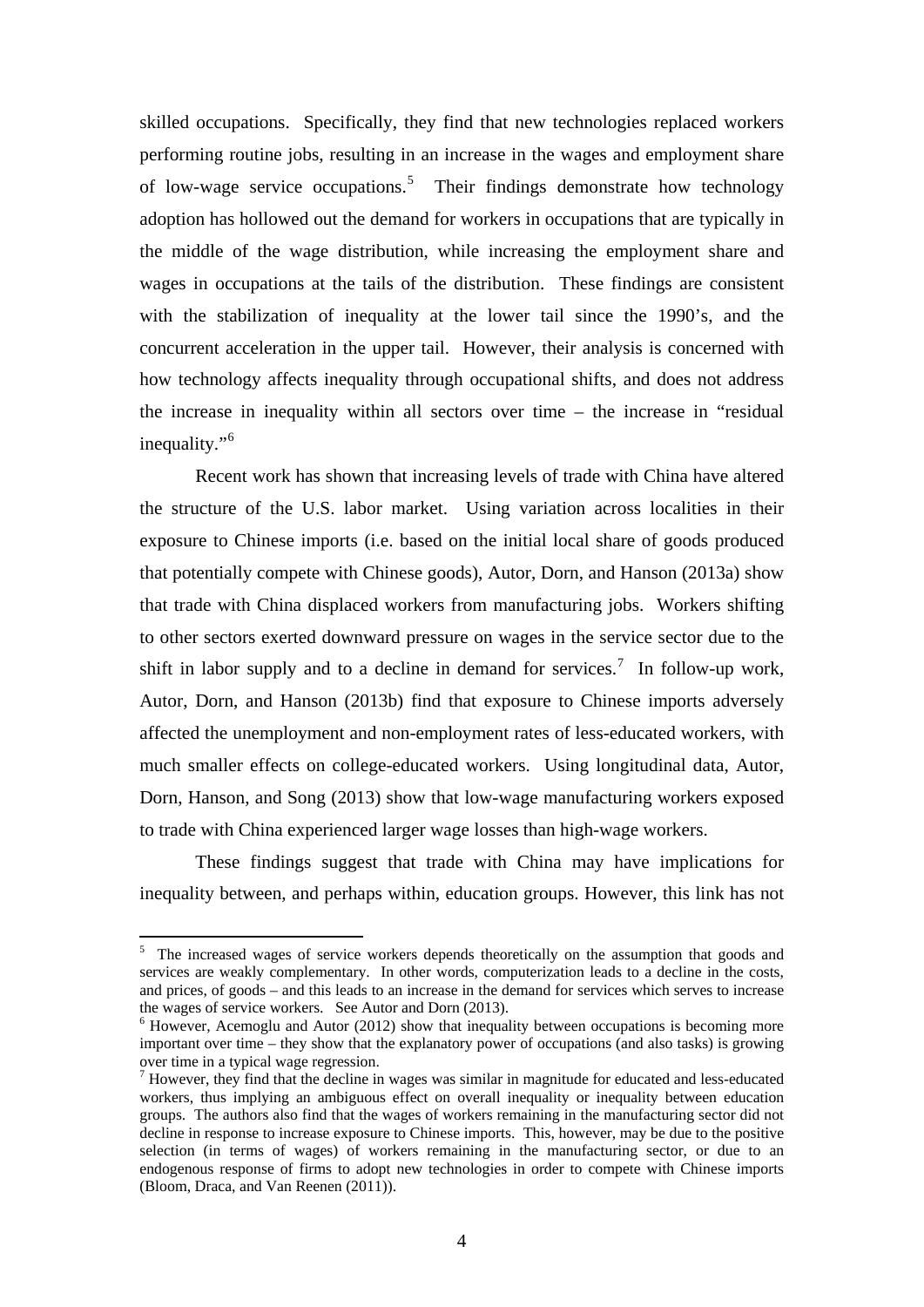yet been investigated directly. But, it is unlikely that trade with China is responsible for much of the inequality trend, which started in the 1970's and preceded the Chinese import phenomena which began in the early 1990's. For this reason, we examine the general equilibrium effect of manufacturing decline on inequality, rather than focusing on trade with China.

Examining the role of the manufacturing sector is also motivated by Moretti (2010) who shows that 1.6 jobs in the non-tradable sector are created for every job created in the manufacturing sector. This finding, along with the effects of trade with China on sectors outside of manufacturing (cited above), provides additional evidence in favor of the idea that the decline in manufacturing may generate important spillovers on the structure of wages and employment in all sectors.

As noted above, there is a developed literature on the issue of whether immigrants hurt the labor market outcomes of natives. The evidence is inconclusive (Friedberg and Hunt (1995)). Borjas, Freeman, and Katz (1997) use the 1980 and 1990 U.S. Census data to examine whether an influx of immigrants at the local level is associated with lower wages. In addition, they exploit variation in the immigrant concentration by skill levels, and their overall findings point to a negative effect of immigration on the wages of less-skilled natives. Borjas (2003) extends this analysis to examine the flows of immigrants within education-experience levels, and finds similar results.

Card (2005) reaches different conclusions by showing that there is no correlation between the gap in wages between high school graduates and dropouts at the city level and the fraction of high school dropouts in the city that are immigrants. Card (2009) extends this analysis by looking at how immigrants are affecting relative supplies of workers at different education levels by city, and finds little correlation with relative wage levels in the cross-section for the 2000 Census.<sup>[8](#page-7-0)</sup> The endogenous locational choices of immigrants are handled by using an instrumental variable based on earlier immigrant settlement patterns along with the national trends for each type of immigrant.

<span id="page-7-0"></span> $8$  Friedberg (2001) examines whether the massive wave of Russian immigration into Israel affected the wages of workers, while exploiting variation across sectors in the increase in labor supply due to the Russian immigrants. Friedberg uses the sector choice of Russian immigrants prior to their emigration from Russia as an instrument for the allocation of immigrants across sectors in Israel, and finds little evidence that the new immigrants lowered the wages of natives. Ottaviano and Peri (2012) reach similar conclusions.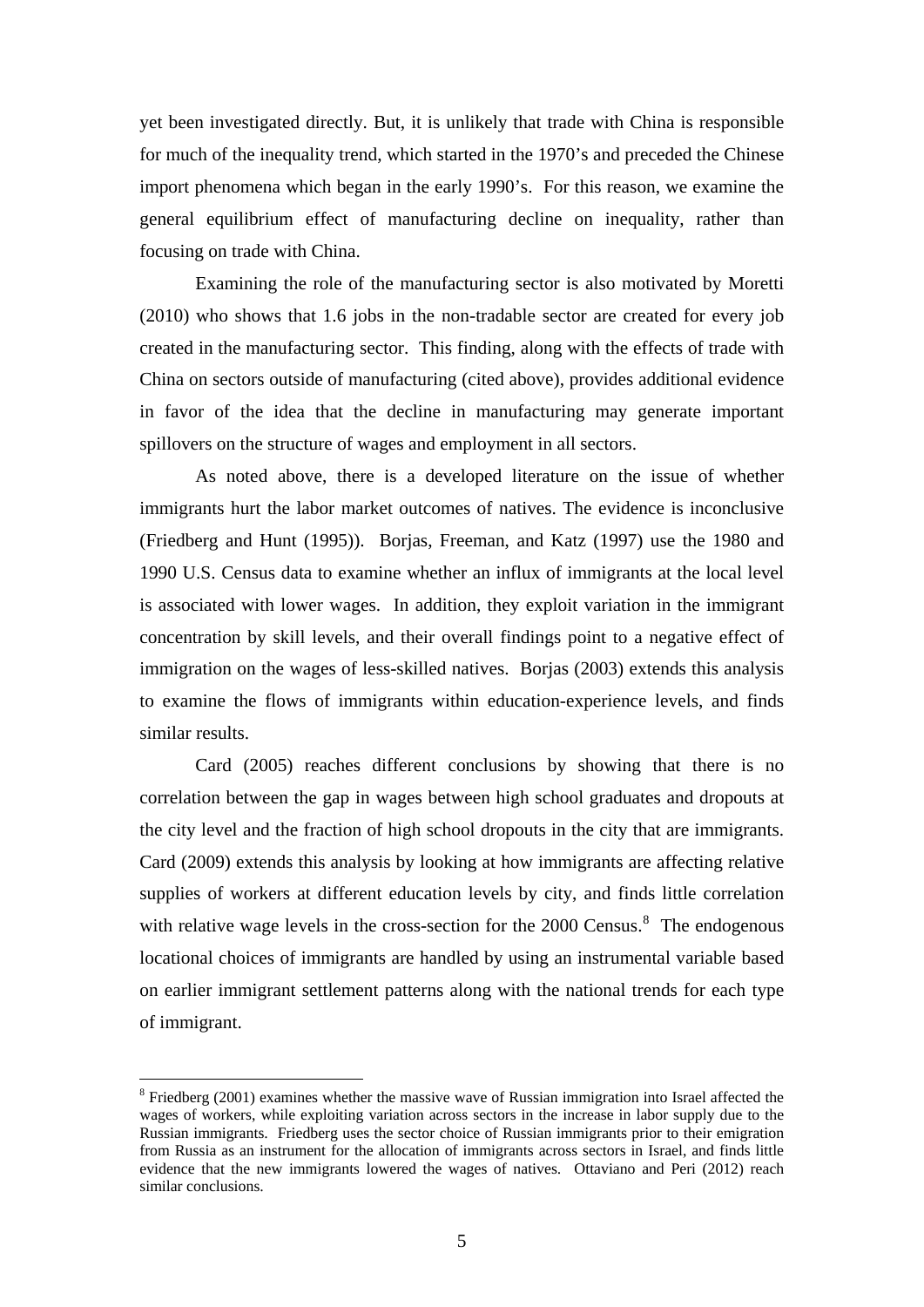This paper follows the literature that exploits variation in the immigrant concentration across localities and over time, as well as employing a similar instrumental variable strategy. However, we make several contributions. First, we examine how immigration affects residual wage inequality, not just the wage gaps between skill levels. Second, we analyze a longer time horizon by using a panel of localities for every ten years between 1970 and 2010. Third, we also examine the effect of immigration on the employment rate of natives, since a decline in the employment rate can be considered a manifestation of the inequality trend (Juhn (1992)). Finally, we examine the role of immigration in conjunction with the decline in manufacturing. These two phenomena may interact with each other if the downward pressure on native wages due to an increased supply of low-skilled immigrants is weaker (stronger) in areas where the manufacturing sector is robust enough (too small) to prop up the demand for middle and lower skilled natives. Also, Lewis (2009) argues that an influx of immigrants leads manufacturing firms to invest less in labor-saving equipment and technology, thus mitigating the effect of immigration on the wages of less-skilled workers. It naturally follows that the mitigating effect of this mechanism should be related to the size of the manufacturing sector, and therefore, implies that the effect of immigration and manufacturing should be examined together.

Overall, our analysis uses established tools in order to examine a new question: Is residual inequality affected by manufacturing decline and an influx of immigrants? The analysis shows that the decline in manufacturing played a significant role in the upward trend in inequality. This finding is robust across many dimensions: different measures of inequality, different time periods, using OLS or IV, using states versus cities as the unit of analysis, the inclusion or exclusion of additional control variables, and controlling for location-specific time trends. In addition, the evidence shows that low-skilled immigration has played a significant role as well, although the size of the effect depends on the size the manufacturing sector. The concentration of low-skilled immigrants in the local labor force increased residual wage inequality while lowering the employment rates of non-college educated natives – but both effects are stronger when the manufacturing sector is shrinking. Similar results are obtained using the local "college premium" as the outcome variable of interest - demonstrating that all three dramatic trends in the structure of the labor market (the rising college premium, increasing residual inequality, and declining employment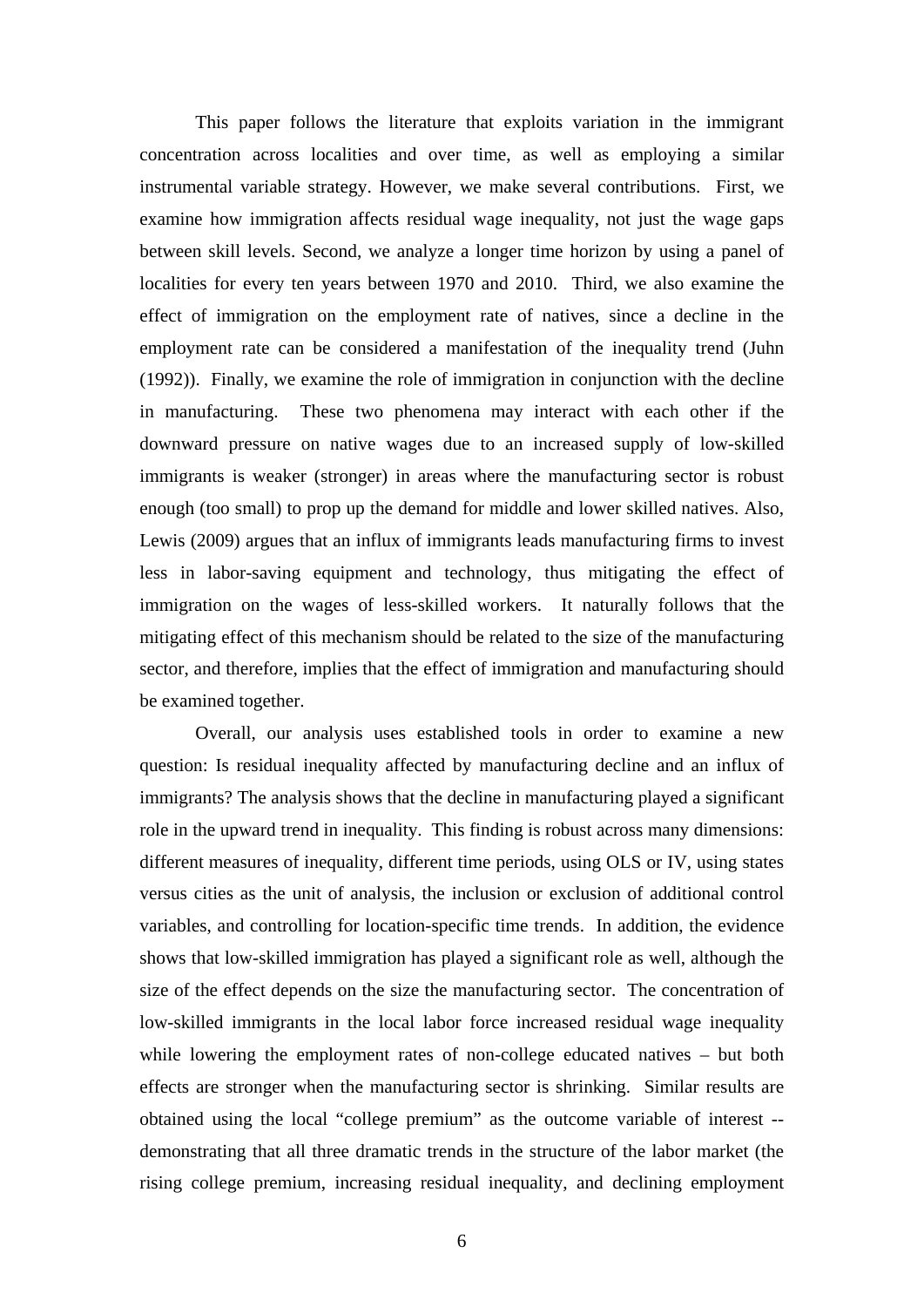rates of non-college men) are linked to one another and are influenced by common factors. No previous paper has provided an empirical link between all three.

Overall, the results suggest that manufacturing decline and low-skilled immigration have hollowed-out the overall demand for middle-skilled workers in all sectors, while increasing the supply of workers in lower skilled jobs. As a result, inequality is rising and employment rates are falling over the last several decades, and the results indicate that most of this increase is due to the decline in the manufacturing employment share combined with the influx of low-skilled immigrants.

The paper is organized as follows. The next section presents the data and discusses the major labor market trends in inequality, employment rates, manufacturing, and immigration. Section III describes the empirical model and Section IV presents the results for the role of the manufacturing employment share on inequality. Section V examines the manufacturing decline in conjunction with the influx of low-skilled immigrants. Section VI examines two alternative measures of inequality: the employment rate of non-college men and the "college premium." Section VII presents an analysis at the commuting zone level using the "China Syndrome" instrument from Autor, Dorn, and Hanson (2013). Section VIII discuss the size of the estimated effects, and Section IX concludes.

#### **II. The Data**

The analysis uses US Census data from 1970, 1980, 1990, and 2000. In addition, the American Community Survey (ACS) for 2009, 2010, and 2011 are combined and referred to as the "2010" period. $9\degree$  $9\degree$  In order to abstract from issues related to race, gender, and ethnicity, our analysis focuses on white, native-born men between the ages of 25-55. To compute our measures for inequality, the sample is restricted to individuals who worked 30 hours per week, and are not self-employed, living in group quarters, or in the armed forces. For this sample, log wages are defined as total wage income divided by annual hours worked, which is computed

<span id="page-9-0"></span> $9$  The data was downloaded from IPUMS (Ruggles et. al., 2010). The ACS is the largest representative survey that was conducted after 2000. Many existing studies examine inequality and other labor issues over time using the Census for years up to and including 2000, and the ACS for the post-2000 period. For example, see page 1050 of Acemoglu and Autor (2011) and page 1005 of Beaudry et. al. (2010).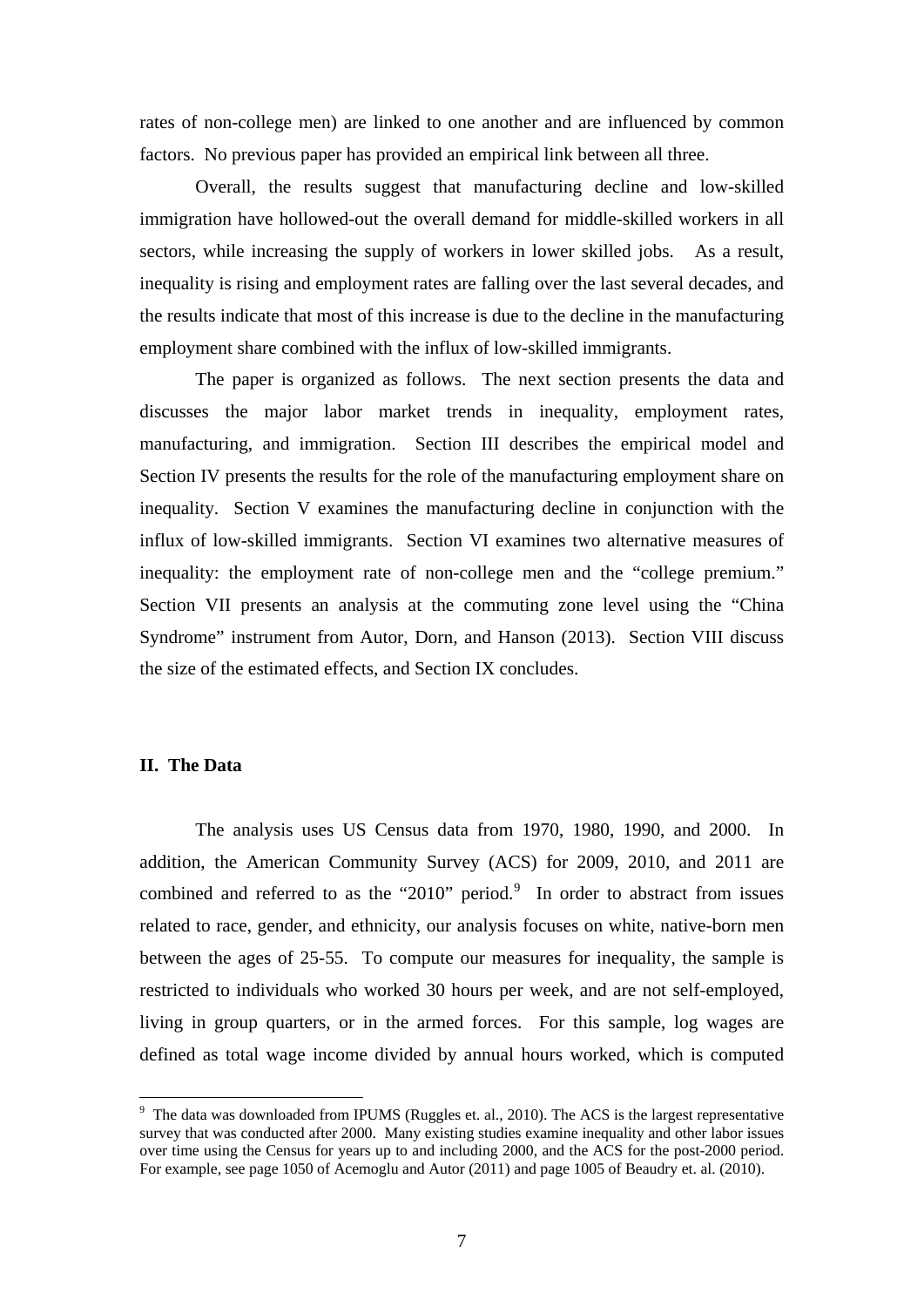using the responses for "usual number of weeks worked" and "usual number of working hours per week". Our main measure of wage inequality is the ratio between the  $90<sup>th</sup>$  and  $10<sup>th</sup>$  percentiles of the log wage distribution.

Figure 1 displays the familiar rise in the 90/10 ratio over time. According to the graph, the trend starts in the 1970's and continues to the present day, with an acceleration during the 1980's. These patterns are consistent with Autor, Katz, and Kearney (2008), as are the trends for inequality at the top versus the bottom of the distribution.<sup>[10](#page-10-0)</sup> Figure 2 shows that inequality at the bottom of the wage distribution, represented by the 50/10 wage ratio, increased during the 1970's and 1980's, and then leveled off. In contrast, inequality at the top half (the 90/50 ratio) was stable during the 1970's, and has grown steadily ever since. These patterns are similar to the trends in Acemoglu and Autor (2011), as displayed in Figure 3 for comparison purposes.

Figures 4 and 5 examine how much of the inequality levels and trends are due to changes over time in the observable characteristics of individuals (education, age, industry, and occupation) and the returns to these observable characteristics. The figures demonstrate the importance of each component by graphing the residual 90/10 ratio in stages after controlling for an additional set of individual characteristics. Controlling for age and education reduces the overall level of inequality considerably, as does controlling for industry and occupation. Finally, the lowest level of inequality in Figure 4 (the "UCM" graph) controls for all the variables mentioned above, but allows the coefficients to vary over time.

Figures 4 and 5 show that most of the trend in inequality is left unexplained by changes in the characteristics or returns to those characteristics over time. The overall 90/10 ratio increased from 1.12 to 1.50 from 1970 to 2010, while the residual measure went from 0.91 to 1.17. That is, the overall measure increased by 0.38 log points, while the residual variance increased by 0.26 log points. These results are consistent with Juhn, Murphy, and Pierce (1993), and show that despite the increasing returns to education (Katz and Murphy (1992)) and the "polarization" of workers into occupations at the lower and upper tails of the wage distribution (Autor, Katz, and Kearney (2008) and Autor and Dorn (2013)), most of the inequality trend is due to inequality increasing within groups defined by education, occupation, and industry.

<span id="page-10-0"></span> $10$  Our inequality trends using the Census and ACS data are very similar to the those using March CPS, which differs from the May/ORG CPS. See Autor, Katz, and Kearney (2008).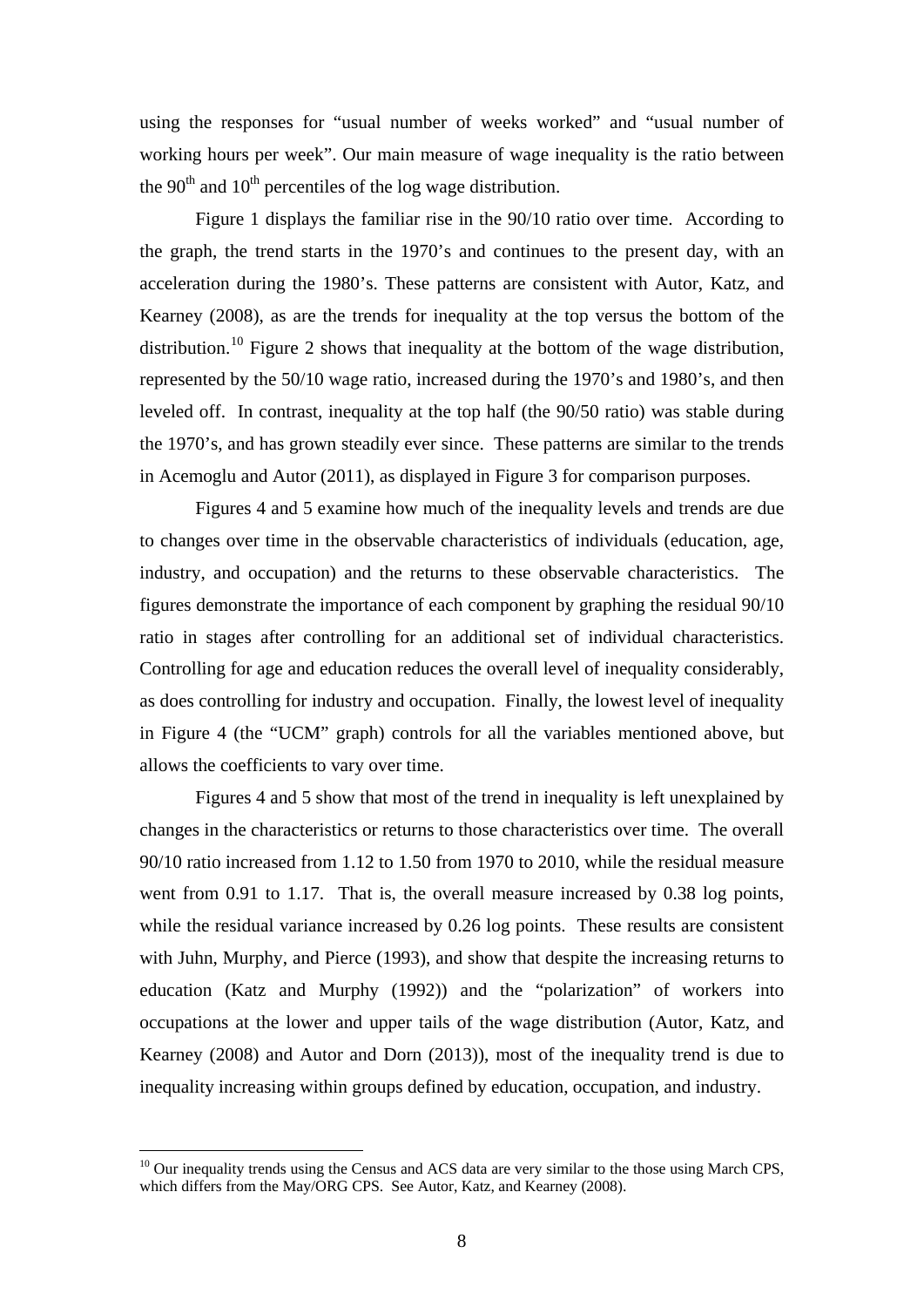Explaining the increase in inequality within groups (i.e. "residual inequality") has proved allusive. To make progress on that front, our analysis will exploit geographic variation across the United States in the inequality trends. Figure 6 shows that residual inequality increased in all states from 1970-2000, but there is considerable variation in the rate of increase. Figure 7 displays similar, but larger changes between 1970 and 2010. Exploiting this variation will allow us to determine why inequality increased in certain states more than others, while shedding light on the factors underlying the aggregate trend as well.

The analysis will focus on the role of the manufacturing sector and the influx of low-skilled immigrants. As described in Baily and Bosworth (2014), the share of workers in the manufacturing sector has been declining steadily since the early 1970's. Figure 8 shows a 15 percentage point reduction in the employment share of this sector with our main sample. This contraction is largely due to international trade and technological improvements in productivity (see also Autor, Dorn, and Hanson (2013)). However, trade with China cannot be the main cause of deindustrialization, since trade levels with China did not become significant until the early 1990's.

The contraction of the manufacturing sector represents a significant decline in the job opportunities of middle-wage earners over the last several decades. Figure 9 ranks the main industrial classifications according to their mean wage in 1970, and manufacturing ranks firmly in the upper middle part of the wage spectrum. Perhaps not surprisingly, manufacturing wages are relatively high, conditional on observable characteristics of the individual. Appendix Figure 1 shows that the manufacturing sector has the second highest mean residual wage, after controlling for age and education.

Workers in manufacturing are well-paid, but typically have lower than average education levels (Appendix Figures 2 and 3). However, as described above, manufacturing jobs became increasingly scarce over time. Figure 10 shows that the manufacturing sector is a clear outlier  $-$  it is the only sector which underwent a large reduction in its employment share.<sup>[11](#page-11-0)</sup> The wage and employment patterns demonstrate how the decline in the manufacturing sector can be considered a significant reduction in the demand for well-paid, middle-class jobs. How this demand shift away from

<span id="page-11-0"></span> $11$  The decline of the manufacturing sector was concentrated in the largest sectors as of 1970: Metal Industries, Transportation Equipment, Machinery and Computing, and Electronics. See Appendix Figures 5 and 6.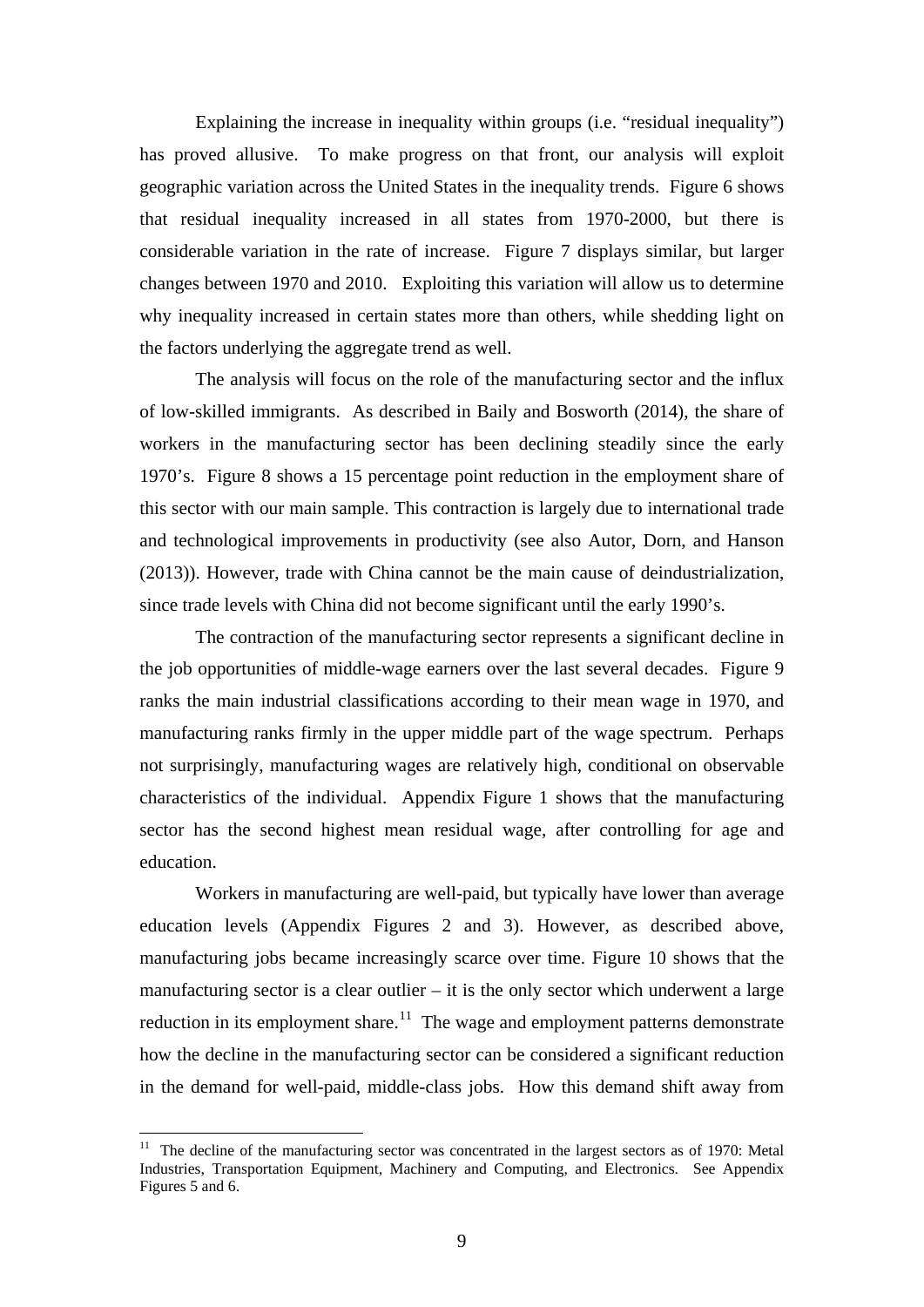middle-class work affected the variation in wages within all sectors is the question addressed in our analysis. A preliminary analysis in Figure 11 shows, however, that the decline in manufacturing at the state level is strongly related to the size of the state's increase in inequality from 1980 to 2010.

As alternative measures of inequality, we will also examine the role of manufacturing decline on the falling employment rate of non-college educated males of prime working age, and the rise in the return to education. Figure 12 shows an approximate 13 percentage point decline in the employment rate of non-college males from 1970 to 2010, and Figure 13 displays the familiar fall in the "college premium" during the 1970's and the subsequent rise thereafter.<sup>[12](#page-12-0)</sup> Declining employment rates have been linked to increasing inequality by Juhn (1992), while the increasing return to education since 1980 is commonly thought to be driven by the same type of skillbiased technological change that is suspected to be driving the residual inequality trends. Since all three outcomes are thought to be related to each other, our analysis examines all three as a robustness check, and provides the first empirical link between them.

In addition to the decline in manufacturing, our analysis will examine the role of increased low-skilled immigration over recent decades on the rise in inequality. Figure 14 indicates that the share of the male population comprised of non-college graduate immigrants rose from about 5 percent in 1970 to 15 percent in 2010. Appendix Figure 7 shows that this phenomenon occurred in almost every state throughout the US, but to varying degrees.

The influx of low-skilled immigrants represents an outward shift in the supply of workers considering lower-paying jobs, in addition to the potential supply shift of individuals who are increasingly not able to find employment in the manufacturing sector. We will examine how both of these factors affected a state's level of inequality, and how the two factors may have interacted with each other. For example, a large influx of immigrants may be more easily absorbed into a local labor market with minimal wage repercussions on native workers if the local economy has a thriving manufacturing sector.

<span id="page-12-0"></span> $12$  The college premium is estimated by regressing log wages on age, state, year, and dummy variables for the main education groups (high school dropouts, high school graduates, college dropouts, college graduates, and those with more than a college degree). The "college premium" is the coefficient on "college graduate", with high school graduates being the omitted category.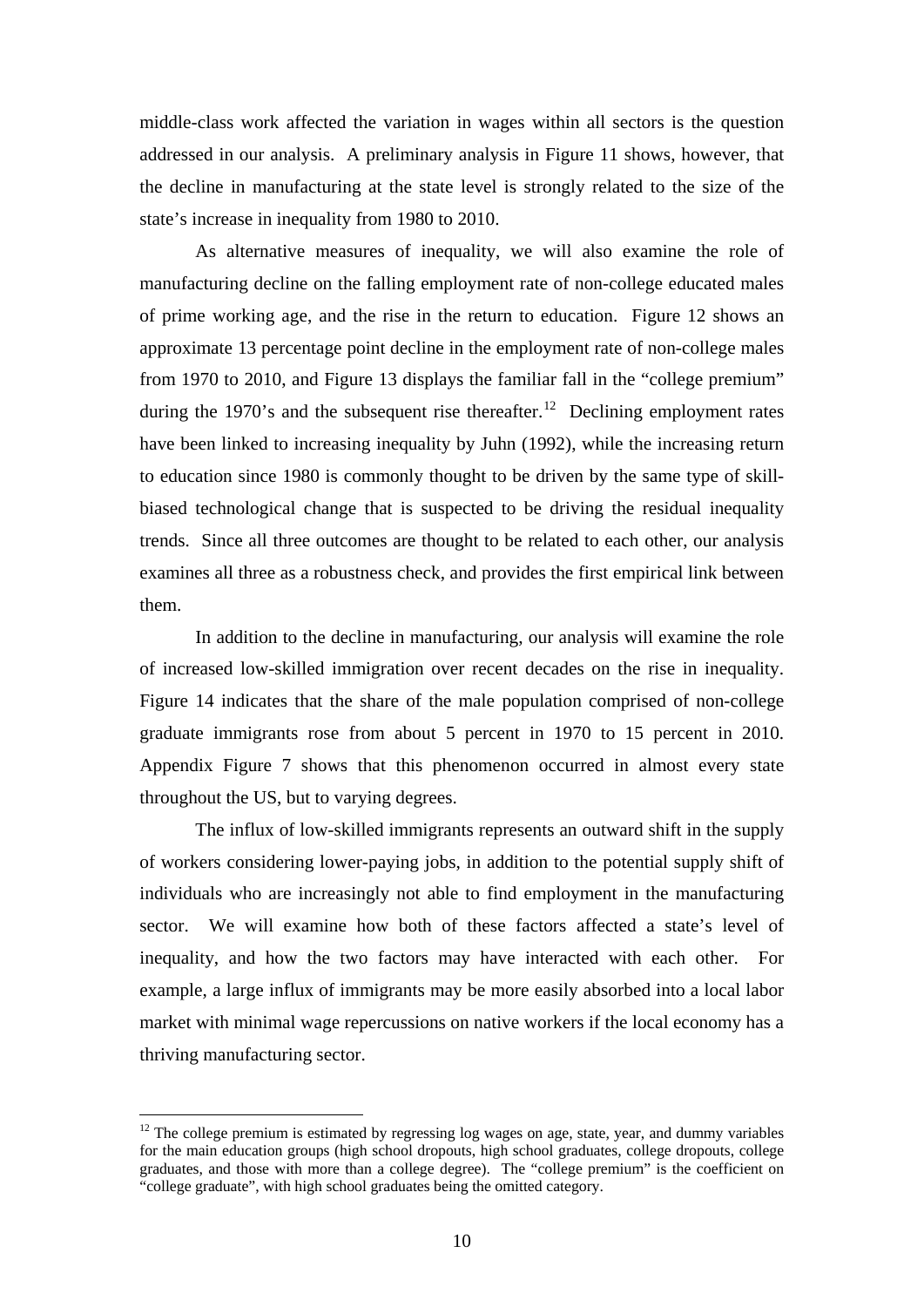The main empirical analysis uses measures aggregated to the state-year level, and summary statistics for the main variables of interest appear in Table 1. Table 1 displays the same patterns displayed in the figures described above using individual level data. In addition, the table presents the means for some of the variables used to test alternative mechanisms, such as union density, the minimum wage, patenting levels, and the employment share of blue-collar workers.

#### **III. Empirical Strategy**

The empirical strategy to identify the causal effect of the manufacturing sector on inequality is to exploit variation across states and over time with the following equation:

*Inequality<sub>it</sub>* = 
$$
\alpha MFG_{it} + \beta X_{it} + \mu_i + \delta_t + \varepsilon_{it}
$$
 (1)

where *Inequality<sub>it</sub>* is a measure for the wage variation in state *i* in year *t*,  $MFG_{it}$ equals the percent of all men in our main sample who work in the manufacturing sector for at least 20 hours a week in state  $i$  in year  $t$ ,  $X_{it}$  is a vector of time-varying state-level characteristics (the education and age composition),  $\mu_i$  is a fixed-effect unique to state  $i$ , and  $\delta$ <sub>t</sub> is an aggregate fixed-effect for each year  $t$ . Unobserved components of a state's level of inequality are captured by the error term, ε*it*.

The main identifying assumption in equation (1) is that the employment share of workers in the manufacturing sector in state  $i$  and year  $t$  ( $MFG_{it}$ ) is not correlated with unobserved determinants of the local level of inequality. Support for this assumption is provided by showing that the results are robust to the inclusion or exclusion of various observed determinants of local inequality, as well as the inclusion of state-specific linear time trends. Furthermore, an instrument for the local employment share in manufacturing over time is created with information on the initial industrial composition of workers across states and the aggregate trends of each industry. This strategy is based on the idea that a national decline in a certain industry will affect areas where this industry was heavily concentrated in the initial period, relative to the rest of the country. The national decline in any particular industry is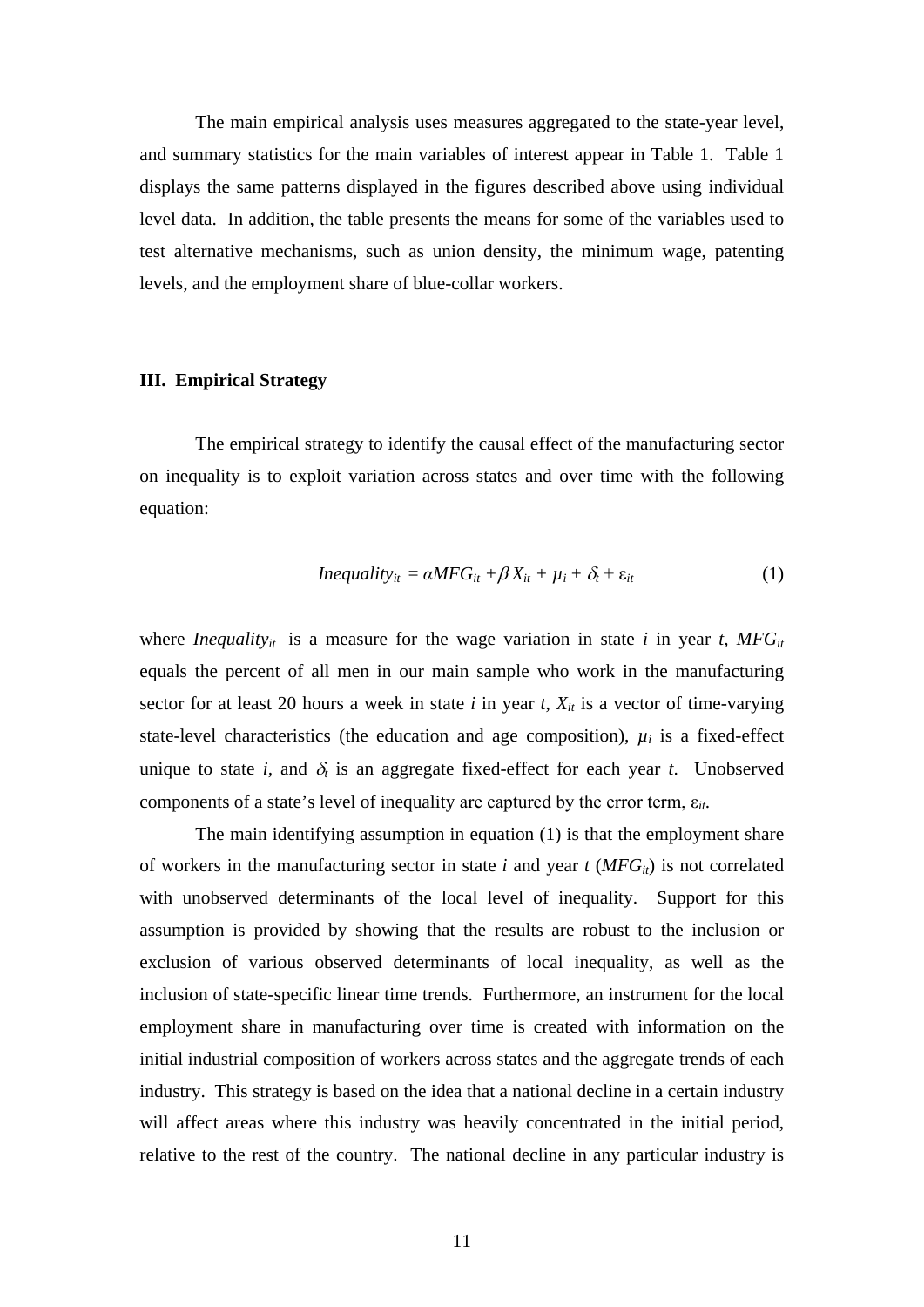considered to be exogenous to the local factors affecting a particular state's level of inequality over time. This instrument was developed in Bartik (1991) and Blanchard and Katz (1992), and has been used recently to instrument for the local level of manufacturing decline (Charles, Hurst, and Notowidigdo (2013)).

#### **IV. The Impact of Manufacturing on Inequality**

Table 2 shows the main OLS results of equation (1) for various measures of inequality as the dependent variable. All of the regressions in the main text of the paper are weighted by the local population in 1990. Robust standard errors clustered at the state (or later at the metro area) level are reported in the tables.

The first column in Table 2 uses the unadjusted 90/10 ratio in log wages. The significant, negative coefficient indicates that a decline in the manufacturing sector increases inequality. Similar findings are displayed for the 90/10 ratio after adjusting in incremental stages for age and education (column (2)), returns to age and education over time (column (3)), and shifts in the occupation and industrial structure (column (4)). The latter finding is notable since this measure of residual inequality already controls for changes in the industrial and occupational composition of the local labor market with dummy variables for each person's sector of work. The finding that there is still a strong, negative effect shows that the decline in the manufacturing sector is creating a significant, general equilibrium effect on the variation of wages within all sectors. The last column of Table 2 shows similar results for the state-level Gini coefficient of household income – a different measure of inequality that was computed by the Census Bureau.<sup>[13](#page-14-0)</sup>

The significant effect of manufacturing on inequality is not dependent on our measure of inequality or how the adjustments are made to create a measure of the residual wage variance. For the sake of simplifying the presentation, the remainder of the paper will focus on the measure of "residual inequality" used in column (4), since the goal is to understand the rise in inequality that is least understood in the existing literature.

Table 3 investigates the sensitivity of the findings in Table 2 to the inclusion or exclusion of various control variables. The first column controls for state and year

<span id="page-14-0"></span><sup>&</sup>lt;sup>13</sup> The gini data is from: www.census.gov/hhes/www/income/data/historical/state/state4.html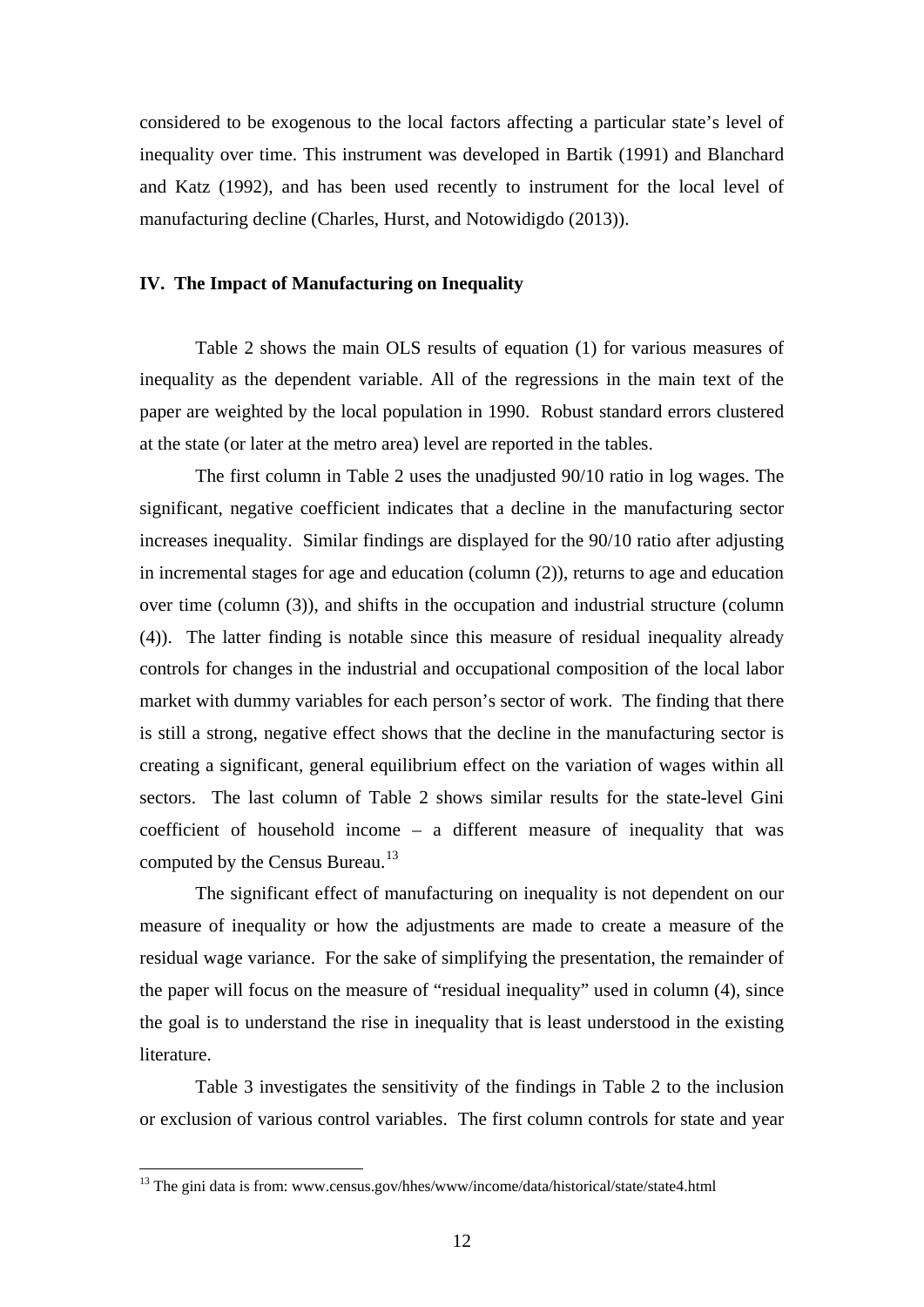fixed-effects only, while the following columns progressively add controls for the mean average wage income, the age composition, and the education composition. In addition, the specification in column 5 includes state-specific linear time trends, while the final column uses control variables according to the respondent's state of birth rather than state of residence. The purpose of using state of birth is to abstract from the endogenous moving of respondents between states in response to the local level of inequality.

Across all specifications in Table 3, the coefficient on the manufacturing employment share is very stable in magnitude and significance, including the addition of state-specific time trends. These results demonstrate that the effect of the manufacturing sector on inequality is not sensitive to the choice of control variables, which supports the identifying assumption that the size of the manufacturing sector is not correlated with unobserved factors affecting the local level of residual inequality. Furthermore, the results are similar using state of birth instead of state of residence, which shows that endogenous moving in response to local inequality is not responsible for the main findings.

The coefficient on the manufacturing employment share is not only statistically significant, but sizable in magnitude. The aggregate decline in the manufacturing employment share was 15 percentage points from 1970 to 2010 (Figure 8). The coefficient in our main specification (column 4 in Table 3) is -0.913 which yields a predicted 0.149 increase in the 90/10 ratio. This increase is over half of the 0.26 increase in the aggregate 90/10 ratio of residual wages in Figure 4.

Table 4 examines whether the results are sensitive to the level of aggregation of the data. The first panel (left side) uses state-level data, but divides each state and year into two age groups: 25-39 years of age and 40-55 years of age. This analysis explains residual inequality defined by state and age group for each year with the percent of workers in manufacturing in each state and age group by year. The coefficient on the manufacturing share is very stable in terms of size and significance with no controls (except for fixed-effects for state, age group, and year), as well as adding the main control variables (mean wage, age composition of the state, education composition of the state), state-specific trends, and using state of birth to calculate the control variables.

The panel on the right side of Table 4 repeats the analysis at the city level (Metro Area). The advantage of aggregating at the city level is that our measures for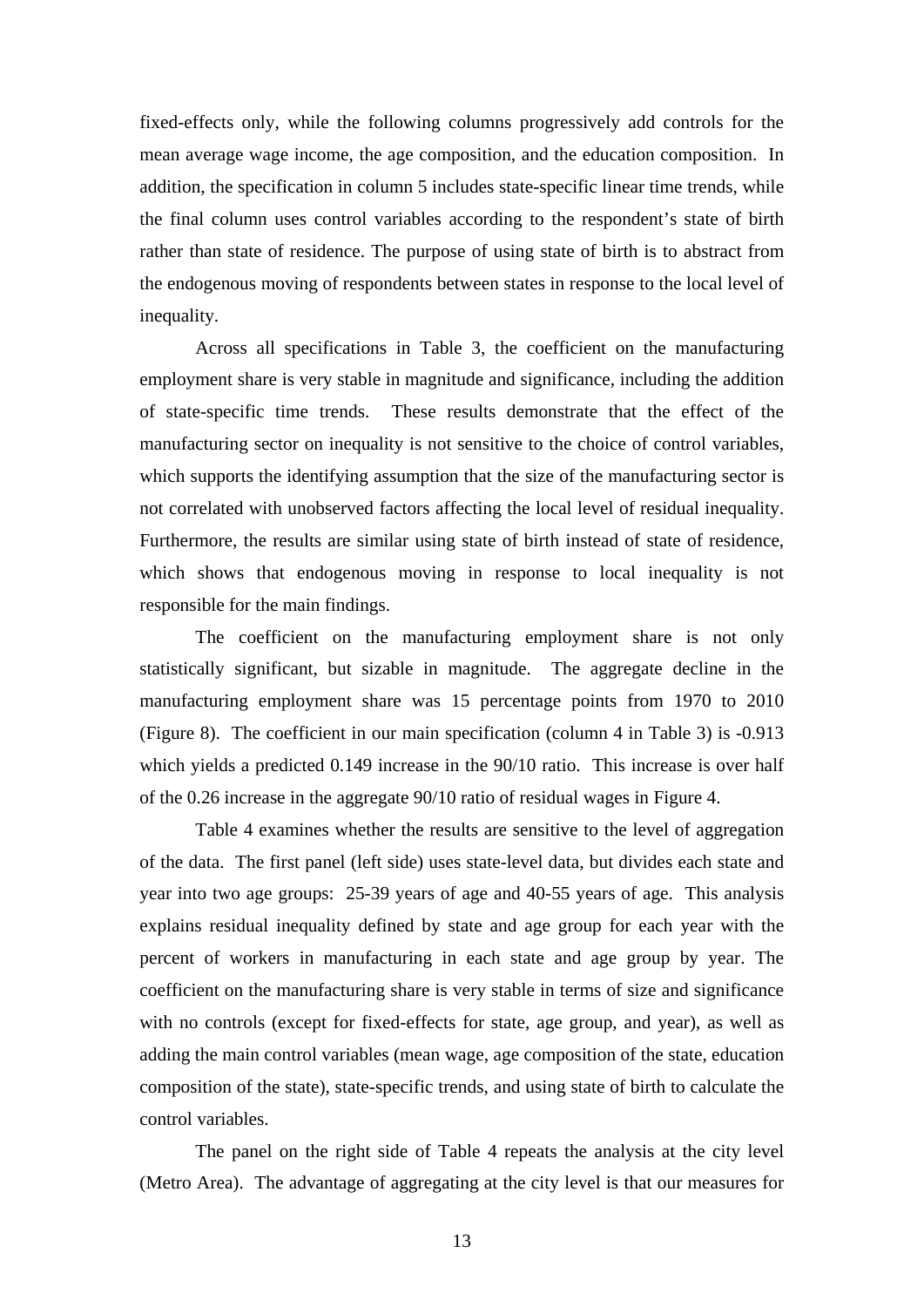the manufacturing employment share and residual inequality at the local level are more likely to be relevant for the same effective labor market relative to aggregating at the state level. The disadvantage of using cities is that it does not cover the entire United States, and therefore, could be affected by the rural-urban migration of manufacturing plants and workers. The results for the city-level analysis are very similar – a significant, negative coefficient that is not sensitive to the inclusion or exclusion of our main controls or city-specific time trends.

Table 5 examines whether the results for the manufacturing employment share are robust to the inclusion of other factors which have been highlighted in the literature on increasing inequality, technology, and the returns to education. This analysis is conducted at the state level and the state-age group level. A city-level analysis is not possible because some of these additional factors are not available at the city level. Our main specification (depicted in column (4) of Table 3) appears in the first column of each panel for comparison purposes when we add these additional controls.

The first additional control variable is the state-level return to a college education. Including this variable is designed to control for factors, such as skillbiased technological progress, which have been linked to increasing the return to education and are suspected to have increased residual inequality as well. Including the estimated return to college as a control variable does not affect the coefficient on the manufacturing share, despite the fact that states which experienced larger increases in residual inequality also had larger increases in the return to college (as seen by the positive, significant coefficient on the return to college in column (2)). However, since both of these measures may be influenced by the size of the manufacturing sector, our preferred specification does not include the return to college as an exogenously considered control variable. Another measure for technological progress at the local level that we use in Table 5 is the number of patents issued to residents of each state.

Table 5 also includes specifications with additional controls for the blue-collar employment share and the union density. These are likely to be correlated with the size of the manufacturing sector, and could be at least partly responsible for our main findings for the manufacturing share by having a direct effect on local inequality. For example, unions often strive to reduce inequality, and therefore, a decline in unionism in response to the decline in manufacturing could be driving our main results. Finally,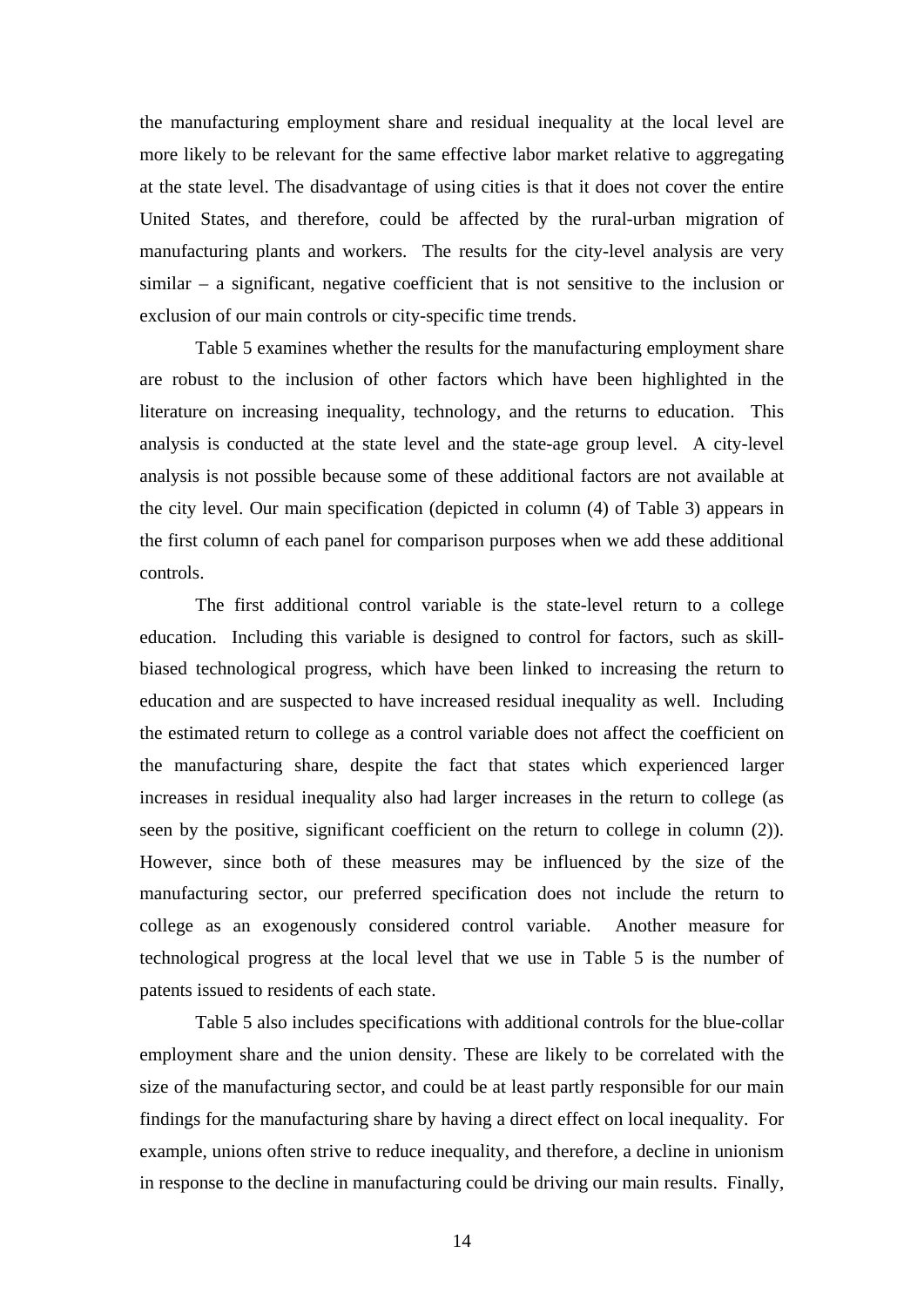measures for the state effective minimum wage (the maximum of the federal and the state minimum wage) are included directly and also relative to the state mean wage. A higher minimum wage could reduce inequality by propping up the bottom tail of the wage distribution.

Some of the variables mentioned above are not available for each year (1970- 2010), so the results across specifications in Table 5 could differ due to the addition of a control variable or the change in the sample. However, the main coefficient of interest – the manufacturing employment share – is stable in terms of size and significance to the inclusion of all the additional controls and changes in the sample. This is true for both levels of aggregation. The coefficients on the additional controls are mostly in the expected direction and often significant. In particular, unions reduce inequality while the same is true for a higher minimum wage (relative to the state's mean wage). The prevalence of new patents is positively related to inequality, suggesting that a burgeoning high-tech sector increases wage dispersion. The bluecollar employment share is not significant in any specification for the state-level analysis. These findings should be considered with caution, since it is beyond the scope of this paper to identify the causal effect of each additional mechanism. The purpose of Table 5 is to see whether our findings for the manufacturing employment share are robust to including measures for alternative mechanisms highlighted in the literature. To that end, Table 5 displays no sensitivity at all for our main coefficient of interest.

The first two columns in Table 6 examine whether the decline in manufacturing is increasing inequality at the top or the low end of the wage distribution. For each of the three levels of aggregation (state, state by age groups, and cities), manufacturing has a significant effect on both the 50/10 ratio of residual wages and the 90/50 ratio. However, the estimated effect on the lower tail of the distribution is considerably larger.

Columns (3) to (8) in Table 6 investigate whether the results are sensitive to the starting date of the sample. The estimates are very similar to including all years in the sample (1970 to 2010), or starting the sample in 1980 or 1990. This is true for the specifications with or without state or city-specific time trends.

To further support the causal interpretation of our estimates, Table 6 conducts an IV estimation by using an instrument for the local manufacturing employment share over time. The instrument predicts the local employment share from two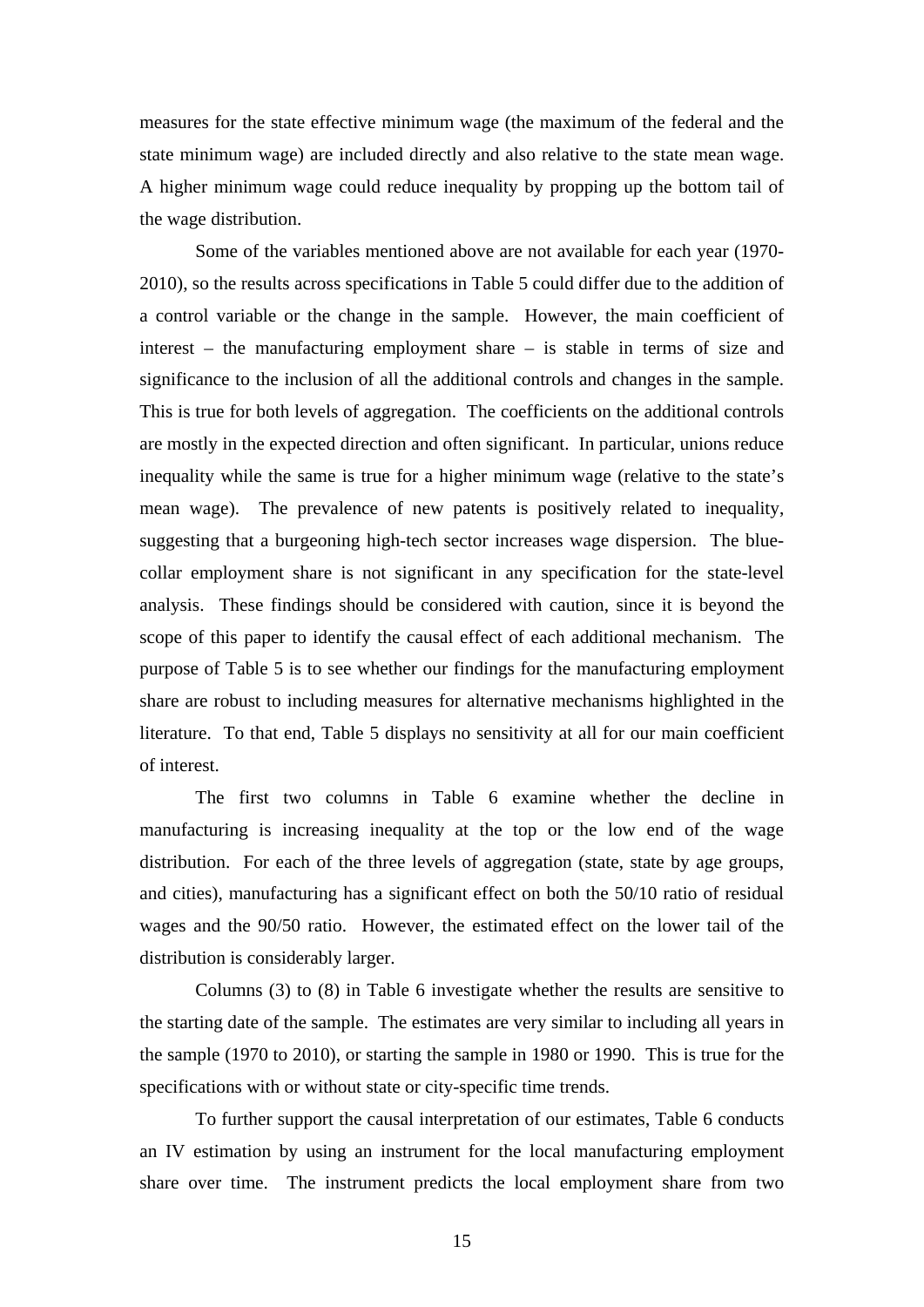sources of information: (1) the initial composition of workers across industries within manufacturing in locality *i* (state or city) in the base year  $t_0$ ; and (2) the aggregate employment shares of workers across industries over time for the whole United States. Formally, the predicted employment share is computed by:

$$
\widehat{MFG}_{it} = \sum_{j=1}^{J} \pi_{j,i,t_0} \big( P_{j,t} - P_{j,t_0} \big) \tag{2}
$$

where  $\pi_{j,i,t_0}$  is the employment share of industry *j* in city *i* in the base year  $t_0$ , and  $P_{j,t}$ is the national employment share (excluding the workers in city *i*) of industry *j* in year *t* (including the base year  $t_0$ ).

This IV strategy is based on the idea that a national decline in a certain industry will affect areas where this industry was heavily concentrated in the initial period, relative to the rest of the country. In addition, the national decline in any particular industry is considered to be exogenous to the unobserved local factors affecting an area's inequality level over time. This instrument was developed in Bartik (1991) and Blanchard and Katz (1992), and was used recently in the literature to instrument for the local level of manufacturing decline (Charles, Hurst, and Notowidigdo (2013)).

Table 6 presents the IV results for different time periods – each one having a different base year (1970, 1980 or 1990) and ending in the year 2010. The analysis is performed with and without locality-specific (state or MA) time trends. The first stage regressions (not shown in Table 6) indicate that the instrument is highly correlated with the actual manufacturing employment share. Specifically, the tstatistics on the instrument in the first stage for the state-level analysis are 9.60, 11.05, and 4.96 for starting dates 1970, 1980, and 1990 respectively. The first stage tstatistics for the state-level specifications which include state-specific time trends are 5.75, 7.26, and 3.33 for the same respective starting dates. Therefore, although the instrument is powerful, it weakens when the starting period is later and when locationspecific time periods are included.

The IV coefficients in Table 6 are very similar in magnitude and significance to the OLS estimates. This pattern is especially true for the specifications which start at 1970 or 1980. Using 1990 as the base year and including location-specific time trends makes the results a bit more unstable, but as noted above, these are the cases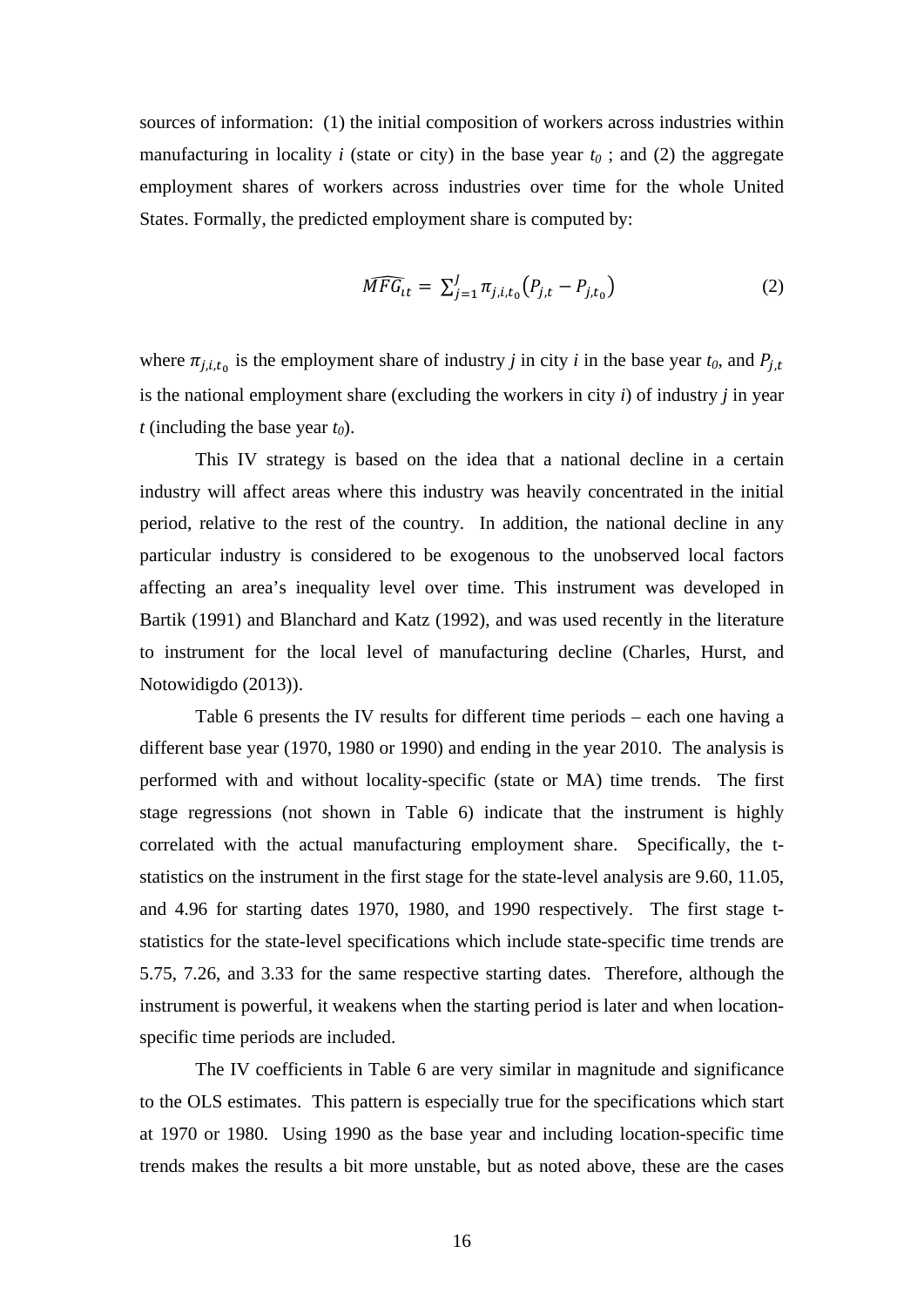where the instrument becomes weaker in the first stage. Overall, the IV results confirm the overall findings of the OLS analysis, which once again adds further support for the causal interpretation of the estimates.

#### **V. The Impact of Low-Skilled Immigration on Inequality**

The last several decades witnessed a decline in manufacturing employment and an increase in inequality, but at the same time, an influx of low-skilled immigrants altered the demographics of the labor market in a substantial way. Figure 14 illustrates this trend by showing that the share of non-college graduate immigrants in the population more than doubled in the last four decades (0.053 in 1970 to 0.150 in 2010). Appendix Figure 7 shows that this increase occurred in almost every state, but in degrees which vary considerably. This section exploits this geographic variation in order to examine whether this supply shift in less-educated labor exerted pressure on the low end of the wage distribution, thereby increasing the overall dispersion of wages.

Table 7 performs an analysis identical to the one above for the effect of the manufacturing sector on inequality, but adds the share of the population who are noncollege graduate immigrants as an additional treatment variable of interest. Adding this variable has no effect on the coefficient on manufacturing in columns (1) to (3), most likely because the local influx of immigrants is uncorrelated with the local decline in manufacturing (Appendix Figure 8).

The lack of any direct effect of immigrants on native wages in columns (1) to (3) in Table 7 is consistent with the existing literature that exploits geographic variation as an estimation strategy (Card (2001, 2005, 2009). However, existing work has not used as many Census years in the analysis, and focused on explaining inequality between education groups (i.e. the college wage premium) rather than inequality within groups (residual inequality).

However, it is possible that the impact of a surge in immigration interacts with the size of the manufacturing sector. As stated above, a large influx of immigrants may be more easily absorbed into the local labor market with minimal wage pressure on native workers if the local manufacturing sector is robust. In addition, Lewis (2009) argues that an influx of immigrants leads manufacturing firms to invest less in labor-saving equipment and technology, thus perhaps mitigating the effect of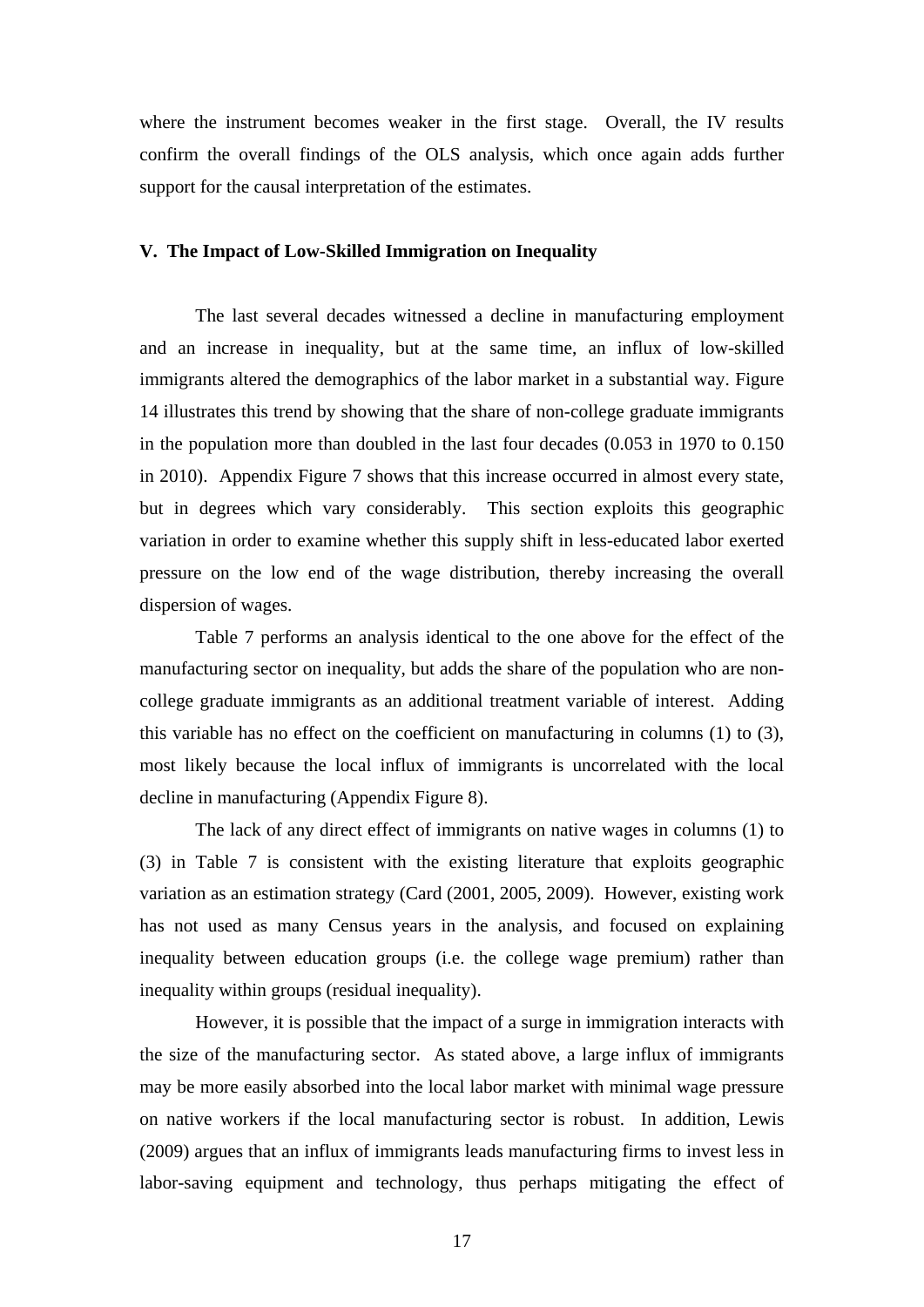immigration on the wages of less-skilled workers. One could infer from this idea that the extent of the mitigating effect should depend on the size of the manufacturing sector. In areas where there is a large manufacturing sector, an influx of immigrants can more easily be absorbed with limited downward pressure on wages if firms increasingly utilize labor-intensive technologies. In areas with limited manufacturing jobs, an influx of low skilled immigrants should create more downward pressure on the wages of native workers that are more likely to compete with immigrants for lower paying service sector jobs.

To test this hypothesis, columns (4) to (6) in Table 7 include an interaction between the share of employment in manufacturing and the share of non-college graduate immigrants in the population. For all three levels of aggregation, Table 7 reveals a striking pattern whereby the immigrant share is positive and significant, and the interaction term is negative and significant. These coefficients suggest that in influx of less-educated immigrants increases inequality, but the effect decreases with the size of the manufacturing sector's employment share. These findings support the hypothesis that a robust manufacturing sector mitigates the negative impact of immigration on native wages.

The last three columns of Table 7 perform the same analysis but with instrumental variables. Each regression instruments for all three potentially endogenous control variables: the manufacturing share of employment, the share of non-college immigrants in the local population, and the interaction between the two. The instrument for the manufacturing employment share is the same as described above. The share of immigrants in the local population is based on the same idea as the instrument for manufacturing. Following several studies in the immigration literature (Card (2001, 2005, 2009), the instrument is constructed by using the crosssectional shares of immigrants from various countries across geographic units in the United States in the base year, along with the national trends in the share of immigrants from various countries. Essentially, the formula for the instrument is depicted by equation (2), with *j* now referring to immigrants from country of origin *j* instead of industry *j*. [14](#page-20-0)

After instrumenting for all three variables of interest, the results in the last three columns of Table 7 are similar to those obtained using OLS instead of IV. The

<span id="page-20-0"></span><sup>&</sup>lt;sup>14</sup> The instrument for the interaction of the manufacturing share and the immigrant share is the interaction of the instruments described above for each one.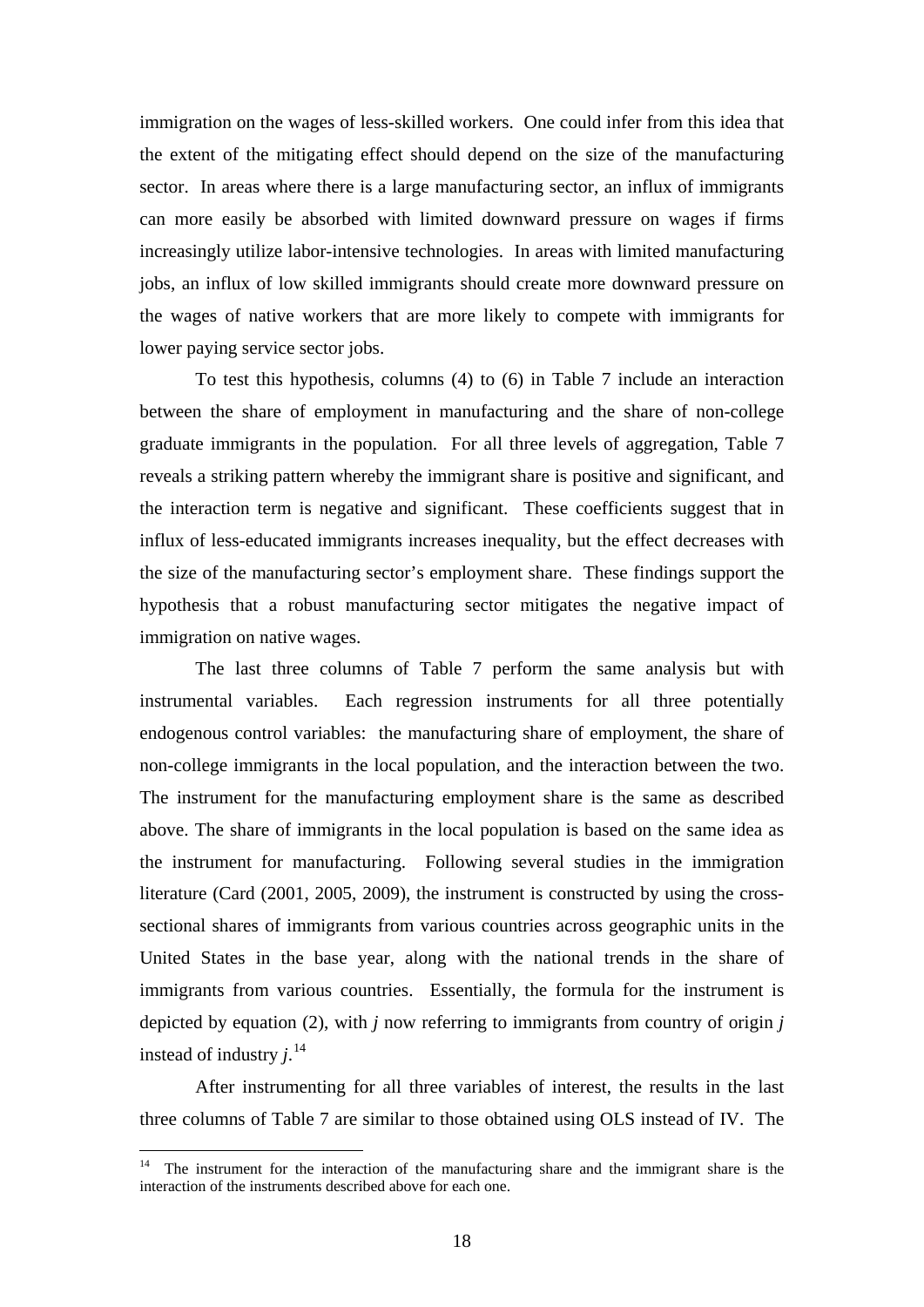size, direction, and significance of each coefficient in each specification are very comparable, and confirm the idea that immigration does affect inequality, but in a way that depends on the size of the manufacturing sector. One could also interpret this from the other direction: the effect of manufacturing on inequality is strong and negative (less manufacturing jobs increase inequality), but this effect increases with the size of the immigrant population. In other words, the downward pressure on wages in response to a decline in manufacturing will be greater if there is also supply side pressure in the same direction. This effect could be due to the endogenous choice of technology by manufacturing firms. But, it could also be exacerbated by the overall fall in the demand for middle-skilled jobs, along with the increased supply of labor for lower skilled jobs due to immigration and the outflow of natives from relatively well-paid manufacturing work.

This interpretation, however, implies that the decline in manufacturing and the influx of low-skilled immigrants are affecting inequality by putting downward pressure on the low end of the wage distribution. This hypothesis is tested in Tables 8 and 9. Table 8 examines inequality at the top of the distribution (the 90/50 residual wage ratio) and Table 9 which examines the bottom of the distribution (the 50/10 ratio). Although there are some statistically significant coefficients for inequality at the top tail in Table 8, the estimates are much larger, significant, and robust across specifications and levels of aggregation in Table 9. These findings confirm the idea that the decline in manufacturing employment and the rise in low-skilled immigration are putting downward pressure on the wages of less-skilled natives.

#### **VI. Employment Rates and the College Premium**

This section analyzes two additional measures of income inequality: the employment rate of non-college educated white men of prime working age, and the "college premium." The goal is to test the robustness of our findings with these alternative measures, and also to provide the first evidence that links all three phenomena to each other. Juhn (1992) argued that greater inequality reduces the labor supply of workers at the low end of the wage distribution, as potential wages fall below the reservation wage for many workers on the lower end of the distribution. But, no empirical evidence has linked the residual inequality trend with the increase in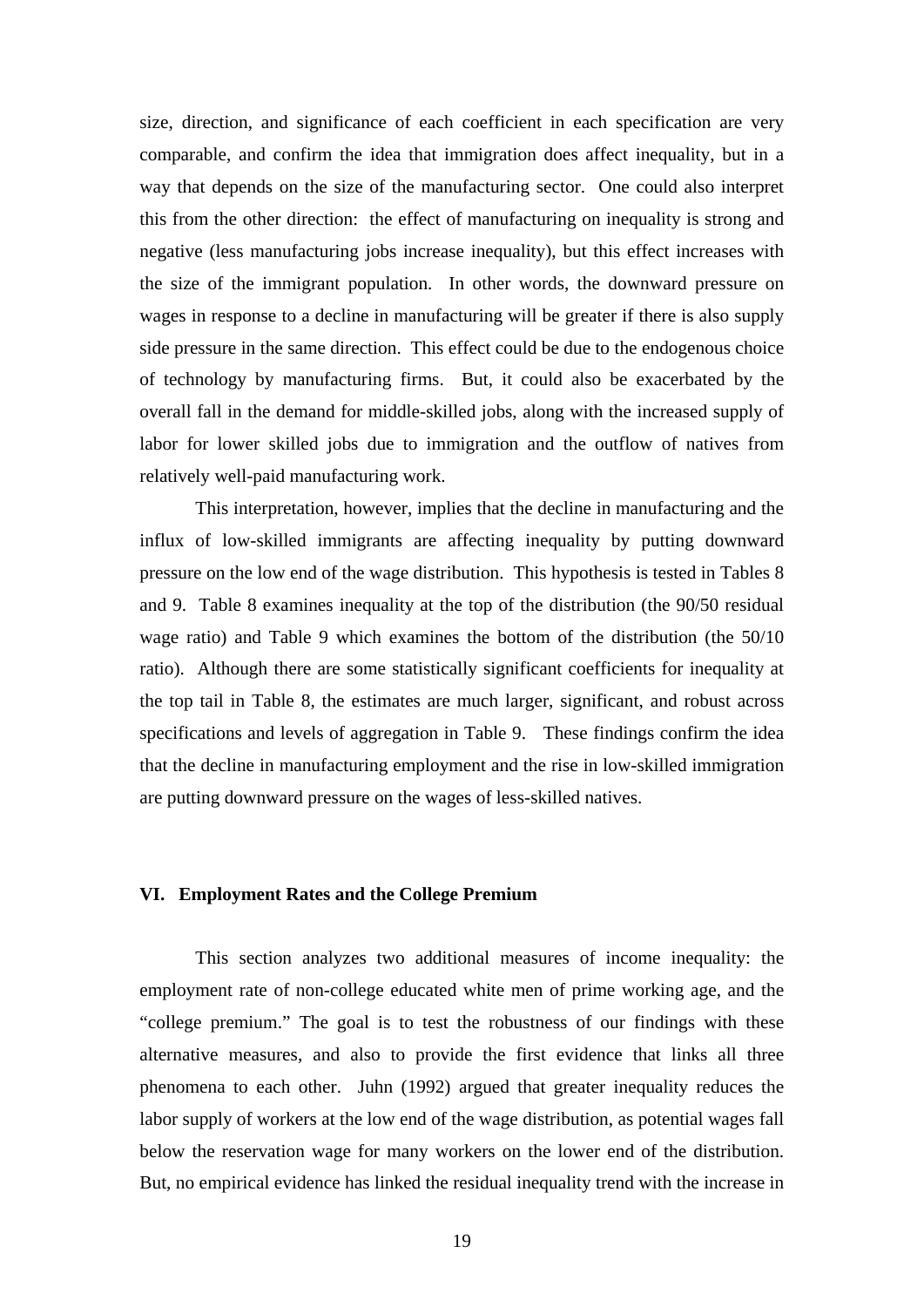the return to education, although they are widely suspected to be driven by skillbiased technological change.

In addition, since our inequality measures in the previous section are computed for a sample of full-time workers, it is possible that our findings understate the true impact of the manufacturing sector and the immigrant share on inequality. This could occur, for example, if both of these treatment variables are causing a reduction in the employment rate of individuals who would typically be at the bottom of the wage distribution. If workers at the bottom of the distribution drop out of the labor market in response to the decline in manufacturing jobs, then the measured increase in the 90/10 ratio among full-time workers would be increasingly truncated at the bottom of the distribution. Under this scenario, our previous findings would understate the true effect of manufacturing and immigration on inequality.

Table 10 examines the employment rate of non-college educated white men, while Table 11 analyzes the estimated "college premium" for each level of aggregation. The first three columns of Table 10 indicate a strong direct effect of both treatment variables of interest on the employment rate. These estimates suggest that employment rates decline as the manufacturing sector shrinks and the immigrant share rises. Adding the interaction term in the next three columns reinforces our findings that these two phenomena interact with each other to affect inequality. The right side of Table 10 finds similar results using the IV strategy described above.

Overall, Table 10 presents additional evidence that the decline in manufacturing and the influx of immigrants are interacting to put downward pressure on the wages of the less-skilled men. This interpretation provides a consistent explanation for the employment rate results in Table 10, along with the stronger effects previously found for inequality at the bottom versus the top of the wage distribution in Tables 8 and 9. An increase in lower tail inequality should manifest itself in lower employment rates, and furthermore, the lower employment rates due to manufacturing and immigration are likely causing an understatement of the estimates on wage inequality since the lower tail of the wage distribution is increasingly truncated due to the same treatment variables. In other words, the decline in manufacturing and the influx of immigrants are reducing measured inequality by truncating the bottom of the wage distribution, so that our findings that they increase inequality are probably biased towards zero.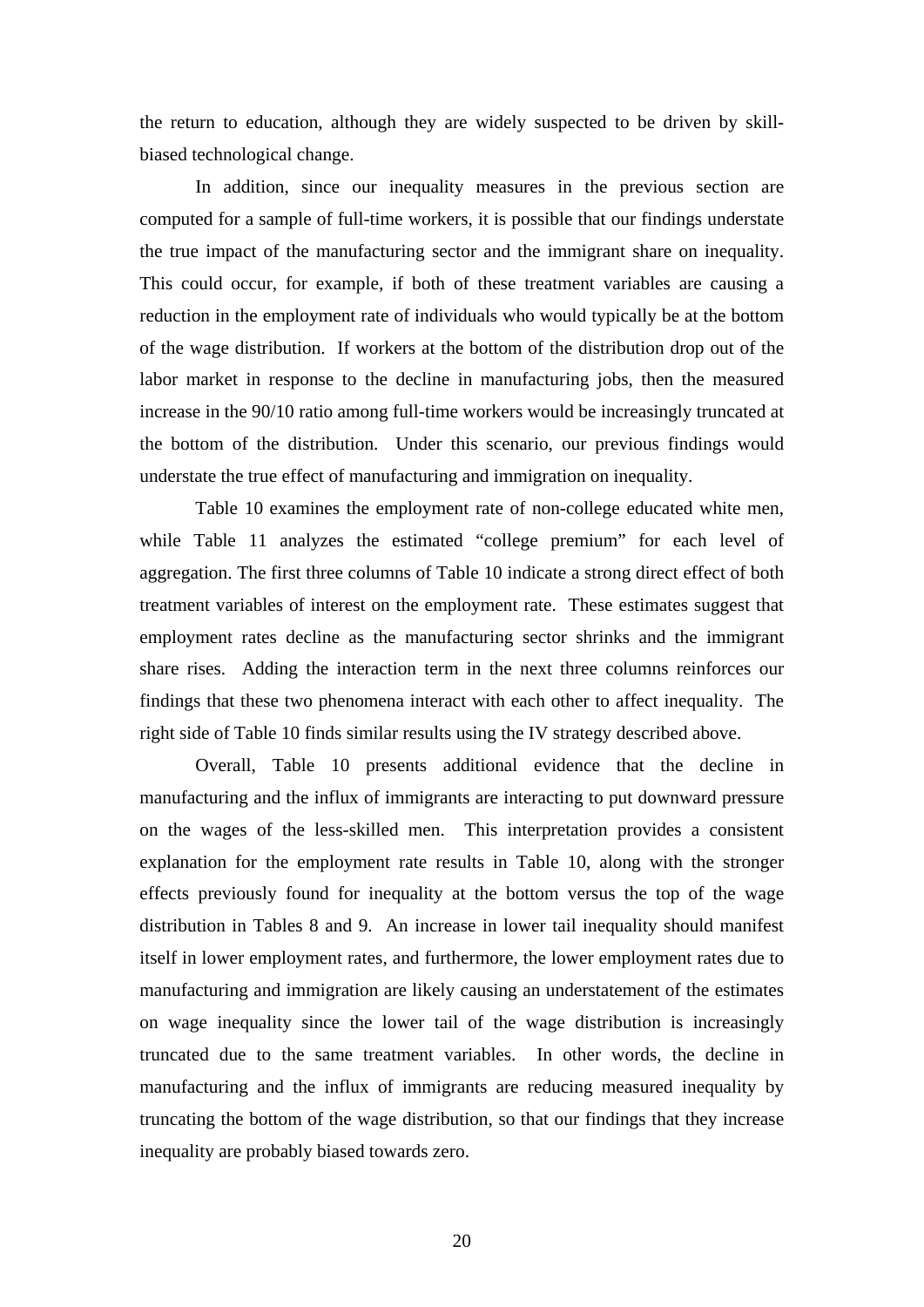Table 11 uses the estimated "college premium" for each locality as the outcome variable, instead of residual inequality or the employment rate. Overall, a familiar pattern emerges: a shrinking manufacturing sector increases the return to college, and more low-skilled immigration increases it. These results are found using OLS and IV, although the direct effects of both tend to be stronger than the interaction between the two treatment variables of interest. But, once again, the manufacturing and immigration trends are linked to an alternative measure of inequality, and it is worth pointing out that all three measures of inequality are using very different sources of variation. The college premium exploits the wage gaps between education groups, while the residual inequality measure abstracts from this variation completely. The residual inequality and college premium measures are using variation within workers with a strong attachment to the labor force, while the employment rate is exploiting variation in the size of the population not working on a regular basis (i.e. deleted from the inequality sample). So, the strikingly similar pattern of results across all three distinct measures of inequality provides a useful robustness check, and presents the first evidence that links all three outcomes together through their dependence on the manufacturing sector and the immigrant share.

#### **VII. Using Commuting Zones and the "China Syndrome" Instrument**

A recent paper by Autor, Dorn, and Hanson (2013) (referred hereafter as "ADH") used a similar empirical strategy by exploiting geographic variation across commuting zones in the United States to show that rising import competition from China increased unemployment while reducing labor force participation and wages. The authors measured the local exposure to Chinese imports using variation across commuting zones in their initial industrial composition, while instrumenting for US imports with changes in imports from China by other high income countries. ADH did not examine the effect of Chinese imports on measures for inequality, and the rise in Chinese imports beginning in the early 1990's cannot explain the secular decline in the manufacturing since the early 1970's. So, the rise in imports from China cannot explain the results presented above linking the decline in manufacturing and the surge in immigration to the inequality trend since the early 1970's.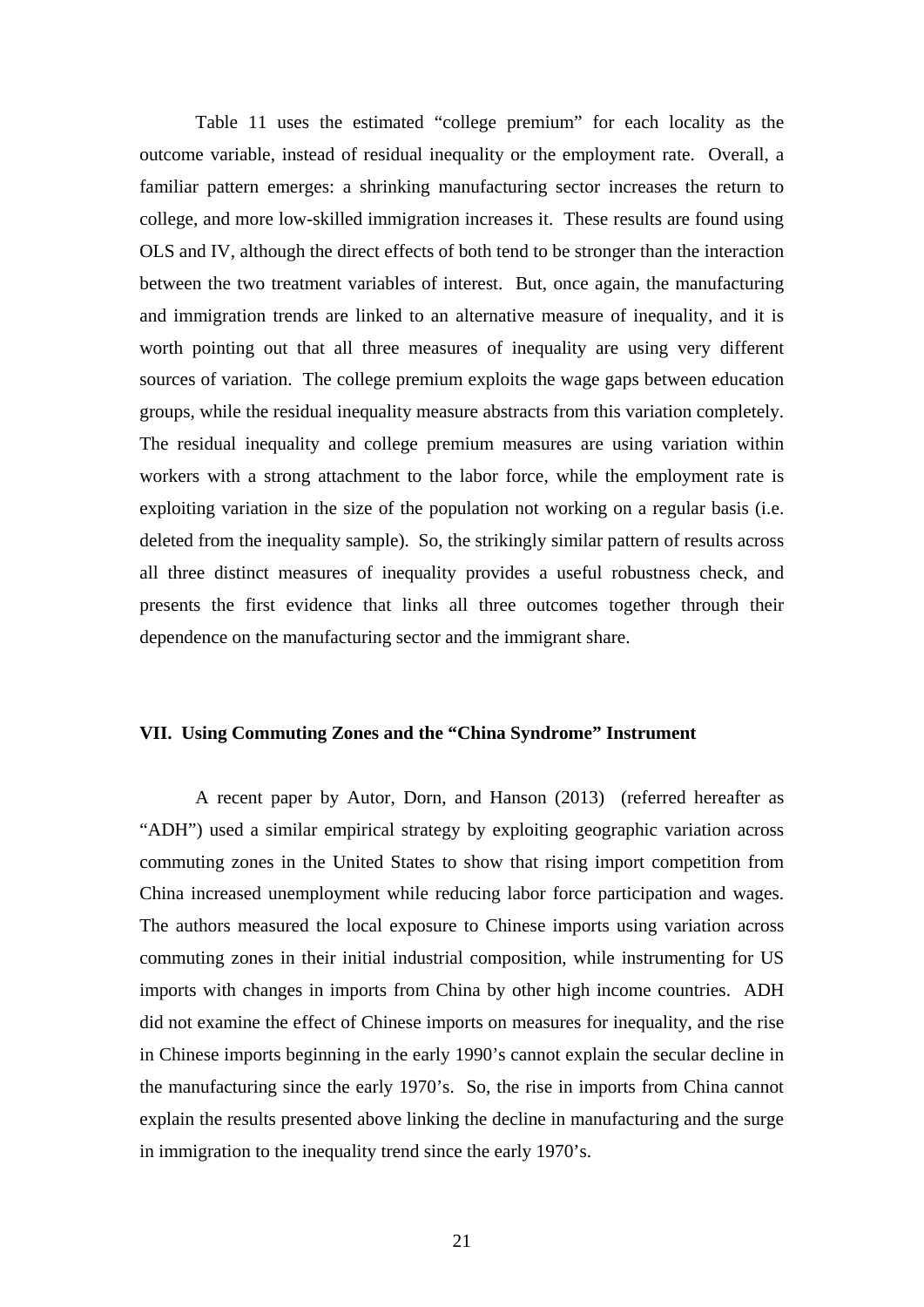However, ADH showed that increased import competition from China reduced the local size of the manufacturing sector, so their instrument can be used as an IV for changes in the size of the local manufacturing sector after 1990 in our analysis. To do this, the data and variables used until now were constructed at the commuting zone level, while merging variables from ADH for the local manufacturing share of male employment and their instrument for the local exposure to Chinese imports mentioned above. In addition, we made a few other adjustments to conform to their analysis: abbreviating the time period (1990-2010) and using a "difference" regression specification instead of locality fixed-effects.

The analysis at the commuting zone level is presented in Table 12. The top panel uses the manufacturing share variable from ADH while the bottom panel uses the same one in previous tables (at the commuting zone level). In both panels, the instrument for the given manufacturing variable comes from ADH using the local exposure to Chinese imports (using changes in imports from China by other high income countries), and the instrument for low-skilled immigration is the same "shiftshare" instrument used in previous tables. While the first stage is strong for both, the instrument for the interaction was not sufficiently strong (the t-statistics were below 3 for all three instruments in all three first stage regressions). Therefore, the results are presented for specifications without the interaction term.

The OLS results in Table 12 show once again that a shrinking manufacturing sector increases inequality at the commuting zone level during this truncated time period, as does an influx of low-skilled immigrants. Significant estimates are also obtained for the employment rate of non-college men. The IV results show a similar pattern, although the coefficient for the manufacturing sector is not significant for the overall level of inequality. However, the IV results using the ADH instrument are significant for inequality at the low end of the wage distribution (50/10 ratio) and for the employment rate. The latter two findings are consistent with manufacturing having a significant effect on low wage workers, even though the two outcomes are measured in very distinct ways as discussed above. Overall, the results in Table 12 reinforce the conclusion that inequality is indeed rising due to manufacturing decline and the rise of less-skilled immigrants − despite all the changes to the time period, data, variables, specification, and the instrument for manufacturing.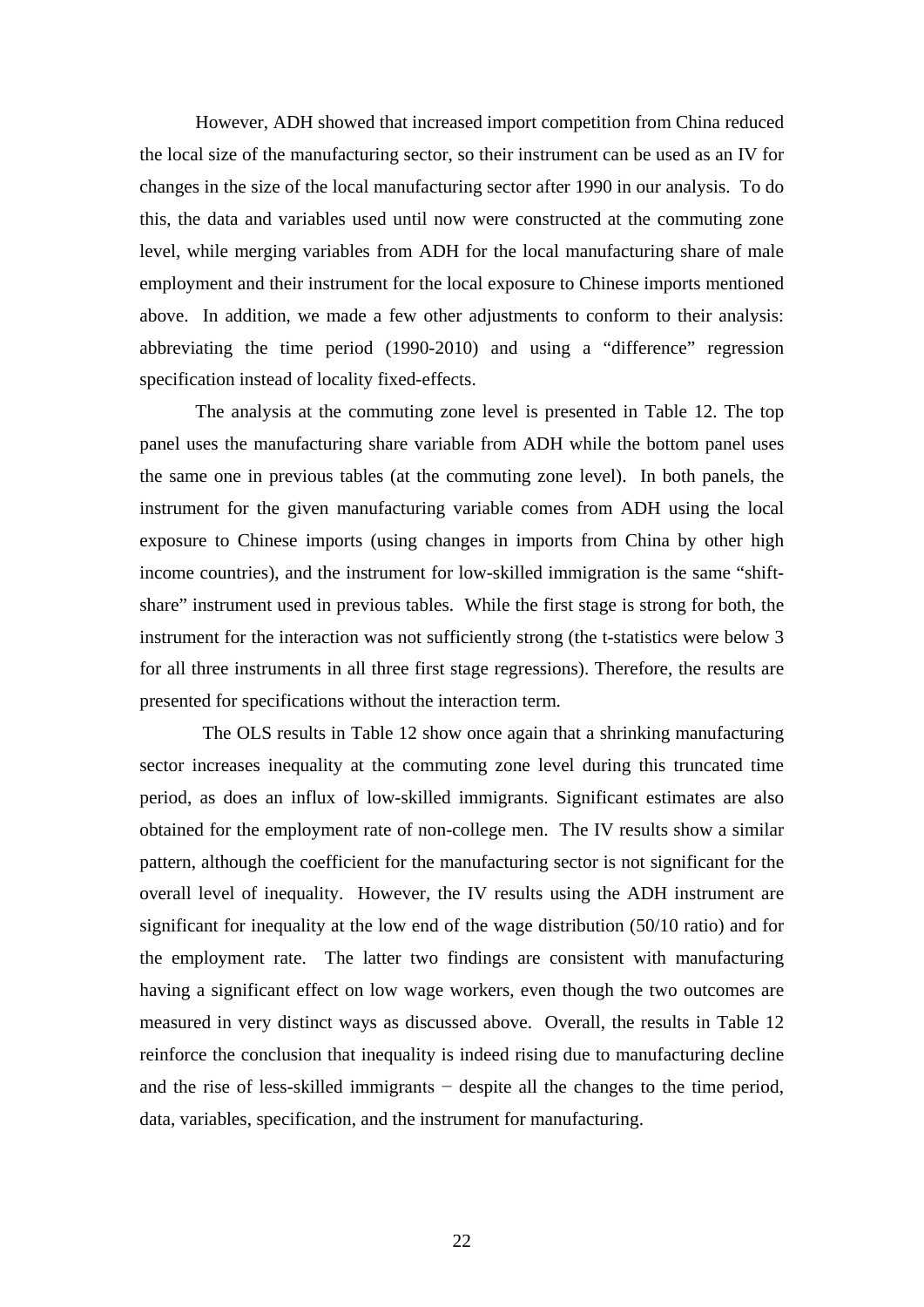#### **VIII. A Simple Demonstration of the Interaction and the Size of the Effects**

This section discusses the size of the effects and presents a very simple analysis to demonstrate the interaction between manufacturing and immigration on inequality. The estimated effects in our main analysis above are not only significant in the statistical sense, but also in magnitude. Between 1970 and 2010, the national manufacturing employment share decreased by 15.0 percentage points and the share of non-college immigrants increased by 9.7 percentage points. The implied effect of these changes on the 90/10 residual wage ratio according to the estimates in column (4) of Table 7 is equal to 0.22. The predicted increase of 0.22 represents most of the increase in the 90/10 residual wage ratio at the aggregate level, which stands at 0.26. The predicted effect on non-college employment rates using the estimates in column (4) of Table 10 is a decline of 9.3 percentage points which is over two-thirds of the actual decline of 13.4. These findings suggest that the decline in manufacturing and the influx of low-skilled immigration are major determinants of the increase in residual wage inequality over time.

Interestingly, there is no correlation between the local decline in manufacturing and the influx of low-skilled immigrants. Appendix Figure 8 displays no significant relationship between the two at the state level. However, the states that experienced large shifts in both phenomena are clearly different in terms of their inequality and employment trends from states that were largely untouched by both. Table 13 divides all states into one of four categories according to whether they were above or below the median in terms of the decline in the state's manufacturing employment share and the increase in the state's share of non-college immigrants. The four categories are: (1) below the median for both shocks (decline in manufacturing and increase in non-college immigration); (2) below the median for manufacturing but above the median for immigration; (3) above the median for manufacturing but below the median for immigration; and (4) above the median for both. Groups (1) and (4) are the most different in terms of what they experienced, while the middle two groups were affected by a large shock in one dimension but a smaller shock in the other.

Figure 15 examines whether these groups are not only different in terms of their shocks, but also in their inequality outcomes. The pattern is quite striking: residual inequality in the group of states that experienced big shocks in both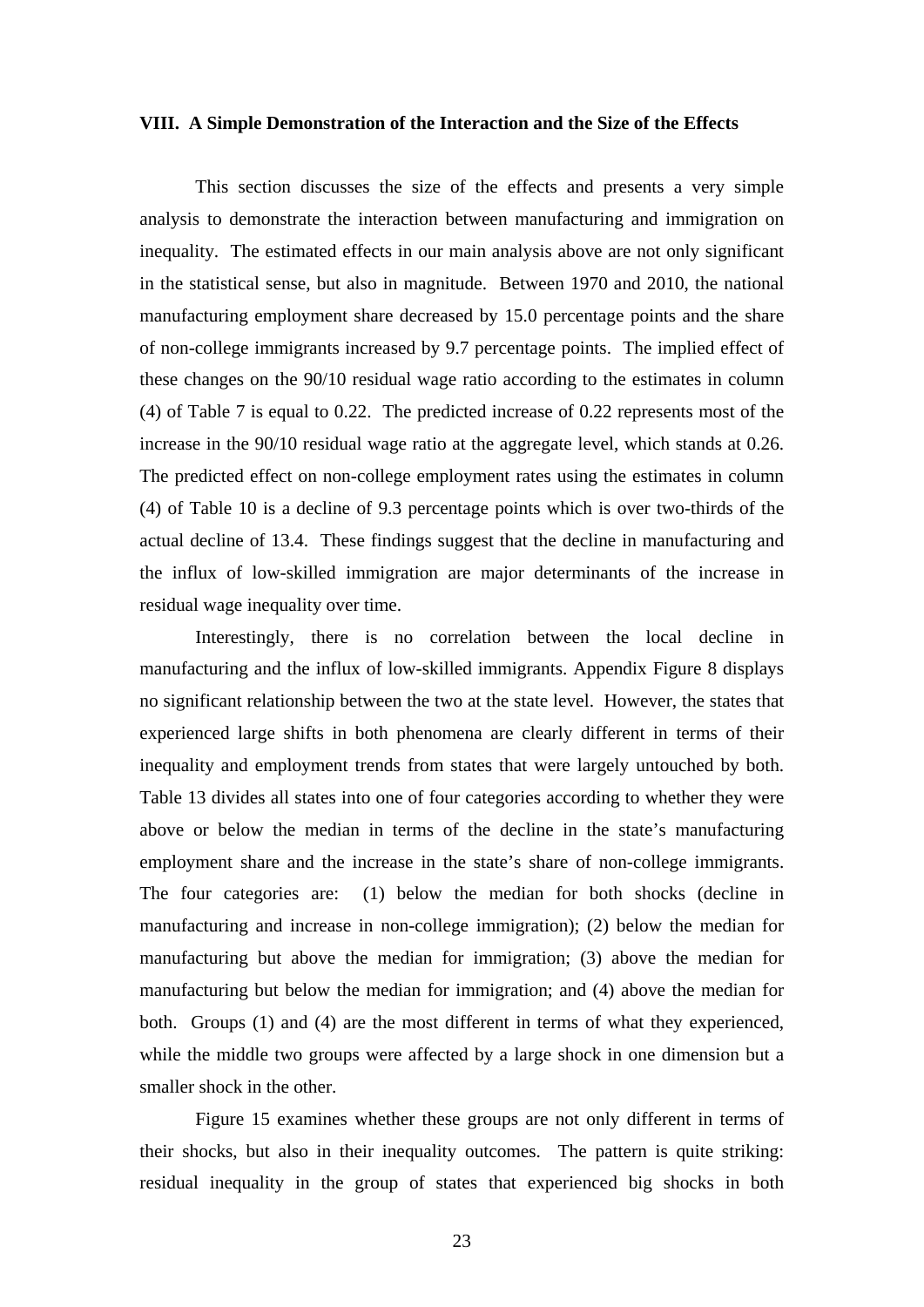dimensions increased by 0.207, while inequality in states with small shocks in both dimensions increased by only 0.111 on average. The increase in the other two groups, which witnessed a big shock in only one dimension, lies in the middle of the two extremes. Similar findings are displayed for the employment rates of non-college native men in Figure 16. The employment rates in states that experienced small shocks in both dimensions declined by 4.9 percentage points, while the employment rates in states that underwent large shocks in both declined by 9.9 percentage points. Again, the other states lie in between the two extremes. These patterns illustrate in a simple way how the interaction between the two types of shocks affected local inequality and employment rates.

#### **IX. Conclusion**

The last four decades have witnessed a dramatic change in the wage and employment structure in the United States and many other developed countries. The wage gap between earners at the top versus the bottom of the distribution have widened, and research has been unable to explain this transformation with changes in the quantities or the returns to observable factors like education, experience, occupation, and industry. At the same time, the manufacturing sector has steadily declined, while less-skilled immigrants have increasingly become a larger proportion of the population in the United States.

This paper has revealed a striking pattern whereby states and cities that underwent the largest decline in the manufacturing sector also experienced the largest increase in wage inequality – including the "unexplained" portion of the wage variance. This relationship is robust to the inclusion or exclusion of a large set of control variables – including state or city-specific time trends. In addition, an IV analysis is conducted using information on the initial industrial shares across locations in the base period, and the national trends in industrial shares over time. This instrument is commonly used as an instrument for geographic variation in the size of the manufacturing sector over time, and this analysis confirms the causal interpretation of our results.

One interpretation for these findings is that the decline in the manufacturing sector has affected the distribution of earnings not only by workers shifting to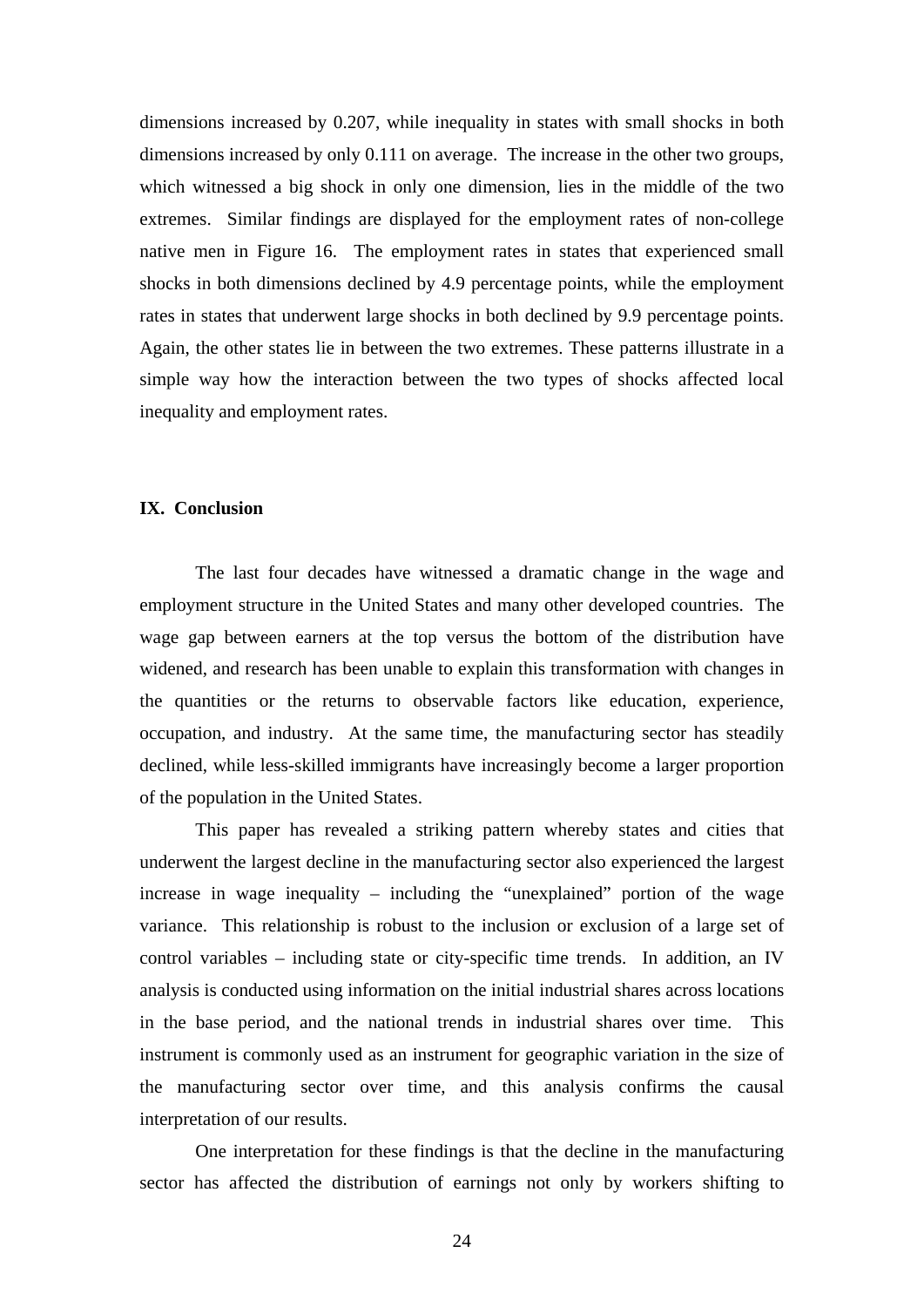alternative sectors, but also through a general equilibrium effect on the variation of wages within all sectors. The decline in the demand for mid-to-low educated workers who earned high relative wages served to hollow-out the middle of the wage distribution, while the shift to lower-paid service jobs generated a supply shock that put downward pressure on the wages of less-skilled workers in all sectors. The decline in the demand for skilled jobs in the manufacturing sector could have also increased wage dispersion in all sectors by reducing the possibilities for workers to pursue their comparative advantage by finding work in the manufacturing sector (Gould (2002, 2005).

The analysis also reveals a significant role for the influx of less-skilled immigrants on the inequality trends. Although the direct effect of immigration on inequality is not significant, the analysis shows that there is an important interaction between the size of the local manufacturing employment share and the share of noncollege graduate immigrants in the local population. The results show that an influx of less-educated immigrants increases inequality, especially in areas that are undergoing manufacturing decline. A similar interaction is shown to affect the employment rate of non-college graduate native men – an increase in immigration coupled with a decline in manufacturing lowers the employment rate of less-educated men. The similarity of the results for inequality and the employment rate of noncollege men reinforce the interpretation that these two phenomena are putting downward pressure on the wages of less skilled men – thus increasing inequality primarily at the bottom half of the wage distribution and encouraging more and more men to drop out of the labor market altogether.

The results regarding this interaction are robust across different specifications, time periods, and three different measures of inequality: the residual 90/10 ratio in log wages, the employment rate of non-college men, and the return to college. Also, similar results are found using the commonly used "shift-share" instruments for the size of the local manufacturing sector and the local share of immigrants – as well as using the "China Syndrome" instrument for the local manufacturing sector from Autor, Dorn, and Hanson (2013).

Overall, these findings support the recent literature that has found that increased trade from China has created important changes in the wages of workers inside of the tradable sector and in other sectors. However, the literature on the trade effects with China has not looked at inequality per se and has examined the post-1990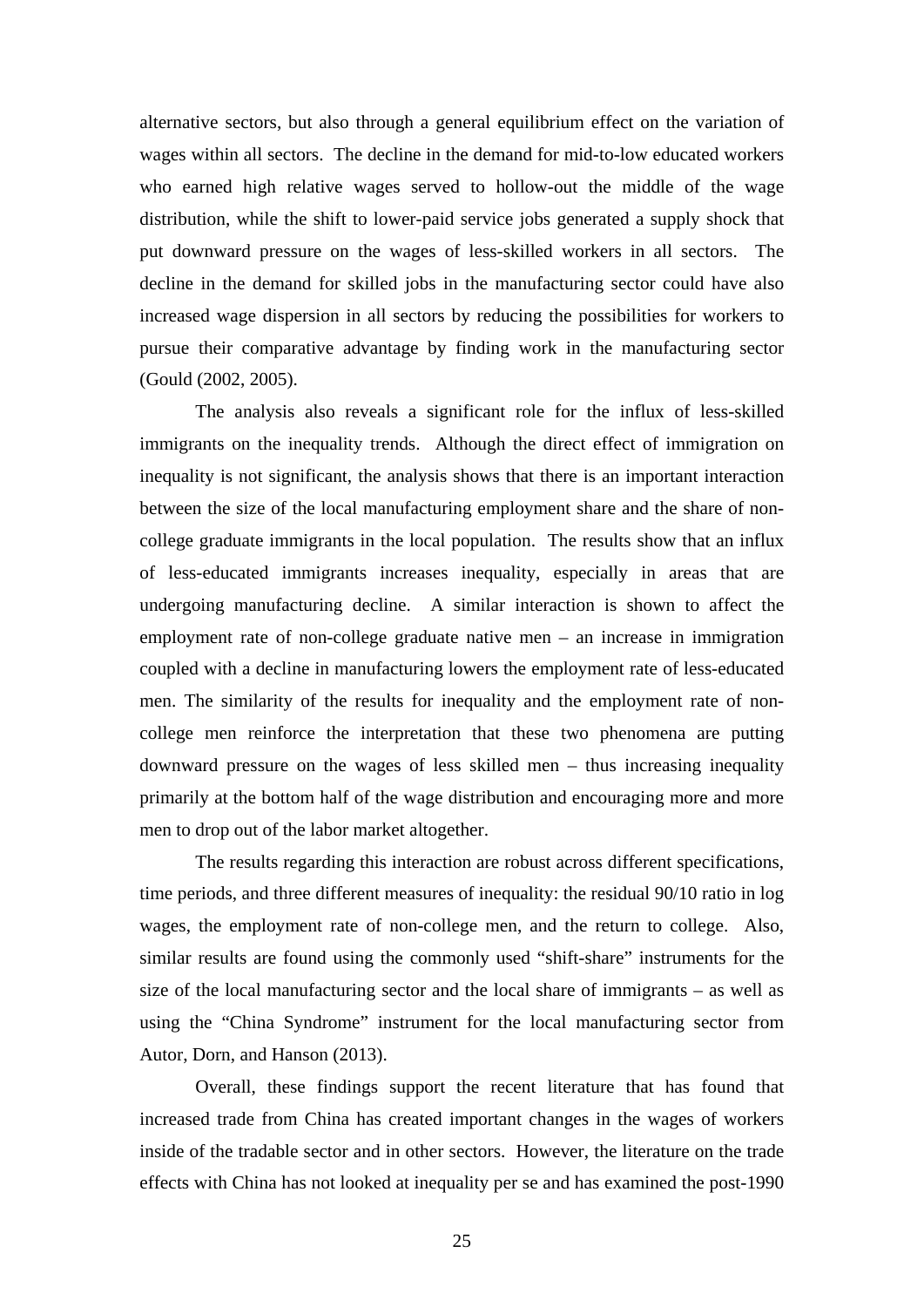period only. This paper has focused on inequality, and the inequality trend which started in the 1970's. Our findings complement the existing research on how observable measures of technological change have increased the return to education and also created a "polarization" of the workforce as workers shift out of relatively well-paying, but highly routinized jobs that could be replaced by new technologies like computers and advanced machines. This process led workers into lower-skill service jobs or highly skilled occupations. These occupational shifts have significantly altered the labor market, but have not been linked to increasing wage variation within occupations and industries.

This paper establishes an important link between inequality within all sectors and the general equilibrium impact of manufacturing decline and an influx of lessskilled immigration. These two phenomena, which do not appear to be related to one another (Appendix Figure 8), generated a decline in the overall demand for middleskilled work and an increase in the supply of workers looking to work in less-skilled jobs. As a result, variation in the extent to which a city or state experienced either one of these phenomena explains a large proportion of why the "unexplained" level of inequality increased over time.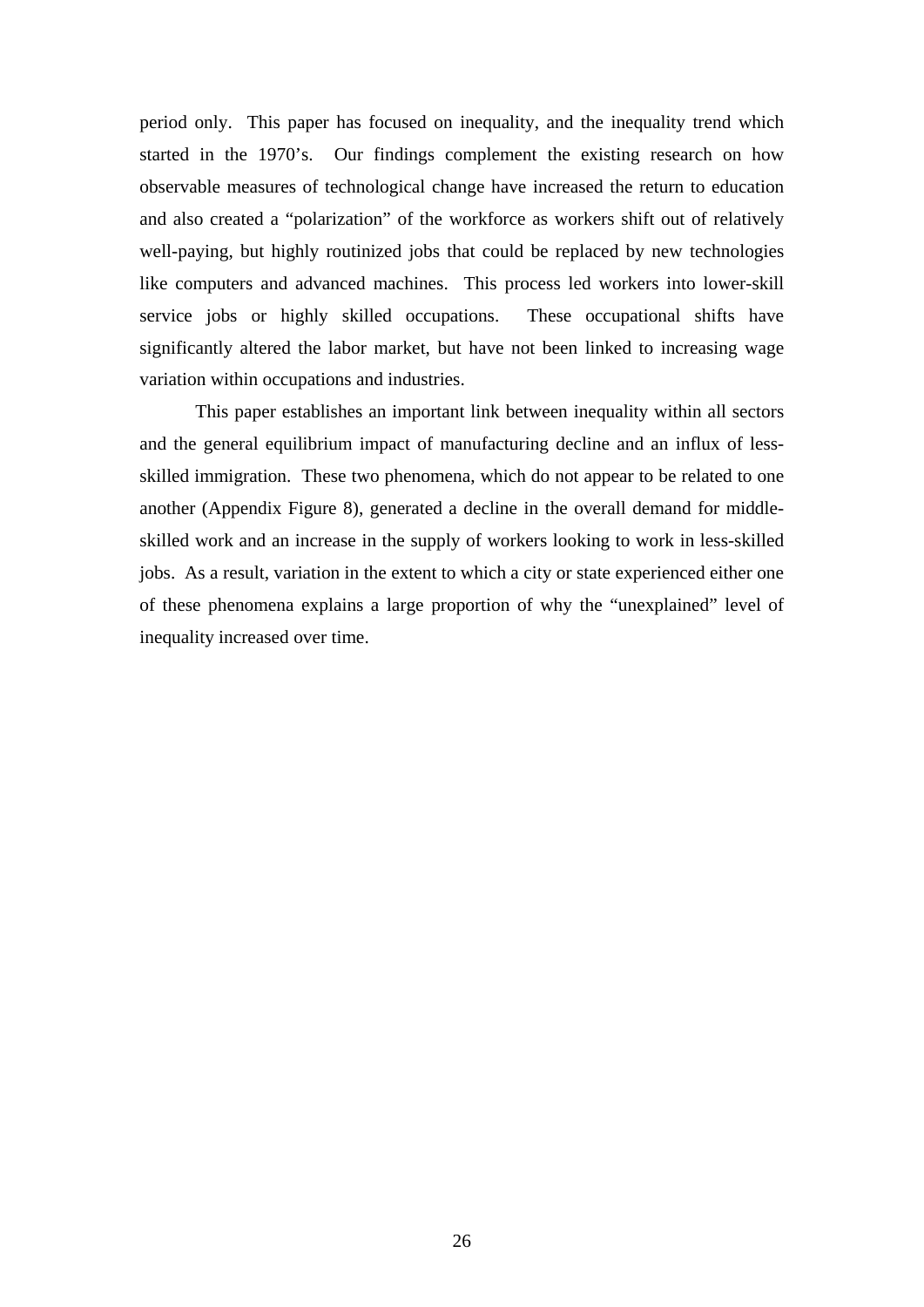#### **References**

- Acemoglu, Daron and David Autor. "Chapter 12 Skills, Tasks and Technologies: Implications for Employment and Earnings," In: David Card and Orley Ashenfelter, Editors, Handbook of Labor Economics, Elsevier, 2011, Volume 4, Part B, Pages 1043-1171.
- Autor, David H., and David Dorn. 2013. "The Growth of Low-Skill Service Jobs and the Polarization of the US Labor Market." *American Economic Review*, 103(5): 1553-97.
- Autor, David H., David Dorn, and Gordon H. Hanson. 2013a. "The China Syndrome: Local Labor Market Effects of Import Competition in the United States." *American Economic Review*, 103(6): 2121-68.
- Autor, David H., David Dorn and Gordon H. Hanson. 2013b. "Untangling Trade and Technology: Evidence from Local Labor Markets," NBER Working Paper 18938.
- Autor, David H., David Dorn, and Gordon H. Hanson. "The Geography of Trade and Technology Shocks in the United States." *American Economic Review* 103.3 (2013): 220-25.
- Autor, David H., David Dorn, Gordon H. Hanson, and Jae Song. 2013. "Trade Adjustment: Worker Level Evidence," NBER Working Paper No. 19226, July 2013. *Quarterly Journal of Economics*, forthcoming.
- Autor, David H., Lawrence F. Katz and Melissa S. Kearney (2008) "Trends in U.S. Wage Inequality: Revising the Revisionists," *Review of Economics and Statistics*, 90(2): 300-323.
- Autor, David H., Lawrence F. Katz and Alan Krueger . "Computing Inequality: Have Computers Changed the Labor Market?" *Quarterly Journal of Economics*, 113 (4), November 1998, 1169-1214.
- Autor, David H., Frank Levy, and Richard J. Murnane. 2003. "The Skill Content of Recent Technological Change: An Empirical Investigation," *Quarterly Journal of Economics* 118 (November 2003), 1279–1333.
- Baily, Martin Neil, and Barry P. Bosworth. 2014. "US Manufacturing: Understanding Its Past and Its Potential Future." *Journal of Economic Perspectives*, 28(1): 3- 26.
- Bartik, Timothy (1991). "Who Benefits From State and Local Economic Development Policies," W.E. Upjohn Institute for Employment Research: Kalamazoo, Mich.
- Blanchard, Olivier and Lawrence F. Katz (1992). "Regional Evolutions,"" *Brookings Papers on Economic Activity*, 23(1): 1-76.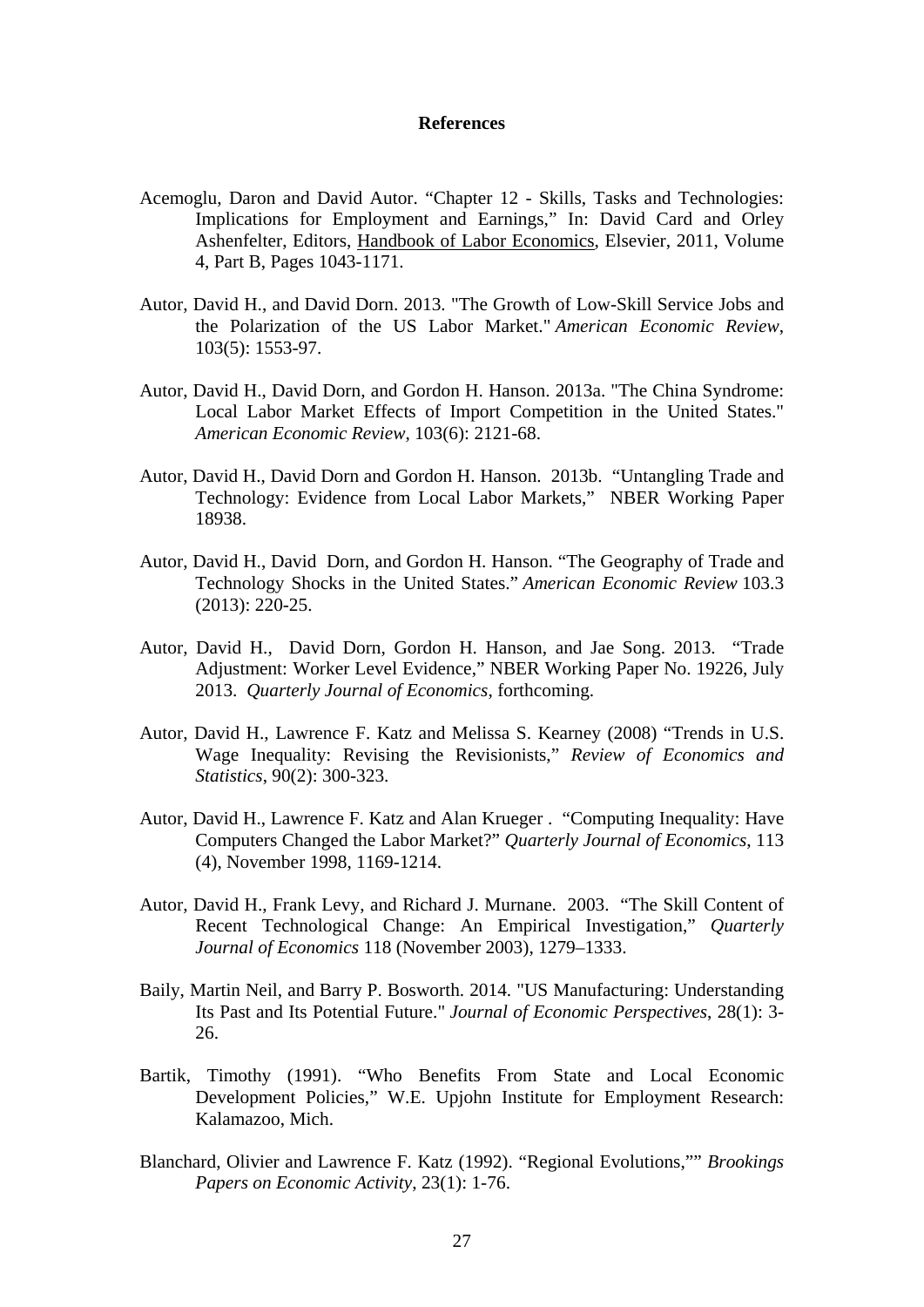- Beaudry, Paul, Mark Doms, and Ethan Lewis. "Should the Personal Computer Be Considered a Technological Revolution? Evidence from U.S. Metropolitan Areas." *Journal of Political Economy* 118.5 (2010): 988-1036
- Berman, Eli, John Bound, and Zvi Griliches. "Changes in the Demand for Skilled Labor within U.S. Manufacturing: Evidence from the Annual Survey of Manufacturers," *Quarterly Journal of Economics*, Vol. 109, No. 2 (May, 1994), pp. 367-397
- Berman, Eli, John Bound, and Stephen Machin, 1998. "Implications Of Skill-Biased Technological Change: International Evidence," *Quarterly Journal of Economics*, 113(4), 1245-1279, November.
- Bloom, Nicholas, Mirko Draca, and John Van Reenen. 2009. "Trade Induced Technical Change? The Impact of Chinese Imports on Diffusion, Innovation, and Productivity." Mimeo, Stanford University.
- Borjas, George J. (2003). "The labor demand curve is downward sloping: reexamining the impact of immigration on the labor market" *Quarterly Journal of Economics*, 118, 1335–74.
- Borjas, George J., Richard B. Freeman, and Lawrence F. Katz. (1997). "How Much Do Immigration and Trade Affect Labor Market Outcomes?" *Brookings Papers on Economic Activity*, 1: 1–67.
- Borjas, George, Jeffrey Grogger, and Gordon H. Hanson. (2010). "Immigration and the Economic Status of African-American Men," *Economica*, 77, 255–282.
- Bound, John, and Holzer, Harry J. "Industrial Structure, Skill Levels, and the Labor Market for White and Black Males." *Review of Economics and Statistics* 75 (August 1993): 387–96.
- Bound, John and Harry J. Holzer. 2000. "Demand Shifts, Population Adjustments, and Labor Market Outcomes during the 1980s," *Journal of Labor Economics*, 18(1): 20-54.
- Card, David. (2001). "Immigrant Inflows, Native Outflows, and the Local Labor Market Impacts of Higher Immigration." *Journal of Labor Economics*, 19(1): 22–64.
- Card, David. **(**2005). "Is the New Immigration Really So Bad?" *Economic Journal*, 115(507): F300–23.
- Card, David. (2009). "Immigration and Inequality," *American Economic Review: Papers & Proceedings,* 99:2, 1–21.
- Charles, Kerwin Kofi, Erik Hurst, Matthew J. Notowidigdo. "Manufacturing Decline, Housing Booms, and Non-Employment," NBER Working Paper No. 18949, April 2013.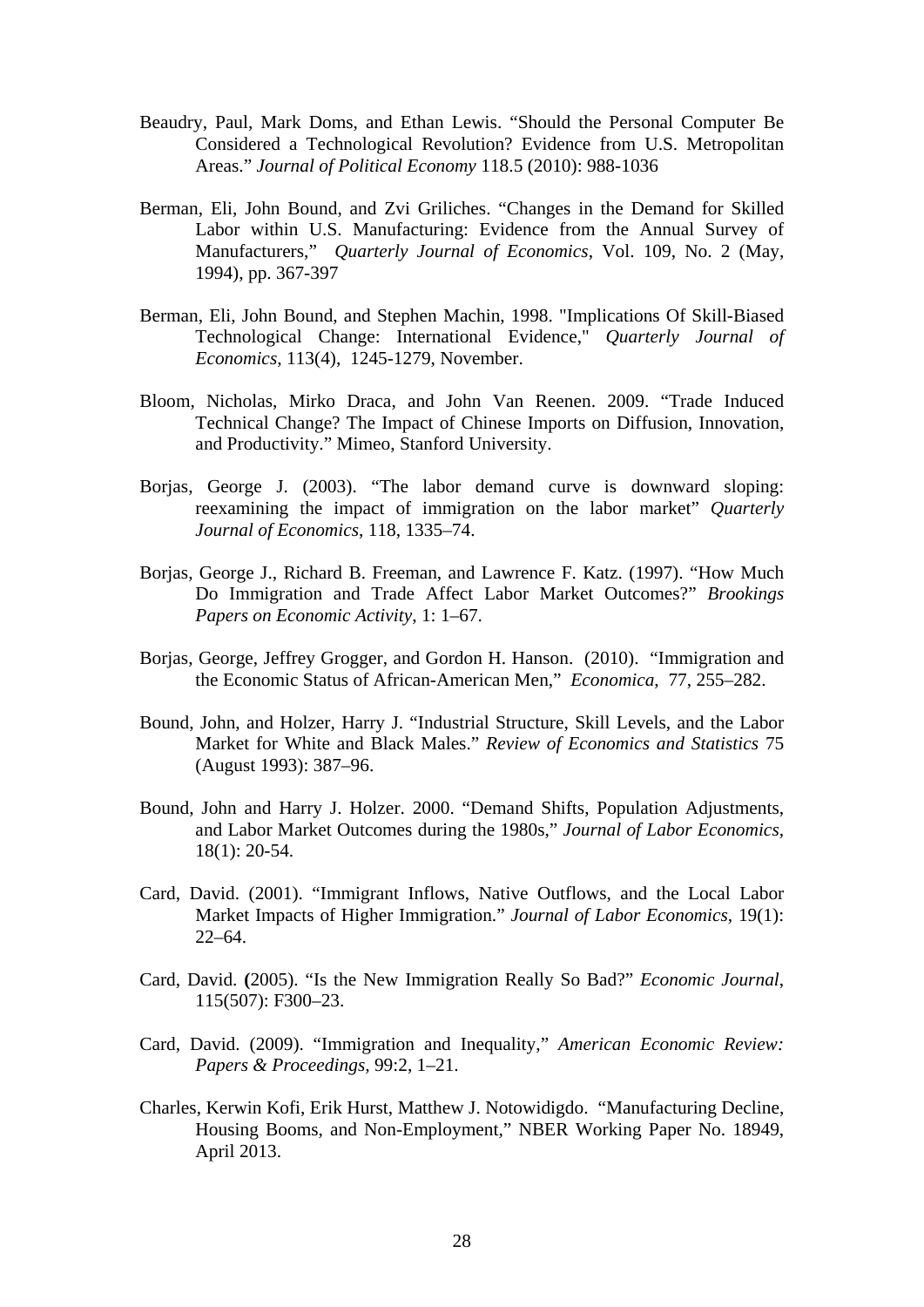- Cortés, Patricia, and José Tessada. 2011. "Low-Skilled Immigration and the Labor Supply of Highly Skilled Women." *American Economic Journal: Applied Economics*, 3(3): 88-123.
- Dustmann, Christian, Tommaso Frattini, and Ian P. Preston, 2013. "The Effect of Immigration along the Distribution of Wages," *Review of Economic Studies*, 80(1), pages 145-173.
- Ebenstein, Avraham, Ann Harrison, Margaret McMillan, and Shannon Phillips. Forthcoming. 2013. "Estimating the Impact of Trade and Offshoring on American Workers Using the Current Population Surveys." *Review of Economics and Statistics*.
- Friedberg Rachel M. (2001). "The Impact of Mass Migration on the Israeli Labor Market," *Quarterly Journal of Economics*, 116(4): 1373-1408
- Friedberg, Rachel M. and Hunt, Jennifer (1995). "The Impact of Immigration on Host Country Wages**,** Employment, and Growth," *Journal of Economic Perspectives*, vol. 9 (Spring), pp. 23–44.
- Goos, Maarten and Alan Manning, 2007. "Lousy and Lovely Jobs: The Rising Polarization of Work in Britain," *Review of Economics and Statistics*, 89(1), 118-133, February.
- Gould, Eric D., 2002. "Rising Wage Inequality, Comparative Advantage, and the Growing Importance of General Skills in the United States," *Journal of Labor Economics*, 20(1), January, 105-147.
- Gould, Eric D., 2005. "Inequality and ability," *Labour Economics*, 12(2), April, 169- 189.
- Juhn, Chinhui, (1992). "Decline of Male Labor Market Participation: The Role of Declining Market Opportunities," *Quarterly Journal of Economics,* 107 (1), 79-121.
- Juhn, Chinhui, Kevin M. Murphy, and Brooks Pierce, "Wage Inequality and the Rise in Returns to Skill," *Journal of Political Economy*, 1993, vol. 101.
- Katz, Lawrence F. and Kevin M. Murphy, "Changes in Relative Wages, 1963-1987: Supply and Demand Factors," *Quarterly Journal of Economics*, February 1992.
- Lee, David S., "Wage Inequality in the U.S. during the 1980s: Rising Dispersion or Falling Minimum Wage?" *Quarterly Journal of Economics* 114 (August 1999), 977–1023.
- Lemieux, Thomas. 2006. "Increasing Residual Wage Inequality: Composition Effects, Noisy Data, or Rising Demand for Skill?" *American Economic Review*, 96(3): 461-498.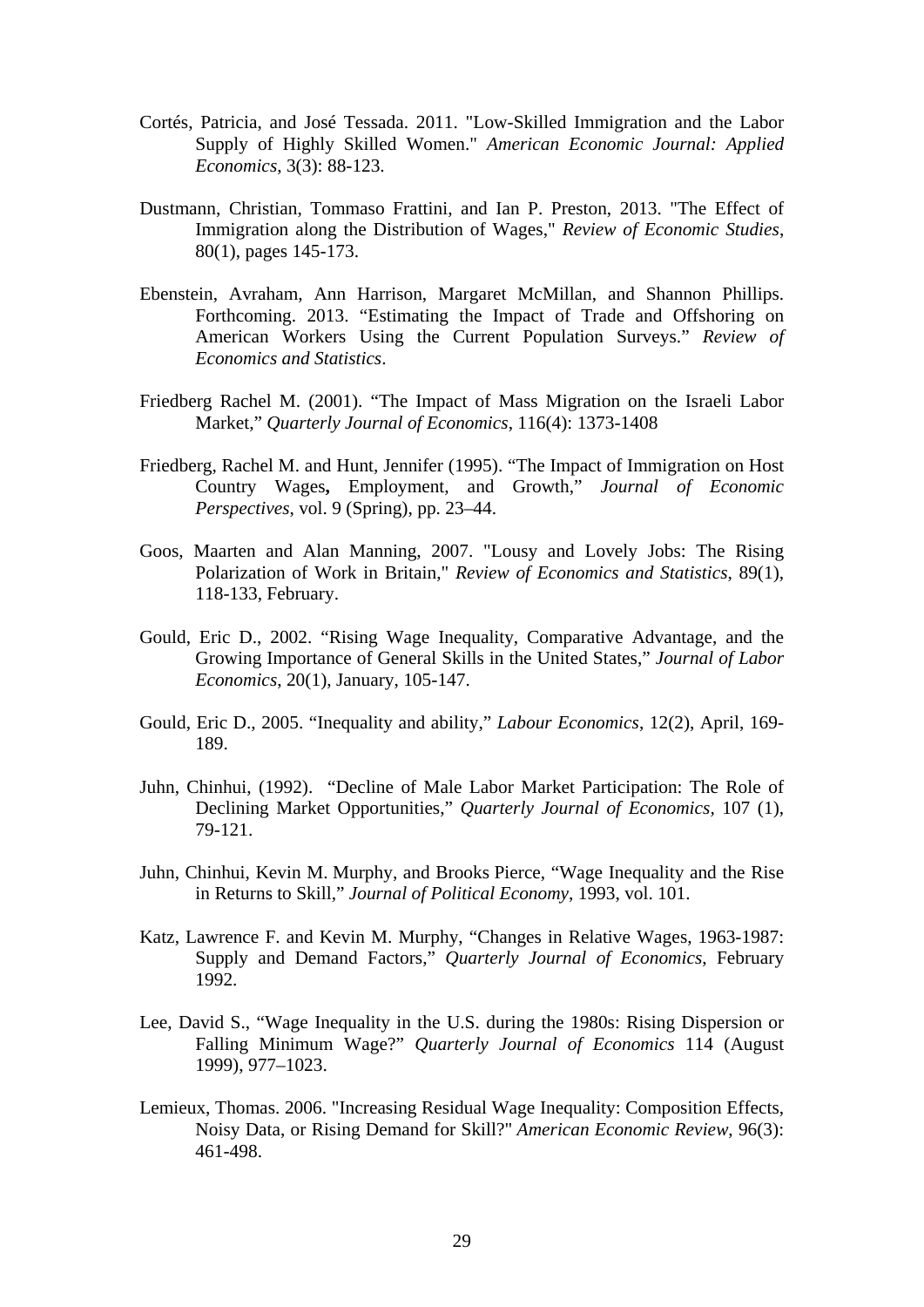- Lewis, Ethan. 2011. "Immigration, Skill Mix, and Capital Skill Complementarity," *Quarterly Journal of Economics* (2011) 126 (2): 1029-1069.
- Lindley, Joanne and Stephen Machin**. "**Spatial changes in labour market inequality," *Journal of Urban Economics*, 2013, forthcoming.
- Machin, Stephen and John Van Reenen, 1998. "Technology And Changes In Skill Structure: Evidence From Seven OECD Countries," *Quarterly Journal of Economics*, MIT Press, vol. 113(4), pages 1215-1244, November.
- Michaels, Guy, Ashwini Natraj, and John Van Reenen. 2014. "Has ICT Polarized Skill Demand? Evidence from Eleven Countries over Twenty-Five Years," *Review of Economics and Statistics*, March 2014, 96(1): 60–77.
- Moretti Enrico, "Chapter 14 Local Labor Markets", In: David Card and Orley Ashenfelter, Editors, Handbook of Labor Economics, Elsevier, 2011, Volume 4, Part B, Pages 1237-1313.
- Moretti, Enrico. 2010. "Local Multipliers." *American Economic Review*, 100(2): 373- 77.
- Murphy, Kevin M., and Finis Welch, "The Structure of Wages," *Quarterly Journal of Economics* 107 (February 1992), 285–326.
- Ottaviano, Gianmarco I. P. and Giovanni Peri, 2012. "Rethinking the Effect of Immigration On Wages," *Journal of the European Economic Association*, 10(1), February, 152-197.
- Ruggles, Steven, Matthew Sobek, Trent Alexander, Catherine A. Fitch, Ronald Goeken, Patricia Kelly Hall, Miriam King, and Chad Ronnander. 2010. Integrated Public Use Microdata Series: Version 3.0 [Machine-readable database]. Minneapolis, MN: Minnesota Population Center [producer and distributor].
- Van Reenen, John, 2011. "Wage inequality, technology and trade: 21st century evidence," *Labour Economics*, 18(6), pages 730-741.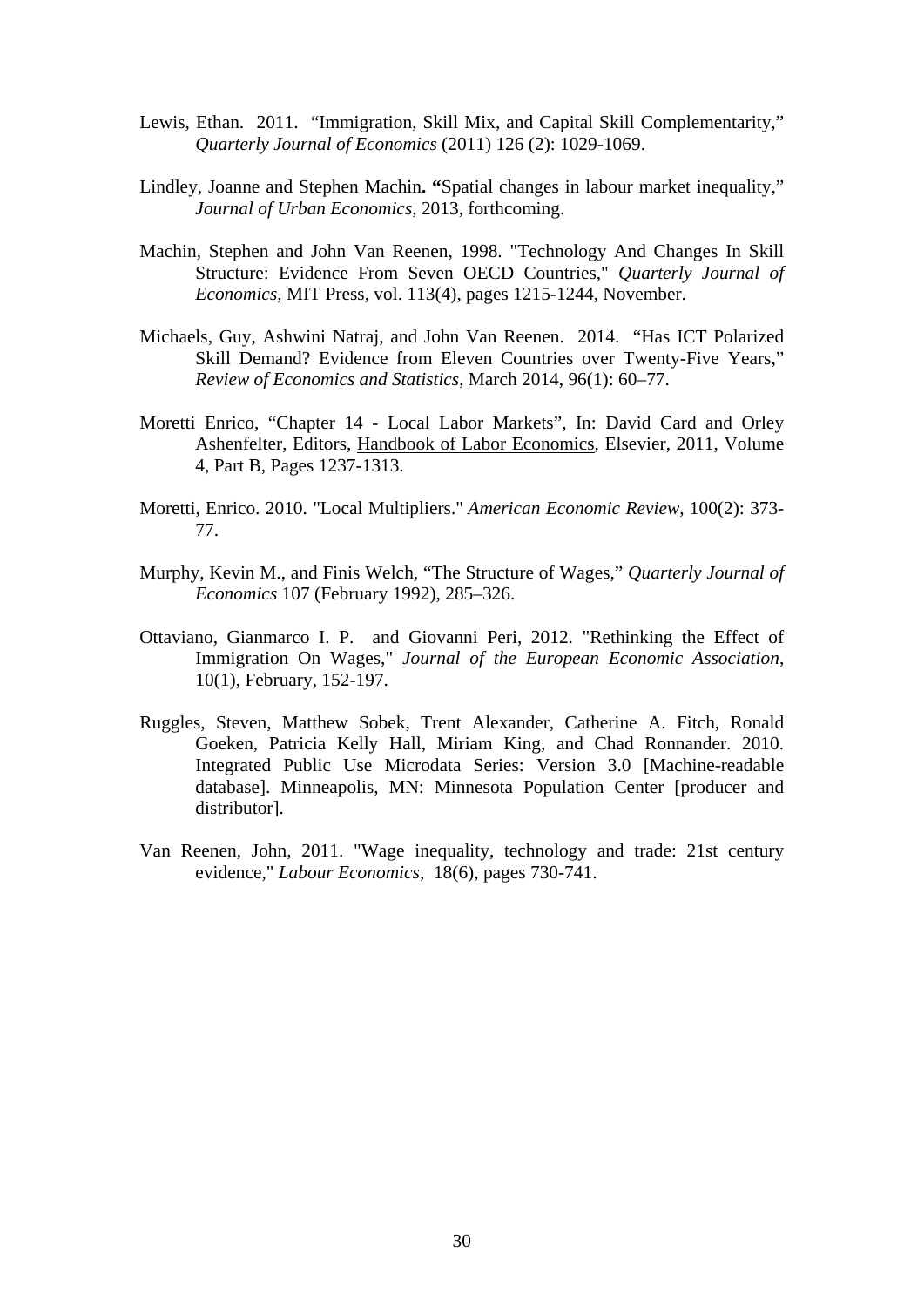|                                         | 1970     |         | 1980      |         |          | 1990    |           | 2000     | 2010      |          |
|-----------------------------------------|----------|---------|-----------|---------|----------|---------|-----------|----------|-----------|----------|
|                                         | mean     | sd      | mean      | sd      | mean     | sd      | mean      | sd       | mean      | sd       |
| 90/10 Income Ratio                      | 1.092    | 0.13    | 1.164     | 0.08    | 1.291    | 0.08    | 1.328     | 0.08     | 1.428     | 0.09     |
| Residual 90/10 Ratio                    | 0.902    | 0.08    | 0.991     | 0.07    | 1.065    | 0.07    | 1.105     | 0.06     | 1.146     | 0.07     |
| % Manufacturing                         | 0.248    | 0.09    | 0.230     | 0.09    | 0.206    | 0.07    | 0.183     | 0.07     | 0.146     | 0.05     |
| % Non-College Immigrants                | 0.032    | 0.03    | 0.037     | 0.04    | 0.050    | 0.05    | 0.080     | 0.06     | 0.102     | 0.07     |
| % College Graduate Immigrants           | 0.008    | 0.01    | 0.014     | 0.01    | 0.018    | 0.01    | 0.027     | 0.02     | 0.038     | 0.03     |
| Mean Wage Income                        | 56748.77 | 7364.06 | 57183.998 | 7012.04 | 57090.46 | 9029.29 | 62323.227 | 11503.45 | 62989.915 | 11121.94 |
| % between 25 and 34 Years of Age        | 0.339    | 0.02    | 0.423     | 0.02    | 0.369    | 0.02    | 0.275     | 0.02     | 0.264     | 0.02     |
| % between 35 and 44 Years of Age        | 0.315    | 0.01    | 0.292     | 0.01    | 0.361    | 0.02    | 0.361     | 0.01     | 0.296     | 0.01     |
| % between 45 and 55 Years of Age        | 0.346    | 0.02    | 0.285     | 0.02    | 0.271    | 0.01    | 0.363     | 0.02     | 0.439     | 0.03     |
| % High School Dropouts                  | 0.339    | 0.08    | 0.198     | 0.06    | 0.110    | 0.05    | 0.077     | 0.04     | 0.059     | 0.02     |
| % High School Graduates                 | 0.480    | 0.06    | 0.553     | 0.04    | 0.631    | 0.05    | 0.647     | 0.05     | 0.633     | 0.06     |
| % College Graduates                     | 0.181    | 0.04    | 0.249     | 0.05    | 0.259    | 0.06    | 0.276     | 0.06     | 0.308     | 0.07     |
| % Blue Collar Workers                   | 0.441    | 0.06    | 0.434     | 0.06    | 0.420    | 0.06    | 0.403     | 0.06     | 0.360     | 0.06     |
| Return to College (relative to HS Grad) | 0.314    | 0.08    | 0.233     | 0.08    | 0.373    | 0.07    | 0.435     | 0.08     | 0.508     | 0.08     |
| <b>Union Density</b>                    |          |         | 24.228    | 7.51    | 17.278   | 6.33    | 13.966    | 5.65     | 12.460    | 5.46     |
| <b>Number of Patents</b>                |          |         | 564.163   | 1014.94 | 722.920  | 1152.88 | 1426.220  | 2606.54  |           |          |
| Real Minimum Wage                       |          |         | 9.223     | 0.21    | 6.673    | 0.22    | 6.845     | 0.44     | 7.442     | 0.34     |
| Minimum Wage/Average Wage               |          |         | 0.163     | 0.02    | 0.119    | 0.02    | 0.113     | 0.02     | 0.121     | 0.02     |
| Sample Size                             | 43       |         | 50        |         | 50       |         |           | 50       | 50        |          |

Table 1: Descriptive Statistics for State-Level Analysis

Notes: Means are unweighted means for all states with non-missing data. The "Residual 90/10 Ratio" controls for education, age, industry, and occupation (coefficients vary by year).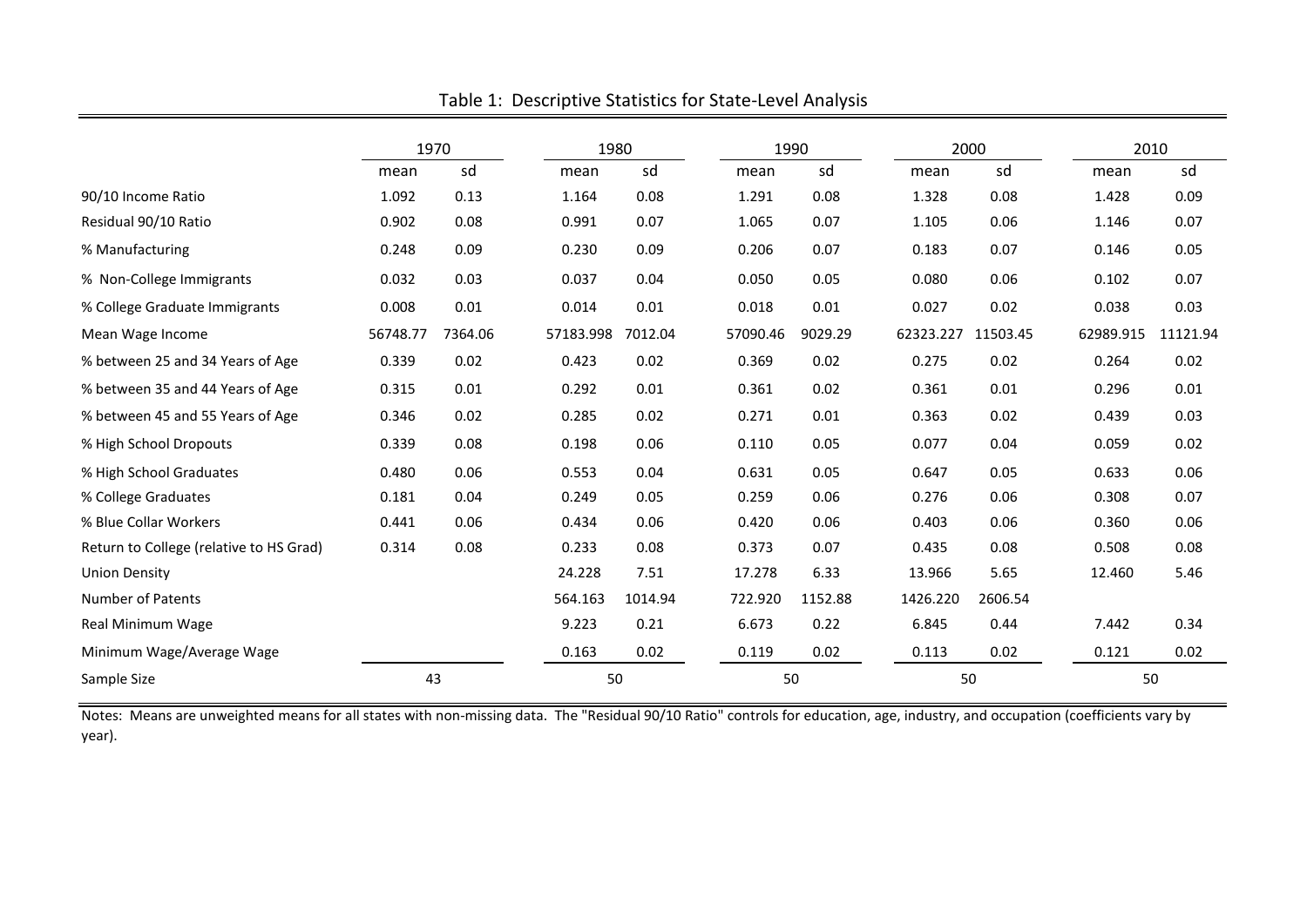|                                  | <b>Total 90/10</b> | 90/10 Adjust for Age<br>and Educ | 90/10 Adjust for Age<br>and Educ<br>(Unrestricted<br>Coefficients) | "Residual Inequality"<br>(90/10 Adjust for Age,<br>Educ, Occupation,<br>Industry with<br>Unrestricted<br>Coefficients) | "Residual Inequality"<br>outside of MFG Sector | Gini Coefficient |
|----------------------------------|--------------------|----------------------------------|--------------------------------------------------------------------|------------------------------------------------------------------------------------------------------------------------|------------------------------------------------|------------------|
|                                  | (1)                | (2)                              | (3)                                                                | (4)                                                                                                                    | (5)                                            | (6)              |
| % Manufacturing                  | $-1.139***$        | $-0.886***$                      | $-0.873***$                                                        | $-0.913***$                                                                                                            | $-0.778***$                                    | $-0.215***$      |
|                                  | (0.178)            | (0.164)                          | (0.165)                                                            | (0.145)                                                                                                                | (0.141)                                        | (0.027)          |
| Log Mean Wage Income             | 0.036              | $0.264***$                       | $0.203***$                                                         | $0.198***$                                                                                                             | $0.211***$                                     | 0.037            |
|                                  | (0.100)            | (0.064)                          | (0.063)                                                            | (0.059)                                                                                                                | (0.067)                                        | (0.024)          |
| % between 35 and 44 Years of Age | 0.360              | 0.415                            | $0.497*$                                                           | 0.321                                                                                                                  | 0.227                                          | 0.033            |
|                                  | (0.312)            | (0.263)                          | (0.271)                                                            | (0.228)                                                                                                                | (0.278)                                        | (0.055)          |
| % between 45 and 55 Years of Age | $-0.060$           | $-0.190$                         | $-0.063$                                                           | $-0.290$                                                                                                               | $-0.358$                                       | 0.064            |
|                                  | (0.257)            | (0.232)                          | (0.236)                                                            | (0.208)                                                                                                                | (0.225)                                        | (0.039)          |
| % High School Graduates          | $-1.118***$        | $-0.726***$                      | $-0.753***$                                                        | $-0.847***$                                                                                                            | $-0.885***$                                    | $-0.088***$      |
|                                  | (0.200)            | (0.158)                          | (0.154)                                                            | (0.159)                                                                                                                | (0.146)                                        | (0.032)          |
| % College Graduates              | $-0.989***$        | $-1.021***$                      | $-1.033***$                                                        | $-1.125***$                                                                                                            | $-1.107***$                                    | $-0.094$         |
|                                  | (0.335)            | (0.277)                          | (0.253)                                                            | (0.280)                                                                                                                | (0.304)                                        | (0.098)          |
| Year Fixed-Effects               | Yes                | Yes                              | Yes                                                                | Yes                                                                                                                    | Yes                                            | Yes              |
| <b>State Fixed-Effects</b>       | Yes                | Yes                              | Yes                                                                | Yes                                                                                                                    | Yes                                            | Yes              |
| Observations                     | 243                | 243                              | 243                                                                | 243                                                                                                                    | 243                                            | 200              |
| Number of States                 | 50                 | 50                               | 50                                                                 | 50                                                                                                                     | 50                                             | 50               |

Table 2: State-Level Analysis of Inequality and Manufacturing

Notes: Robust standard errors clustered by geographic area (state or metro area) are in parentheses. Significance levels are indicated by: \*\*\* for the 1% level, \*\* for the 5% level, and \* for the 10% level. The gini coefficient is missing for 2010. Observations are weighted by the local population size in 1990.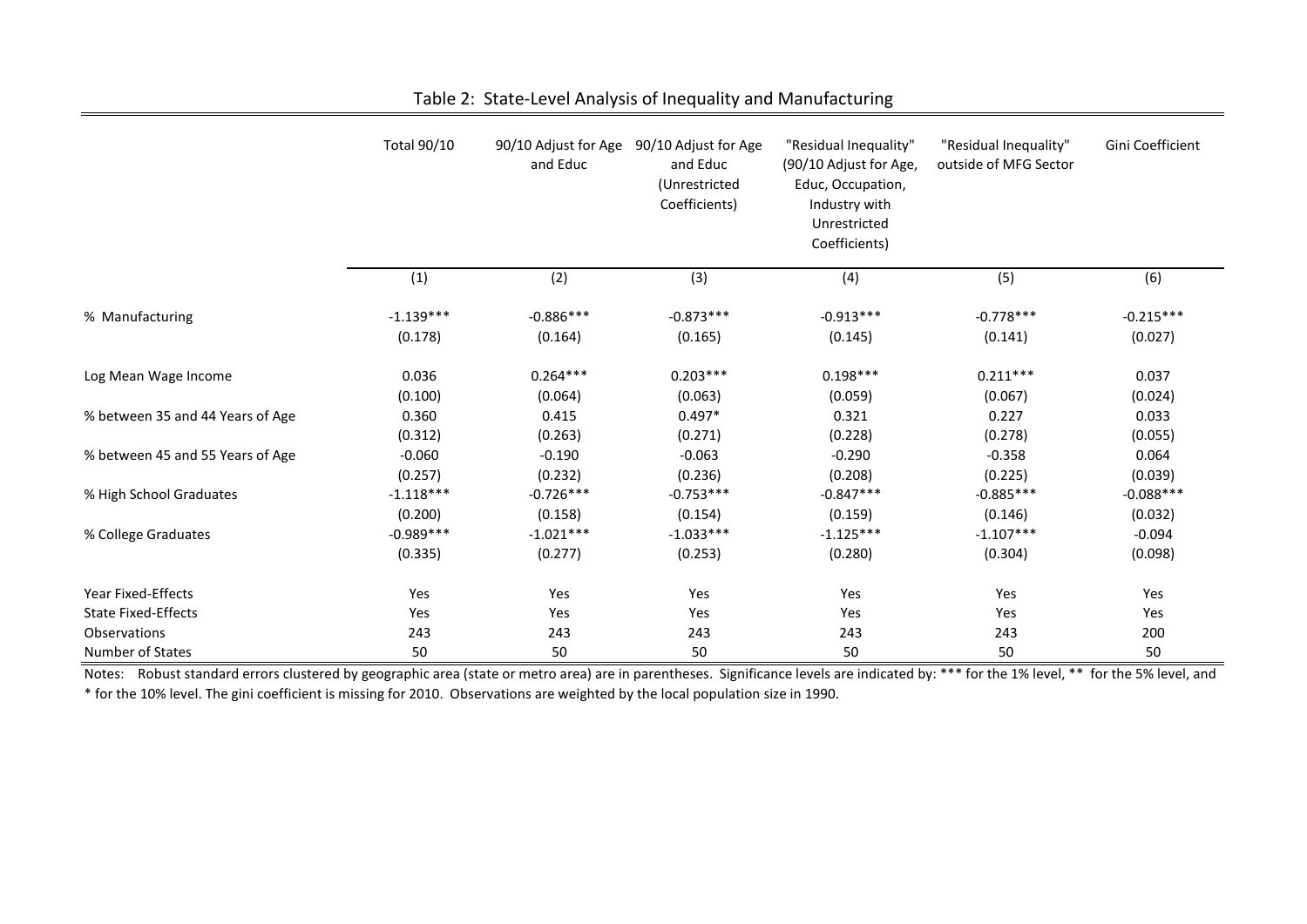|                                     |             |             |             | Dependent Variable: Residual Inequality (90/10 Adjusted for Age, Educ, Occupation, Industry with Unrestricted Coefficients) |             |             |
|-------------------------------------|-------------|-------------|-------------|-----------------------------------------------------------------------------------------------------------------------------|-------------|-------------|
|                                     | (1)         | (2)         | (3)         | (4)                                                                                                                         | (5)         | (6)         |
| % Manufacturing                     | $-0.923***$ | $-0.836***$ | $-0.790***$ | $-0.913***$                                                                                                                 | $-0.891***$ | $-0.766***$ |
|                                     | (0.152)     | (0.131)     | (0.141)     | (0.145)                                                                                                                     | (0.263)     | (0.181)     |
| Log Mean Wage Income                |             | $0.158**$   | $0.155*$    | $0.198***$                                                                                                                  | 0.080       | $0.303***$  |
|                                     |             | (0.078)     | (0.081)     | (0.059)                                                                                                                     | (0.059)     | (0.094)     |
| % between 35 and 44 Years of Age    |             |             | 0.234       | 0.321                                                                                                                       | $0.744***$  | 0.175       |
|                                     |             |             | (0.269)     | (0.228)                                                                                                                     | (0.230)     | (0.169)     |
| % between 45 and 55 Years of Age    |             |             | $-0.166$    | $-0.290$                                                                                                                    | $-0.013$    | 0.062       |
|                                     |             |             | (0.224)     | (0.208)                                                                                                                     | (0.190)     | (0.134)     |
| % High School Graduates             |             |             |             | $-0.847***$                                                                                                                 | $-0.283$    | $-0.765***$ |
|                                     |             |             |             | (0.159)                                                                                                                     | (0.339)     | (0.137)     |
| % College Graduates                 |             |             |             | $-1.125***$                                                                                                                 | $-0.289$    | $-0.659***$ |
|                                     |             |             |             | (0.280)                                                                                                                     | (0.339)     | (0.212)     |
| Year Fixed-Effects                  | Yes         | Yes         | Yes         | Yes                                                                                                                         | Yes         | Yes         |
| <b>State Fixed-Effects</b>          | Yes         | Yes         | Yes         | Yes                                                                                                                         | Yes         | Yes         |
| State-Specific Linear Time Trends   |             |             |             |                                                                                                                             | Yes         |             |
| Controls Computed at State of Birth |             |             |             |                                                                                                                             |             | Yes         |
| Observations                        | 243         | 243         | 243         | 243                                                                                                                         | 243         | 243         |
| Number of States                    | 50          | 50          | 50          | 50                                                                                                                          | 50          | 50          |

#### Table 3: Sensitivity of State-Level Analysis of Inequality and Manufacturing

Notes: Robust standard errors clustered by geographic area (state or metro area) are in parentheses. Significance levels are indicated by: \*\*\* for the 1% level, \*\* for the 5% level, and \* for the 10% level. Observations are weighted by the local population size in 1990.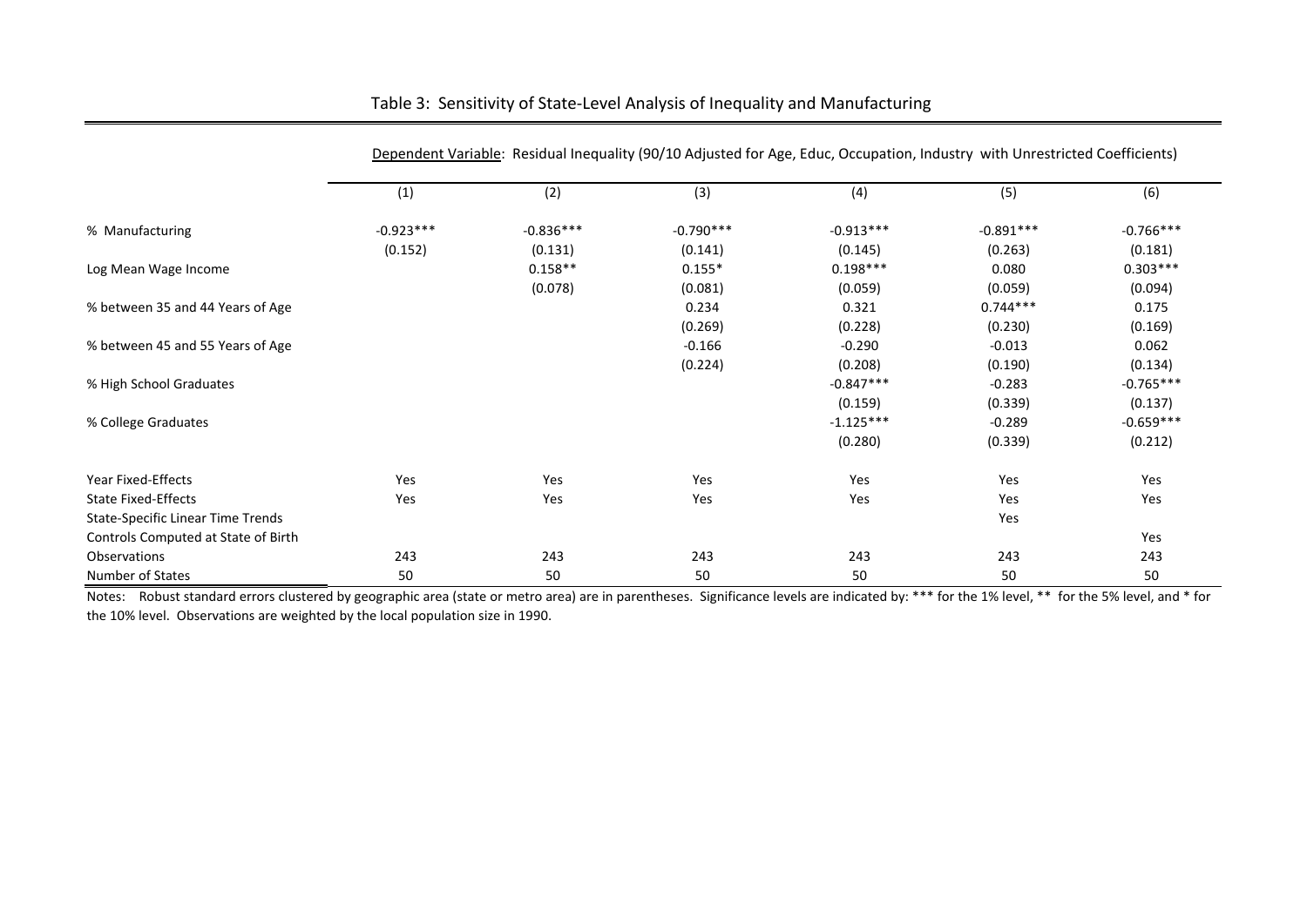|                                         | Residual Inequality (90/10 Adjusted for Age, Educ, Occupation, Industry with Unrestricted Coefficients)<br>Dependent Variable: |             |             |                          |             |             |                          |             |             |             |            |  |
|-----------------------------------------|--------------------------------------------------------------------------------------------------------------------------------|-------------|-------------|--------------------------|-------------|-------------|--------------------------|-------------|-------------|-------------|------------|--|
|                                         |                                                                                                                                |             |             | State-Age Group Analysis |             |             | <b>MA-Level Analysis</b> |             |             |             |            |  |
|                                         | (1)                                                                                                                            | (2)         | (3)         | (4)                      | (5)         | (6)         | (7)                      | (8)         | (9)         | (10)        | (11)       |  |
| % Manufacturing                         | $-0.767***$                                                                                                                    | $-0.742***$ | $-0.706***$ | $-0.620***$              | $-0.682***$ | $-0.430***$ | $-0.396***$              | $-0.484***$ | $-0.460***$ | $-0.670***$ | $-0.340**$ |  |
|                                         | (0.107)                                                                                                                        | (0.096)     | (0.102)     | (0.108)                  | (0.147)     | (0.149)     | (0.099)                  | (0.099)     | (0.096)     | (0.099)     | (0.139)    |  |
| Log Mean Wage Income                    |                                                                                                                                | $0.180***$  | $0.174***$  | $0.212***$               | 0.055       | $0.352***$  |                          | $0.211***$  | $0.202***$  | $0.209***$  | $0.164***$ |  |
|                                         |                                                                                                                                | (0.055)     | (0.059)     | (0.068)                  | (0.036)     | (0.066)     |                          | (0.068)     | (0.062)     | (0.072)     | (0.058)    |  |
| % between 35 and 44 Years of Age        |                                                                                                                                |             | 0.165       | 0.238                    | $0.724***$  | $0.489**$   |                          |             | $0.274*$    | 0.158       | $0.507***$ |  |
|                                         |                                                                                                                                |             | (0.207)     | (0.193)                  | (0.172)     | (0.189)     |                          |             | (0.158)     | (0.146)     | (0.169)    |  |
| % between 45 and 55 Years of Age        |                                                                                                                                |             | $-0.195$    | $-0.194$                 | $-0.032$    | $0.406**$   |                          |             | $-0.148$    | $-0.241$    | 0.012      |  |
|                                         |                                                                                                                                |             | (0.190)     | (0.184)                  | (0.162)     | (0.168)     |                          |             | (0.157)     | (0.155)     | (0.148)    |  |
| % High School Graduates                 |                                                                                                                                |             |             | $-0.222**$               | $0.228***$  | $-0.366***$ |                          |             |             | $-0.621***$ | $-0.344$   |  |
|                                         |                                                                                                                                |             |             | (0.103)                  | (0.056)     | (0.088)     |                          |             |             | (0.114)     | (0.233)    |  |
| % College Graduates                     |                                                                                                                                |             |             | $-0.144$                 | 0.124       | $-0.291**$  |                          |             |             | $-0.715***$ | $-0.561**$ |  |
|                                         |                                                                                                                                |             |             | (0.120)                  | (0.080)     | (0.111)     |                          |             |             | (0.173)     | (0.236)    |  |
| Age-Group Fixed-Effects                 | Yes                                                                                                                            | Yes         | Yes         | Yes                      | Yes         | Yes         |                          |             |             |             |            |  |
| Year Fixed-Effects                      | Yes                                                                                                                            | Yes         | Yes         | Yes                      | Yes         | Yes         | Yes                      | Yes         | Yes         | Yes         | Yes        |  |
| State or MA Fixed-Effects               | Yes                                                                                                                            | Yes         | Yes         | Yes                      | Yes         | Yes         | Yes                      | Yes         | Yes         | Yes         | Yes        |  |
| State or MA-Specific Linear Time Trends |                                                                                                                                |             |             |                          | Yes         |             |                          |             |             |             | Yes        |  |
| Controls Computed at State of Birth     |                                                                                                                                |             |             |                          |             | Yes         |                          |             |             |             |            |  |
| Observations                            | 486                                                                                                                            | 486         | 486         | 486                      | 486         | 486         | 590                      | 590         | 590         | 590         | 590        |  |
| Number of States or MA's                | 100                                                                                                                            | 100         | 100         | 100                      | 100         | 100         | 119                      | 119         | 119         | 119         | 119        |  |

#### Table 4: Analysis of Inequality and Manufacturing by State-Age Groups and by Metropolitan Areas

Notes: Robust standard errors clustered by geographic area (state or metro area) are in parentheses. Significance levels are indicated by: \*\*\* for the 1% level, \*\* for the 5% level, and \* for the 10% level. Observations are weighted by the local population size in 1990. For the state-year-age group analysis, age groups are for 25-39 year olds and 40-55 year olds. Sample years are every ten years from 1970-2010.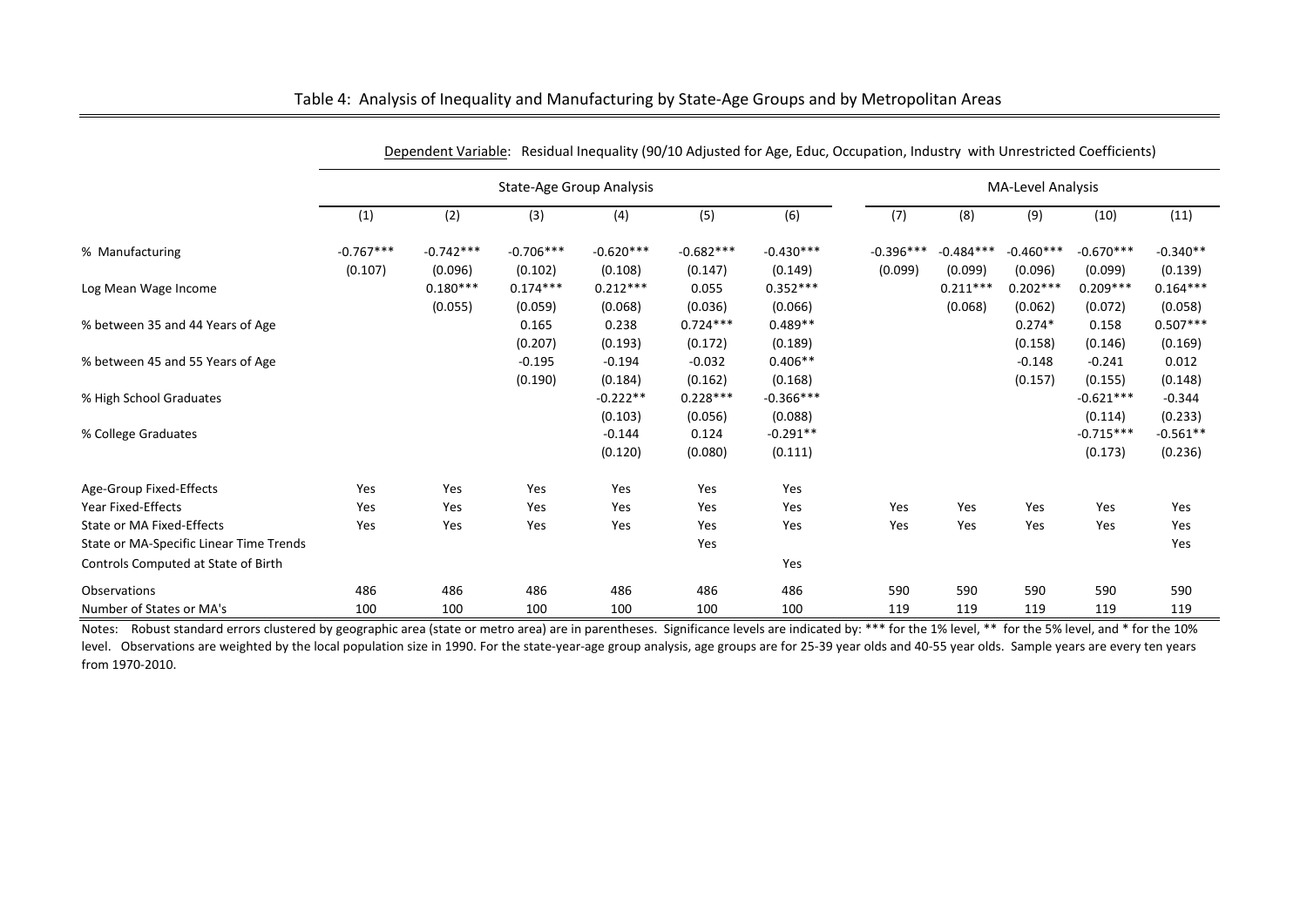|                                  | Dependent Variable: Residual Inequality (90/10 Adjusted for Age, Educ, Occupation, Industry with Unrestricted Coefficients) |                         |             |                      |            |                                                 |                  |            |            |            |                                                             |             |             |             |
|----------------------------------|-----------------------------------------------------------------------------------------------------------------------------|-------------------------|-------------|----------------------|------------|-------------------------------------------------|------------------|------------|------------|------------|-------------------------------------------------------------|-------------|-------------|-------------|
|                                  |                                                                                                                             |                         |             | State-Level Analysis |            |                                                 |                  |            |            |            | State-Age Group Analysis                                    |             |             |             |
|                                  | (1)                                                                                                                         | (2)                     | (3)         | (4)                  | (5)        | (6)                                             | $\overline{(7)}$ | (8)        | (9)        | (10)       | (11)                                                        | (12)        | (13)        | (14)        |
| % Manufacturing                  |                                                                                                                             | $-0.913***$ $-0.890***$ |             |                      |            | $-0.899***$ $-0.803***$ $-0.977***$ $-0.982***$ | $-0.848***$      |            |            |            | $-0.620***$ $-0.609***$ $-0.742***$ $-0.669***$ $-0.934***$ |             | $-0.908***$ | $-0.805***$ |
|                                  | (0.145)                                                                                                                     | (0.140)                 | (0.214)     | (0.177)              | (0.155)    | (0.169)                                         | (0.167)          | (0.108)    | (0.108)    | (0.136)    | (0.138)                                                     | (0.115)     | (0.126)     | (0.117)     |
| Log Mean Wage Income             | $0.198***$                                                                                                                  | $0.204***$              | $0.196***$  | $0.316***$           | 0.226      | 0.227                                           | $0.343**$        | $0.212***$ | $0.196***$ | $0.228***$ | $0.306***$                                                  | 0.143       | 0.129       | $0.299***$  |
|                                  | (0.059)                                                                                                                     | (0.055)                 | (0.065)     | (0.080)              | (0.145)    | (0.150)                                         | (0.146)          | (0.068)    | (0.063)    | (0.069)    | (0.060)                                                     | (0.088)     | (0.099)     | (0.097)     |
| % between 35 and 44 Years of Age | 0.321                                                                                                                       | 0.282                   | 0.322       | $0.708***$           | $0.728***$ | $0.725***$                                      | $0.715***$       | 0.238      | 0.211      | 0.226      | $0.700***$                                                  | $1.084***$  | $1.079***$  | $0.913***$  |
|                                  | (0.228)                                                                                                                     | (0.238)                 | (0.230)     | (0.231)              | (0.254)    | (0.253)                                         | (0.254)          | (0.193)    | (0.197)    | (0.194)    | (0.213)                                                     | (0.209)     | (0.210)     | (0.206)     |
| % between 45 and 55 Years of Age | $-0.290$                                                                                                                    | $-0.360$                | $-0.287$    | $-0.104$             | $-0.024$   | $-0.015$                                        | $-0.138$         | $-0.194$   | $-0.221$   | $-0.224$   | 0.086                                                       | 0.160       | 0.076       | $-0.147$    |
|                                  | (0.208)                                                                                                                     | (0.231)                 | (0.216)     | (0.167)              | (0.183)    | (0.175)                                         | (0.176)          | (0.184)    | (0.182)    | (0.177)    | (0.146)                                                     | (0.148)     | (0.171)     | (0.159)     |
| % High School Graduates          | $-0.847***$                                                                                                                 | $-0.808***$             | $-0.847***$ | $-0.404**$           | $-0.192$   | $-0.201$                                        | 0.082            | $-0.222**$ | $-0.206**$ | $-0.252**$ | 0.019                                                       | $0.212**$   | $0.232**$   | $0.271***$  |
|                                  | (0.159)                                                                                                                     | (0.136)                 | (0.158)     | (0.184)              | (0.194)    | (0.236)                                         | (0.191)          | (0.103)    | (0.097)    | (0.108)    | (0.103)                                                     | (0.093)     | (0.091)     | (0.076)     |
| % College Graduates              | $-1.125***$                                                                                                                 | $-1.108***$             | $-1.144***$ | $-1.152***$          | $-1.090**$ | $-1.096*$                                       | $-0.875$         | $-0.144$   | $-0.071$   | $-0.013$   | $-0.087$                                                    | 0.162       | 0.170       | 0.019       |
|                                  | (0.280)                                                                                                                     | (0.252)                 | (0.240)     | (0.311)              | (0.538)    | (0.557)                                         | (0.562)          | (0.120)    | (0.115)    | (0.108)    | (0.102)                                                     | (0.157)     | (0.163)     | (0.164)     |
| Return to College                |                                                                                                                             | $0.222**$               |             |                      |            |                                                 |                  |            | 0.120      |            |                                                             |             |             |             |
|                                  |                                                                                                                             | (0.085)                 |             |                      |            |                                                 |                  |            | (0.075)    |            |                                                             |             |             |             |
| % Blue Collar Workers            |                                                                                                                             |                         | $-0.041$    | $-0.077$             | 0.112      | 0.110                                           | 0.161            |            |            | $0.345*$   | 0.283                                                       | $0.473***$  | $0.468**$   | $0.400**$   |
|                                  |                                                                                                                             |                         | (0.311)     | (0.308)              | (0.227)    | (0.223)                                         | (0.225)          |            |            | (0.177)    | (0.201)                                                     | (0.176)     | (0.180)     | (0.175)     |
| <b>Union Density</b>             |                                                                                                                             |                         |             | $-0.002**$           | $-0.003**$ | $-0.003**$                                      | $-0.002*$        |            |            |            | $-0.003**$                                                  | $-0.003***$ | $-0.003***$ | $-0.002**$  |
|                                  |                                                                                                                             |                         |             | (0.001)              | (0.001)    | (0.001)                                         | (0.001)          |            |            |            | (0.001)                                                     | (0.001)     | (0.001)     | (0.001)     |
| <b>Number of Patents</b>         |                                                                                                                             |                         |             |                      | 5.434***   | 5.399 ***                                       | 5.852 ***        |            |            |            |                                                             | $7.477***$  | $7.607***$  | 7.332 ***   |
|                                  |                                                                                                                             |                         |             |                      | (0.887)    | (1.076)                                         | (0.896)          |            |            |            |                                                             | (0.698)     | (0.769)     | (0.723)     |
| Minimum Wage                     |                                                                                                                             |                         |             |                      |            | $-0.010$                                        |                  |            |            |            |                                                             |             | 0.065       |             |
|                                  |                                                                                                                             |                         |             |                      |            | (0.097)                                         |                  |            |            |            |                                                             |             | (0.076)     |             |
| Minimum Wage/Average Wage        |                                                                                                                             |                         |             |                      |            |                                                 | $1.385**$        |            |            |            |                                                             |             |             | $1.884***$  |
|                                  |                                                                                                                             |                         |             |                      |            |                                                 | (0.639)          |            |            |            |                                                             |             |             | (0.452)     |
|                                  |                                                                                                                             |                         |             |                      |            |                                                 |                  |            |            |            |                                                             |             |             |             |
| Age-Group Fixed-Effects          |                                                                                                                             |                         |             |                      |            |                                                 |                  | Yes        | Yes        | Yes        | Yes                                                         | Yes         | Yes         | Yes         |
| <b>Year Fixed-Effects</b>        | Yes                                                                                                                         | Yes                     | Yes         | Yes                  | Yes        | Yes                                             | Yes              | Yes        | Yes        | Yes        | Yes                                                         | Yes         | Yes         | Yes         |
| <b>State Fixed-Effects</b>       | Yes                                                                                                                         | Yes                     | Yes         | Yes                  | Yes        | Yes                                             | Yes              | Yes        | Yes        | Yes        | Yes                                                         | Yes         | Yes         | Yes         |
| Observations                     | 243                                                                                                                         | 243                     | 243         | 200                  | 149        | 149                                             | 149              | 486        | 486        | 486        | 400                                                         | 298         | 298         | 298         |
| Number of States or MA's         | 50                                                                                                                          | 50                      | 50          | 50                   | 50         | 50                                              | 50               | 100        | 100        | 100        | 100                                                         | 100         | 100         | 100         |

Table 5: Robustness of State-Level Analysis of Inequality and Manufacturing

Notes: Robust standard errors clustered by geographic area (state or metro area) are in parentheses. Significance levels are indicated by: \*\*\* for the 1% level, \*\* for the 5% level, and \* for the 10% level. Observations are weighted by the local population size in 1990. For the state-year-age group analysis, age groups are for 25-39 year olds and 40-55 year olds. Sample years are every ten years from 1970-2010, but some control variables are missing for certain years as indicated in Table 1.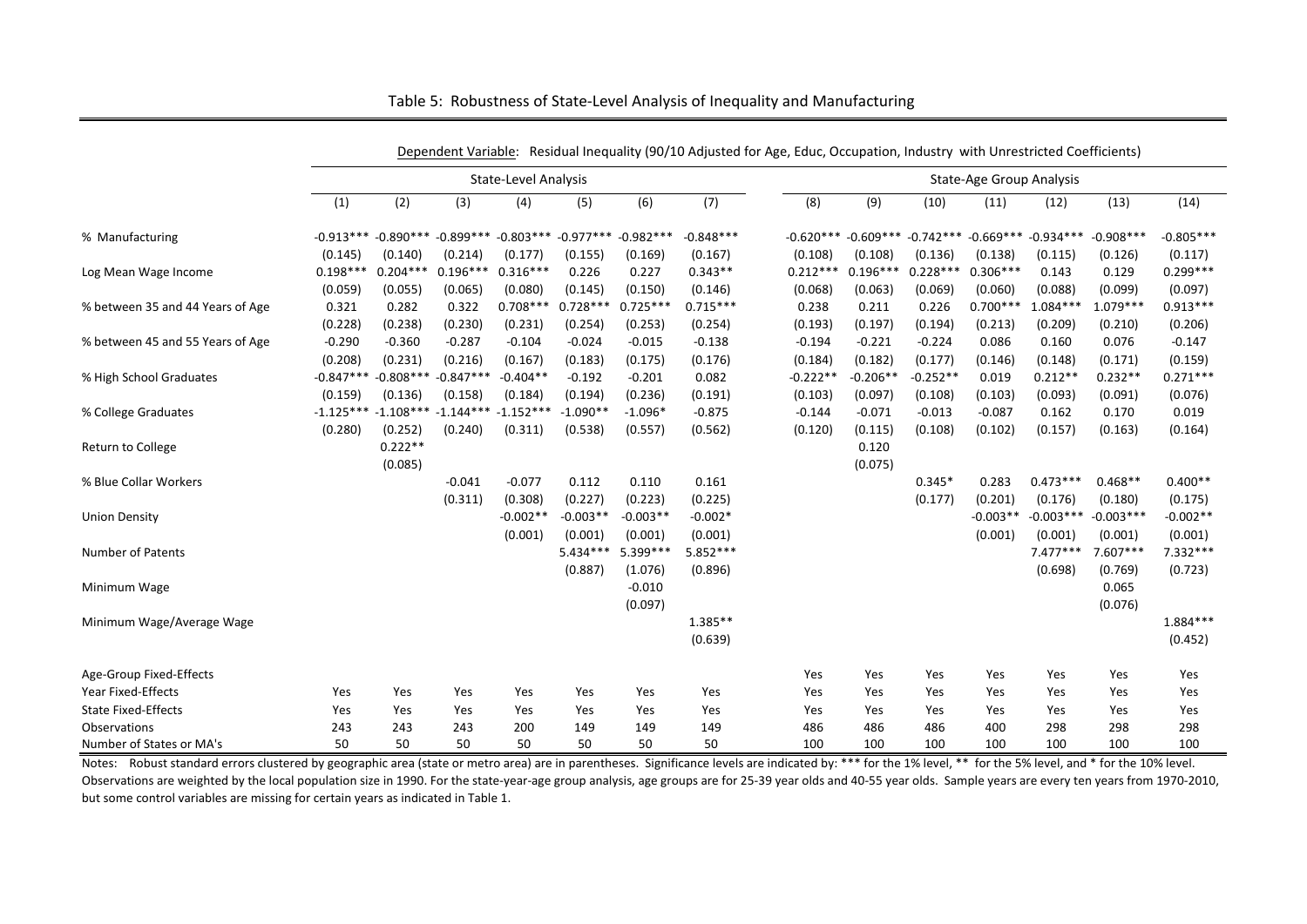|                                           | Residual<br>90/50      | Residual<br>50/10      |                        |                        |                        | Residual 90/10 -- OLS With Different Time Periods |                                    |                        |                        |                                    |                     | Residual 90/10 -- IV With Different Time Periods |                                    |                        |
|-------------------------------------------|------------------------|------------------------|------------------------|------------------------|------------------------|---------------------------------------------------|------------------------------------|------------------------|------------------------|------------------------------------|---------------------|--------------------------------------------------|------------------------------------|------------------------|
|                                           | (1)                    | (2)                    | (3)                    | (4)                    | (5)                    | (6)                                               | (7)                                | (8)                    | (9)                    | (10)                               | (11)                | (12)                                             | (13)                               | (14)                   |
| <b>Starting Year</b>                      | 1970                   | 1970                   | 1970                   | 1980                   | 1990                   | 1970                                              | 1980                               | 1990                   | 1970                   | 1980                               | 1990                | 1970                                             | 1980                               | 1990                   |
|                                           |                        |                        |                        |                        |                        |                                                   | Analysis by State and Year         |                        |                        |                                    |                     |                                                  |                                    |                        |
| % Manufacturing                           | $-0.251***$<br>(0.077) | $-0.662***$<br>(0.084) | $-0.913***$<br>(0.145) | $-0.912***$<br>(0.142) | $-0.921***$<br>(0.247) | (0.263)                                           | $-0.891***$ $-0.856***$<br>(0.312) | $-1.292**$<br>(0.584)  | $-0.780***$<br>(0.239) | $-0.934***$<br>(0.219)             | $-0.245$<br>(0.502) | (0.572)                                          | $-1.475***$ $-1.411***$<br>(0.410) | $-0.833$<br>(0.752)    |
| Observations<br>Number of states          | 243<br>50              | 243<br>50              | 243<br>50              | 200<br>50              | 150<br>50              | 243<br>50                                         | 200<br>50                          | 150<br>50              | 215<br>43              | 200<br>50                          | 150<br>50           | 215<br>43                                        | 200<br>50                          | 150<br>50              |
|                                           |                        |                        |                        |                        |                        | Analysis by State, Age-Group, and Year            |                                    |                        |                        |                                    |                     |                                                  |                                    |                        |
| % Manufacturing                           | $-0.147**$<br>(0.059)  | $-0.473***$<br>(0.069) | $-0.620***$<br>(0.108) | $-0.660***$<br>(0.108) | $-0.788***$<br>(0.189) | $-0.682***$<br>(0.147)                            | $-0.614***$<br>(0.157)             | $-0.679***$<br>(0.136) | $-0.611***$<br>(0.206) | $-0.709***$<br>(0.158)             | 0.013<br>(0.336)    | $-0.340$<br>(0.295)                              | $-0.859***$<br>(0.260)             | $-0.660***$<br>(0.230) |
| Observations<br>Number of State-Age Goups | 486<br>100             | 486<br>100             | 486<br>100             | 400<br>100             | 300<br>100             | 486<br>100                                        | 400<br>100                         | 300<br>100             | 430<br>86              | 400<br>100                         | 300<br>100          | 430<br>86                                        | 400<br>100                         | 300<br>100             |
|                                           |                        |                        |                        |                        |                        |                                                   | Analsyis by MA and Year            |                        |                        |                                    |                     |                                                  |                                    |                        |
| % Manufacturing                           | $-0.322***$<br>(0.052) | $-0.348***$<br>(0.068) | $-0.670***$<br>(0.099) | $-0.750***$<br>(0.094) | $-0.584***$<br>(0.143) | $-0.340**$<br>(0.139)                             | $-0.541***$ $-0.688***$<br>(0.189) | (0.256)                | (0.181)                | $-0.961***$ $-0.848***$<br>(0.176) | 0.067<br>(0.375)    | $-1.703**$<br>(0.752)                            | $-1.568***$<br>(0.438)             | $-1.266*$<br>(0.711)   |
| Observations<br>Number of Metro Areas     | 590<br>119             | 590<br>119             | 590<br>119             | 471<br>119             | 353<br>119             | 590<br>119                                        | 471<br>119                         | 353<br>119             | 590<br>119             | 471<br>119                         | 351<br>117          | 590<br>119                                       | 471<br>119                         | 351<br>117             |
| <b>State or MA Time Trends</b>            |                        |                        |                        |                        |                        | Yes                                               | Yes                                | Tes                    |                        |                                    |                     | Yes                                              | Yes                                | Yes                    |

Table 6: Residual Inequality and Manufacturing (OLS, IV, and Inequality at the Top and Bottom)

Notes: Robust standard errors clustered by geographic area (state or metro area) are in parentheses. Significance levels are indicated by: \*\*\* for the 1% level, \*\* for the 5% level, and \* for the 10% level. Observations are weighted by the local population size in 1990. "Residual Inequality" is defined as the 90/10 ratio adjusted for age, education, occupation, industry, with unrestricted coefficients across years. Sample years are every ten years from 1970-2010. All regressions include controls for the geographic area's average wage, age composition, and education distribution (as indicated in column (4) of Table 4), as well as fixedeffects for each year and geographic area (state or metro area). For the state-year-age group analysis, fixed-effects are included for each age group: 25-39 year olds and 40-55 year olds. The instrument for percent manufacturing is the "shift-share" variable described in equation (2) in the text.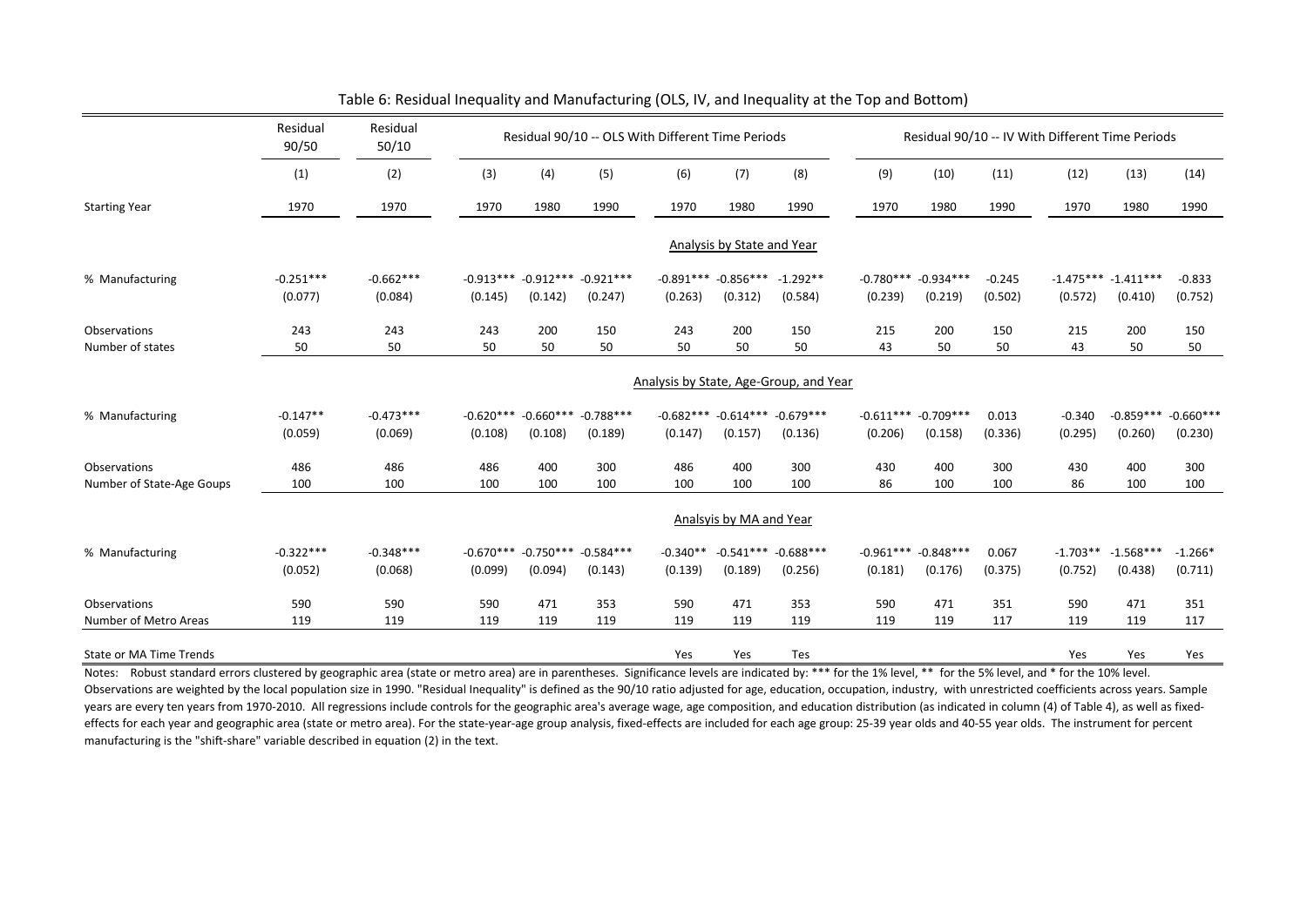|                                           |                        |                        |                        | <b>OLS</b>            |                                                |                                        |                       | IV                                 |                                    |
|-------------------------------------------|------------------------|------------------------|------------------------|-----------------------|------------------------------------------------|----------------------------------------|-----------------------|------------------------------------|------------------------------------|
|                                           | (1)                    | (2)                    | (3)                    | (4)                   | (5)                                            | (6)                                    | (7)                   | (8)                                | (9)                                |
| <b>Starting Year</b>                      | 1970                   | 1980                   | 1990                   | 1970                  | 1980                                           | 1990                                   | 1970                  | 1980                               | 1990                               |
|                                           |                        |                        |                        |                       | Analysis by State and Year                     |                                        |                       |                                    |                                    |
| % Manufacturing                           | $-0.971***$<br>(0.130) | $-0.933***$<br>(0.145) | $-0.916***$<br>(0.253) | (0.161)               | $-0.850***$ $-0.741***$ $-0.749***$<br>(0.148) | (0.192)                                | $-0.780**$<br>(0.350) | $-1.031***$ $-1.049***$<br>(0.275) | (0.369)                            |
| % Non-College Immigrants                  | 0.228<br>(0.179)       | 0.064<br>(0.209)       | $-0.168$<br>(0.208)    | $0.580**$<br>(0.230)  | $0.581***$<br>(0.163)                          | 0.234<br>(0.208)                       | 0.330<br>(0.334)      | $0.511***$<br>(0.169)              | $0.634***$<br>(0.238)              |
| % Manufacturing *% Non-College Immigrants |                        |                        |                        | $-2.533$<br>(1.626)   | (0.934)                                        | $-4.271***$ $-4.068***$<br>(0.714)     | $-1.917$<br>(3.394)   | $-2.660*$<br>(1.466)               | $-2.926***$<br>(1.033)             |
| Observations<br>Number of states          | 243<br>50              | 200<br>50              | 150<br>50              | 243<br>50             | 200<br>50                                      | 150<br>50                              | 215<br>43             | 200<br>50                          | 150<br>50                          |
|                                           |                        |                        |                        |                       |                                                | Analysis by State, Age-Group, and Year |                       |                                    |                                    |
| % Manufacturing                           | $-0.634***$<br>(0.110) | $-0.649***$<br>(0.123) | $-0.795***$<br>(0.189) | (0.118)               | $-0.502***$ $-0.521***$ $-0.608***$<br>(0.114) | (0.145)                                | $-0.627**$<br>(0.278) | $-0.861***$<br>(0.212)             | $-0.718**$<br>(0.341)              |
| % Non-College Immigrants                  | 0.114<br>(0.189)       | $-0.048$<br>(0.207)    | $-0.168$<br>(0.169)    | $0.627***$<br>(0.232) | $0.512**$<br>(0.208)                           | $0.356*$<br>(0.184)                    | $0.538**$<br>(0.233)  | $0.591**$<br>(0.230)               | $0.659***$<br>(0.172)              |
| % Manufacturing *% Non-College Immigrants |                        |                        |                        | (1.221)               | $-3.782***$ $-4.391***$ $-3.925***$<br>(0.774) | (0.555)                                | $-3.210*$<br>(1.945)  | (0.717)                            | $-3.103***$ $-3.410***$<br>(0.611) |
| Observations<br>Number of states          | 486<br>100             | 400<br>100             | 300<br>100             | 486<br>100            | 400<br>100                                     | 300<br>100                             | 430<br>86             | 400<br>100                         | 300<br>100                         |
|                                           |                        |                        |                        |                       | Analsyis by MA and Year                        |                                        |                       |                                    |                                    |
| % Manufacturing                           | $-0.671***$<br>(0.097) | $-0.745***$<br>(0.096) | $-0.580***$<br>(0.148) | (0.106)               | $-0.589***$ $-0.572***$ $-0.370***$<br>(0.100) | (0.135)                                | (0.179)               | $-1.062***$ $-0.852***$<br>(0.185) | $-0.201$<br>(0.291)                |
| % Non-College Immigrants                  | 0.035<br>(0.108)       | $-0.082$<br>(0.130)    | $-0.069$<br>(0.161)    | $0.262***$<br>(0.083) | $0.195**$<br>(0.086)                           | $0.262**$<br>(0.122)                   | $0.350**$<br>(0.154)  | 0.133<br>(0.130)                   | $0.494***$<br>(0.176)              |
| % Manufacturing *% Non-College Immigrants |                        |                        |                        | $-1.796**$<br>(0.848) | (0.815)                                        | $-2.634***$ $-3.050***$<br>(0.681)     | $-2.050*$<br>(1.194)  | $-1.644**$<br>(0.736)              | $-2.659***$<br>(0.602)             |
| Observations<br>Number of Metro Areas     | 590<br>119             | 471<br>119             | 353<br>119             | 590<br>119            | 471<br>119                                     | 353<br>119                             | 590<br>119            | 471<br>119                         | 351<br>117                         |

Table 7: Immigration and Manufacturing on Residual Inequality

Notes: Robust standard errors clustered by geographic area (state or metro area) are in parentheses. Significance levels are indicated by: \*\*\* for the 1% level, \*\* for the 5% level, and \* for the 10% level. Observations are weighted by the local population size in 1990. "Residual Inequality" is defined as the 90/10 ratio adjusted for age, education, occupation, industry, with unrestricted coefficients across years. Sample years are every ten years from 1970-2010. All regressions include controls for the geographic area's average wage, age composition, and education distribution (as indicated in column (4) of Table 4), as well as fixed-effects for each year and geographic area (state or metro area). For the state-year-age group analysis, fixed-effects are included for each age group: 25-39 year olds and 40-55 year olds. The instrument for percent manufacturing is the "shift-share" variable described in equation (2) in the text. The "shift-share" instrument for the percent noncollege immigrants is depicted by equation (2), with j now referring to immigrants from country of origin j instead of industry j. The instrument for the interaction between percent manufacturing and percent non-college immigrants is the interaction between the two shift-share instruments.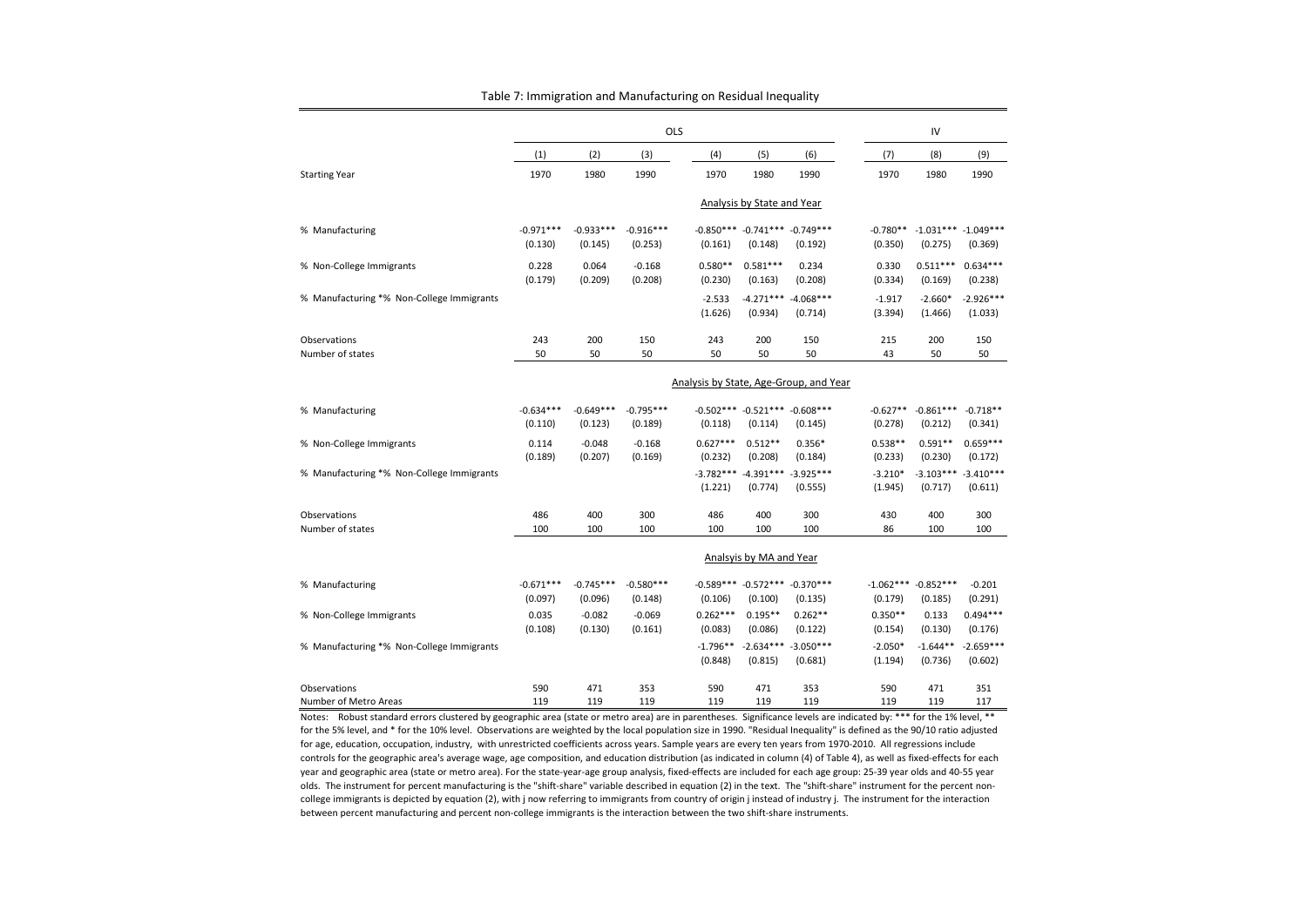|                                           |                        |                        | OLS                    |                                        |                                    |                       |                        | IV                     |                        |
|-------------------------------------------|------------------------|------------------------|------------------------|----------------------------------------|------------------------------------|-----------------------|------------------------|------------------------|------------------------|
|                                           | (1)                    | (2)                    | (3)                    | (4)                                    | (5)                                | (6)                   | (7)                    | (8)                    | (9)                    |
| <b>Starting Year</b>                      | 1970                   | 1970                   | 1970                   | 1970                                   | 1980                               | 1990                  | 1970                   | 1980                   | 1990                   |
|                                           |                        |                        |                        |                                        | Analysis by State and Year         |                       |                        |                        |                        |
| % Manufacturing                           | $-0.281***$<br>(0.068) | $-0.326***$<br>(0.076) | $-0.257**$<br>(0.100)  | $-0.232***$<br>(0.081)                 | $-0.251***$<br>(0.086)             | $-0.212**$<br>(0.097) | $-0.102$<br>(0.179)    | $-0.234$<br>(0.162)    | $-0.093$<br>(0.210)    |
| % Non-College Immigrants                  | 0.119<br>(0.103)       | $-0.002$<br>(0.138)    | $-0.035$<br>(0.136)    | $0.261**$<br>(0.115)                   | $0.200*$<br>(0.104)                | 0.074<br>(0.116)      | 0.165<br>(0.161)       | 0.069<br>(0.118)       | 0.213<br>(0.137)       |
| % Manufacturing *% Non-College Immigrants |                        |                        |                        | $-1.024$                               | $-1.667*$                          | $-1.108*$             | $-1.239$               | $-0.828$               | $-0.196$               |
|                                           |                        |                        |                        | (0.994)                                | (0.833)                            | (0.603)               | (1.704)                | (1.199)                | (0.681)                |
| Observations<br>Number of states          | 243<br>50              | 200<br>50              | 150<br>50              | 243<br>50                              | 200<br>50                          | 150<br>50             | 215<br>43              | 200<br>50              | 150<br>50              |
|                                           |                        |                        |                        | Analysis by State, Age-Group, and Year |                                    |                       |                        |                        |                        |
| % Manufacturing                           | $-0.155***$<br>(0.058) | $-0.160**$<br>(0.072)  | $-0.188*$<br>(0.095)   | $-0.100$<br>(0.062)                    | $-0.104$<br>(0.071)                | $-0.118$<br>(0.084)   | $-0.005$<br>(0.134)    | $-0.152$<br>(0.118)    | $-0.053$<br>(0.180)    |
| % Non-College Immigrants                  | 0.059                  | $-0.073$               | $-0.090$               | $0.273***$                             | $0.171*$                           | 0.105                 | $0.207*$               | 0.172                  | $0.273**$              |
| % Manufacturing *% Non-College Immigrants | (0.096)                | (0.117)                | (0.095)                | (0.094)<br>$-1.581**$                  | (0.100)<br>$-1.913***$ $-1.461***$ | (0.097)               | (0.115)<br>$-1.600$    | (0.130)<br>$-1.228**$  | (0.126)<br>$-1.167***$ |
|                                           |                        |                        |                        | (0.638)                                | (0.503)                            | (0.334)               | (0.986)                | (0.487)                | (0.337)                |
| Observations                              | 486                    | 400                    | 300                    | 486                                    | 400                                | 300                   | 430                    | 400                    | 300                    |
| Number of states                          | 100                    | 100                    | 100                    | 100                                    | 100                                | 100                   | 86                     | 100                    | 100                    |
|                                           |                        |                        |                        |                                        | Analsyis by MA and Year            |                       |                        |                        |                        |
| % Manufacturing                           | $-0.324***$<br>(0.047) | $-0.371***$<br>(0.056) | $-0.335***$<br>(0.090) | $-0.313***$<br>(0.048)                 | $-0.329***$ $-0.298***$<br>(0.053) | (0.088)               | $-0.374***$<br>(0.086) | $-0.390***$<br>(0.113) | $-0.238$<br>(0.147)    |
| % Non-College Immigrants                  | 0.068<br>(0.057)       | $-0.009$<br>(0.071)    | 0.030<br>(0.076)       | $0.098*$<br>(0.057)                    | 0.058<br>(0.067)                   | 0.089<br>(0.091)      | 0.057<br>(0.068)       | 0.023<br>(0.071)       | 0.137<br>(0.144)       |
| % Manufacturing *% Non-College Immigrants |                        |                        |                        | $-0.237$<br>(0.311)                    | $-0.645*$<br>(0.357)               | $-0.535$<br>(0.360)   | 0.029<br>(0.479)       | $-0.163$<br>(0.309)    | $-0.243$<br>(0.315)    |
| Observations<br>Number of Metro Areas     | 590<br>119             | 471<br>119             | 353<br>119             | 590<br>119                             | 471<br>119                         | 353<br>119            | 590<br>119             | 471<br>119             | 351<br>117             |

Table 8: Immigration and Manufacturing on Residual Inequality at the Upper Tail (90/50 Residual Ratio)

Notes: Robust standard errors clustered by geographic area (state or metro area) are in parentheses. Significance levels are indicated by: \*\*\* for the 1% level, \*\* for the 5% level, and \* for the 10% level. Observations are weighted by the local population size in 1990. "Residual Inequality" is defined as the 90/10 ratio adjusted for age, education, occupation, industry, with unrestricted coefficients across years. Sample years are every ten years from 1970-2010. All regressions include controls for the geographic area's average wage, age composition, and education distribution (as indicated in column (4) of Table 4), as well as fixed-effects for each year and geographic area (state or metro area). For the state-year-age group analysis, fixed-effects are included for each age group: 25-39 year olds and 40-55 year olds. The instruments for the percent manufacturing, percent non-college immigrants, and the interaction between the two are described in the notes to Table 7.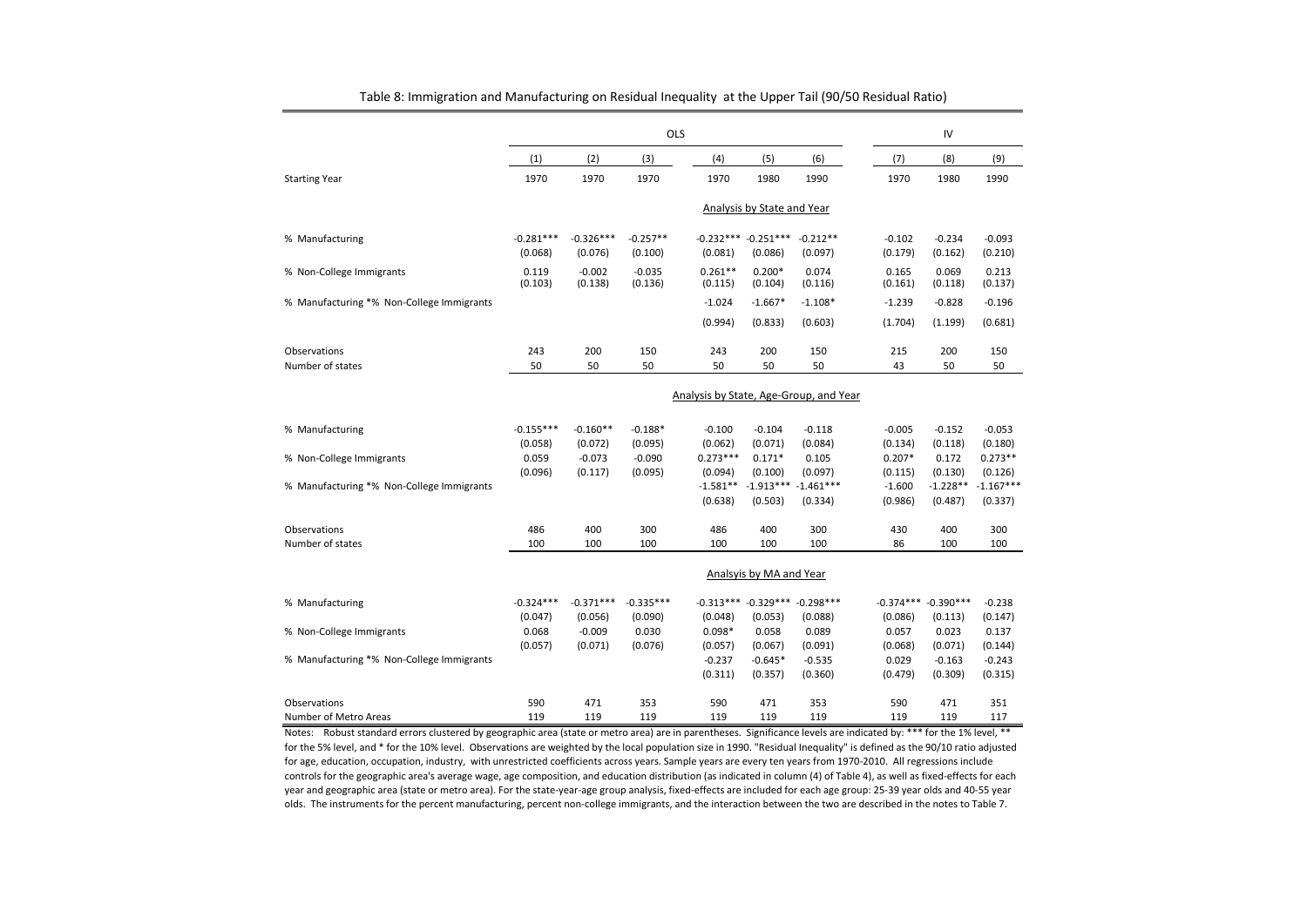|                                           |                        |                        | OLS                    |                        |                                                |                                        |                        | IV                                             |                       |
|-------------------------------------------|------------------------|------------------------|------------------------|------------------------|------------------------------------------------|----------------------------------------|------------------------|------------------------------------------------|-----------------------|
|                                           | (1)                    | (2)                    | (3)                    | (4)                    | (5)                                            | (6)                                    | (7)                    | (8)                                            | (9)                   |
| <b>Starting Year</b>                      | 1970                   | 1970                   | 1970                   | 1970                   | 1980                                           | 1990                                   | 1970                   | 1980                                           | 1990                  |
|                                           |                        |                        |                        |                        | Analysis by State and Year                     |                                        |                        |                                                |                       |
| % Manufacturing                           | $-0.690***$<br>(0.083) | $-0.607***$<br>(0.103) | $-0.659***$<br>(0.197) | (0.099)                | $-0.617***$ $-0.490***$ $-0.537***$<br>(0.094) | (0.146)                                | $-0.678***$<br>(0.200) | $-0.797***$ $-0.956***$<br>(0.145)             | (0.266)               |
| % Non-College Immigrants                  | 0.109<br>(0.100)       | 0.066<br>(0.101)       | $-0.133$<br>(0.147)    | $0.318**$<br>(0.155)   | $0.381***$<br>(0.130)                          | 0.160<br>(0.172)                       | 0.165<br>(0.223)       | $0.442***$<br>(0.141)                          | $0.421**$<br>(0.179)  |
| % Manufacturing *% Non-College Immigrants |                        |                        |                        | $-1.510*$<br>(0.759)   | $-2.604***$ $-2.960***$<br>(0.552)             | (0.769)                                | $-0.678$<br>(1.765)    | $-1.832***$ $-2.730***$<br>(0.636)             | (0.731)               |
| Observations<br>Number of states          | 243<br>50              | 200<br>50              | 150<br>50              | 243<br>50              | 200<br>50                                      | 150<br>50                              | 215<br>43              | 200<br>50                                      | 150<br>50             |
|                                           |                        |                        |                        |                        |                                                | Analysis by State, Age-Group, and Year |                        |                                                |                       |
| % Manufacturing                           | $-0.479***$<br>(0.072) | $-0.489***$<br>(0.078) | $-0.607***$<br>(0.144) | $-0.403***$<br>(0.074) | $-0.417***$ $-0.490***$<br>(0.071)             | (0.117)                                | $-0.623***$<br>(0.177) | $-0.709***$ $-0.665***$<br>(0.127)             | (0.237)               |
| % Non-College Immigrants                  | 0.055<br>(0.112)       | 0.025<br>(0.125)       | $-0.078$<br>(0.142)    | $0.354**$<br>(0.163)   | $0.341**$<br>(0.149)                           | 0.251<br>(0.159)                       | $0.331**$<br>(0.157)   | $0.420***$<br>(0.142)                          | $0.385**$<br>(0.151)  |
| % Manufacturing *% Non-College Immigrants |                        |                        |                        | (0.702)                | $-2.201***$ $-2.478***$ $-2.464***$<br>(0.450) | (0.401)                                | $-1.609$<br>(1.062)    | $-1.874***$ $-2.243***$<br>(0.355)             | (0.353)               |
| Observations<br>Number of states          | 486<br>100             | 400<br>100             | 300<br>100             | 486<br>100             | 400<br>100                                     | 300<br>100                             | 430<br>86              | 400<br>100                                     | 300<br>100            |
|                                           |                        |                        |                        |                        | Analsyis by MA and Year                        |                                        |                        |                                                |                       |
| % Manufacturing                           | $-0.347***$<br>(0.069) | $-0.373***$<br>(0.069) | $-0.244**$<br>(0.097)  | (0.077)                | $-0.276***$ $-0.243***$<br>(0.077)             | $-0.071$<br>(0.084)                    | $-0.688***$<br>(0.145) | $-0.462***$<br>(0.123)                         | 0.037<br>(0.223)      |
| % Non-College Immigrants                  | $-0.032$<br>(0.070)    | $-0.073$<br>(0.087)    | $-0.099$<br>(0.135)    | $0.164**$<br>(0.068)   | $0.136**$<br>(0.066)                           | $0.174*$<br>(0.102)                    | $0.293**$<br>(0.133)   | 0.110<br>(0.093)                               | $0.356***$<br>(0.120) |
| % Manufacturing *% Non-College Immigrants |                        |                        |                        | (0.594)                | $-1.559***$ $-1.990***$ $-2.515***$<br>(0.515) | (0.470)                                | (0.781)                | $-2.079***$ $-1.481***$ $-2.416***$<br>(0.495) | (0.462)               |
| Observations<br>Number of Metro Areas     | 590<br>119             | 471<br>119             | 353<br>119             | 590<br>119             | 471<br>119                                     | 353<br>119                             | 590<br>119             | 471<br>119                                     | 351<br>117            |

Table 9: Immigration and Manufacturing on Residual Inequality at the Lower Tail (50/10 Residual Ratio)

Notes: Robust standard errors clustered by geographic area (state or metro area) are in parentheses. Significance levels are indicated by: \*\*\* for the 1% level, \*\* for the 5% level, and \* for the 10% level. Observations are weighted by the local population size in 1990. "Residual Inequality" is defined as the 90/10 ratio adjusted for age, education, occupation, industry, with unrestricted coefficients across years. Sample years are every ten years from 1970-2010. All regressions include controls for the geographic area's average wage, age composition, and education distribution (as indicated in column (4) of Table 4), as well as fixed-effects for each year and geographic area (state or metro area). For the state-year-age group analysis, fixed-effects are included for each age group: 25-39 year olds and 40-55 year olds. The instruments for the percent manufacturing, percent non-college immigrants, and the interaction between the two are described in the notes to Table 7.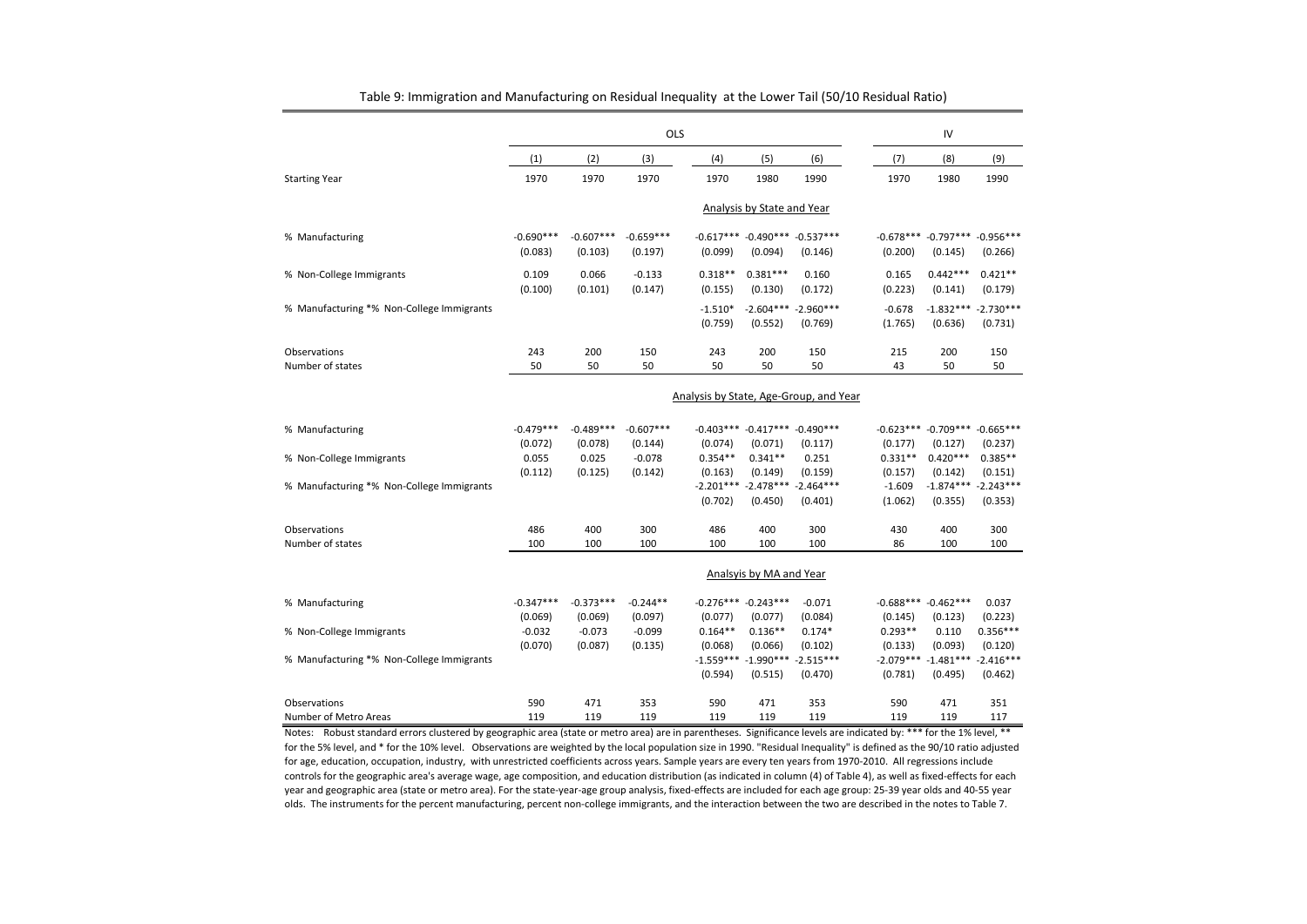|                                                                                                                                                                                                                                                 |                        |                        | OLS                    |                        |                        |                        |                                        |                        |                        | IV                     |                        |                        |
|-------------------------------------------------------------------------------------------------------------------------------------------------------------------------------------------------------------------------------------------------|------------------------|------------------------|------------------------|------------------------|------------------------|------------------------|----------------------------------------|------------------------|------------------------|------------------------|------------------------|------------------------|
|                                                                                                                                                                                                                                                 | (1)                    | (2)                    | (3)                    | (4)                    | (5)                    | (6)                    | (7)                                    | (8)                    | (9)                    | (10)                   | (11)                   | (12)                   |
| <b>Starting Year</b>                                                                                                                                                                                                                            | 1970                   | 1970                   | 1970                   | 1970                   | 1980                   | 1990                   | 1970                                   | 1980                   | 1990                   | 1970                   | 1980                   | 1990                   |
|                                                                                                                                                                                                                                                 |                        |                        |                        |                        |                        |                        | Analysis by State and Year             |                        |                        |                        |                        |                        |
| % Manufacturing                                                                                                                                                                                                                                 | $0.239***$<br>(0.045)  | $0.268***$<br>(0.057)  | $0.529***$<br>(0.131)  | $0.151***$<br>(0.044)  | $0.187***$<br>(0.056)  | $0.447***$<br>(0.114)  | 0.100<br>(0.076)                       | 0.043<br>(0.092)       | 0.023<br>(0.225)       | 0.068<br>(0.066)       | $-0.011$<br>(0.085)    | $0.389*$<br>(0.225)    |
| % Non-College Immigrants                                                                                                                                                                                                                        | $-0.193***$<br>(0.041) | $-0.396***$<br>(0.051) | $-0.554***$<br>(0.180) | $-0.448***$<br>(0.069) | $-0.612***$<br>(0.071) | $-0.752***$<br>(0.172) | $-0.204***$<br>(0.051)                 | $-0.443***$<br>(0.092) | $-0.831***$<br>(0.322) | $-0.510***$<br>(0.088) | $-0.676***$<br>(0.096) | $-0.660***$<br>(0.166) |
| % Manufacturing *% Non-College Immigrants                                                                                                                                                                                                       |                        |                        |                        | $1.837***$<br>(0.585)  | $1.791***$<br>(0.654)  | $1.998***$<br>(0.690)  |                                        |                        |                        | $2.203***$<br>(0.539)  | $2.696***$<br>(0.860)  | $2.702***$<br>(0.821)  |
| Observations<br>Number of states                                                                                                                                                                                                                | 243<br>50              | 200<br>50              | 150<br>50              | 243<br>50              | 200<br>50              | 150<br>50              | 215<br>43                              | 200<br>50              | 150<br>50              | 215<br>43              | 200<br>50              | 150<br>50              |
|                                                                                                                                                                                                                                                 |                        |                        |                        |                        |                        |                        | Analysis by State, Age-Group, and Year |                        |                        |                        |                        |                        |
| % Manufacturing                                                                                                                                                                                                                                 | $0.176***$<br>(0.033)  | $0.239***$<br>(0.045)  | $0.417***$<br>(0.090)  | $0.117***$<br>(0.032)  | $0.192***$<br>(0.043)  | $0.332***$<br>(0.075)  | $0.128**$<br>(0.063)                   | 0.050<br>(0.073)       | $-0.091$<br>(0.190)    | $0.100*$<br>(0.057)    | 0.028<br>(0.068)       | 0.141<br>(0.200)       |
| % Non-College Immigrants                                                                                                                                                                                                                        | $-0.161***$<br>(0.047) | $-0.344***$<br>(0.069) | $-0.360***$<br>(0.130) | $-0.391***$<br>(0.050) | $-0.550***$<br>(0.059) | $-0.597***$<br>(0.112) | $-0.197***$<br>(0.045)                 | $-0.408***$<br>(0.074) | $-0.614***$<br>(0.173) | $-0.426***$<br>(0.051) | $-0.525***$<br>(0.067) | $-0.538***$<br>(0.138) |
| % Manufacturing *% Non-College Immigrants                                                                                                                                                                                                       |                        |                        |                        | $1.695***$<br>(0.311)  | $1.621***$<br>(0.364)  | $1.779***$<br>(0.392)  |                                        |                        |                        | $1.877***$<br>(0.361)  | $1.837***$<br>(0.533)  | $1.874***$<br>(0.519)  |
| Observations<br>Number of states                                                                                                                                                                                                                | 486<br>100             | 400<br>100             | 300<br>100             | 486<br>100             | 400<br>100             | 300<br>100             | 430<br>86                              | 400<br>100             | 300<br>100             | 430<br>86              | 400<br>100             | 300<br>100             |
|                                                                                                                                                                                                                                                 |                        |                        |                        |                        |                        |                        | Analsyis by MA and Year                |                        |                        |                        |                        |                        |
| % Manufacturing                                                                                                                                                                                                                                 | $0.180***$<br>(0.045)  | $0.208***$<br>(0.053)  | $0.364***$<br>(0.079)  | $0.142***$<br>(0.046)  | $0.178***$<br>(0.059)  | $0.331***$<br>(0.085)  | 0.094<br>(0.068)                       | 0.070<br>(0.087)       | $0.256*$<br>(0.136)    | $0.136*$<br>(0.075)    | 0.057<br>(0.089)       | $0.259**$<br>(0.121)   |
| % Non-College Immigrants                                                                                                                                                                                                                        | $-0.080**$<br>(0.033)  | $-0.218***$<br>(0.034) | $-0.261***$<br>(0.064) | $-0.184***$<br>(0.033) | $-0.266***$<br>(0.039) | $-0.314***$<br>(0.067) | $-0.129***$<br>(0.034)                 | $-0.295***$<br>(0.043) | $-0.408***$<br>(0.074) | $-0.262***$<br>(0.042) | $-0.317***$<br>(0.049) | $-0.379***$<br>(0.070) |
| % Manufacturing *% Non-College Immigrants                                                                                                                                                                                                       |                        |                        |                        | $0.821***$<br>(0.178)  | $0.456**$<br>(0.194)   | $0.482*$<br>(0.289)    |                                        |                        |                        | 1.284***<br>(0.274)    | $0.855***$<br>(0.247)  | 0.505<br>(0.324)       |
| Observations<br>Number of Metro Areas<br>Notes: Robust standard errors clustered by geographic area (state or metro area) are in parentheses. Significance levels are indicated by: *** for the 1% level **, for the 5% level and * for the 10% | 590<br>119             | 471<br>119             | 353<br>119             | 590<br>119             | 471<br>119             | 353<br>119             | 590<br>119                             | 471<br>119             | 351<br>117             | 590<br>119             | 471<br>119             | 351<br>117             |

#### Table 10: Immigration and Manufacturing on Non-College Graduate Employment Rates

Notes: Robust standard errors clustered by geographic area (state or metro area) are in parentheses. Significance levels are indicated by: \*\*\* for the 1% level, \*\* for the 5% level, and \* for the 10% level. Observations are weighted by the local population size in 1990. All regressions include controls for the geographic area's average wage, age composition, and education distribution (as indicated in column (4) of Table 4), as well as fixed-effects for each year and geographic area (state or metro area). For the state-year-age group analysis, fixed-effects are included for each age group: 25-39 year olds and 40-55 year olds. The instruments for the percent manufacturing, percent non-college immigrants, and the interaction between the two are described in the notes to Table 7.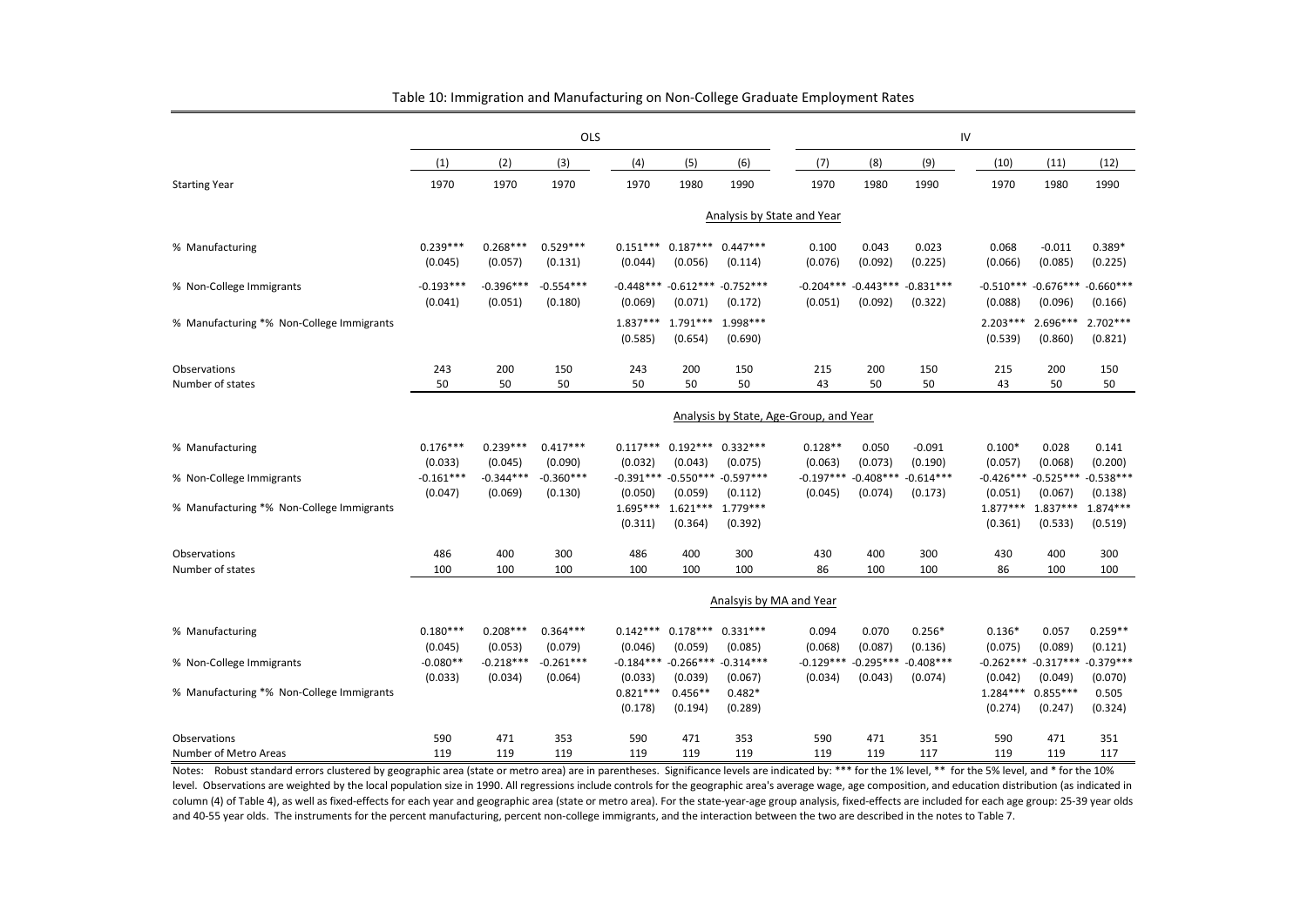|                                           |                       |                        | OLS                    |                                |                                  |                                    |                                        |                        |                        | ${\sf IV}$                     |                                |                                |
|-------------------------------------------|-----------------------|------------------------|------------------------|--------------------------------|----------------------------------|------------------------------------|----------------------------------------|------------------------|------------------------|--------------------------------|--------------------------------|--------------------------------|
|                                           | (1)                   | (2)                    | (3)                    | (4)                            | (5)                              | (6)                                | (7)                                    | (8)                    | (9)                    | (10)                           | (11)                           | (12)                           |
| <b>Starting Year</b>                      | 1970                  | 1970                   | 1970                   | 1970                           | 1980                             | 1990                               | 1970                                   | 1980                   | 1990                   | 1970                           | 1980                           | 1990                           |
|                                           |                       |                        |                        |                                |                                  | Analysis by State and Year         |                                        |                        |                        |                                |                                |                                |
| % Manufacturing                           | $-0.280*$<br>(0.150)  | $-0.510***$<br>(0.146) | $-0.887***$<br>(0.220) | $-0.231$<br>(0.156)            | $-0.463***$<br>(0.148)           | $-0.846***$<br>(0.217)             | $-0.263$<br>(0.294)                    | $-0.951***$<br>(0.223) | $-1.888***$<br>(0.406) | $-0.232$<br>(0.285)            | $-0.934***$<br>(0.228)         | $-1.899***$<br>(0.368)         |
| % Non-College Immigrants                  | $0.702***$<br>(0.135) | $0.549***$<br>(0.154)  | 0.099<br>(0.202)       | $0.843***$<br>(0.152)          | $0.675***$<br>(0.170)            | 0.197<br>(0.239)                   | $0.697***$<br>(0.187)                  | $0.709***$<br>(0.201)  | $0.497**$<br>(0.217)   | $0.992***$<br>(0.179)          | $0.780***$<br>(0.190)          | $0.492***$<br>(0.186)          |
| % Manufacturing *% Non-College Immigrants |                       |                        |                        | $-1.017$<br>(1.210)            | $-1.039$<br>(1.170)              | $-0.992$<br>(0.950)                |                                        |                        |                        | $-2.125*$<br>(1.143)           | $-0.825$<br>(1.179)            | $-0.077$<br>(0.886)            |
| Observations<br>Number of states          | 243<br>50             | 200<br>50              | 150<br>50              | 243<br>50                      | 200<br>50                        | 150<br>50                          | 215<br>43                              | 200<br>50              | 150<br>50              | 215<br>43                      | 200<br>50                      | 150<br>50                      |
|                                           |                       |                        |                        |                                |                                  |                                    | Analysis by State, Age-Group, and Year |                        |                        |                                |                                |                                |
| % Manufacturing                           | $-0.157$<br>(0.124)   | $-0.345***$<br>(0.114) | $-0.599***$<br>(0.153) | $-0.159$<br>(0.131)            | (0.117)                          | $-0.342***$ $-0.574***$<br>(0.157) | $-0.155$<br>(0.272)                    | $-0.572***$<br>(0.202) | $-0.535$<br>(0.400)    | $-0.136$<br>(0.276)            | $-0.568***$<br>(0.202)         | $-0.619$<br>(0.424)            |
| % Non-College Immigrants                  | $0.518***$<br>(0.121) | $0.413***$<br>(0.120)  | 0.130<br>(0.137)       | $0.508***$<br>(0.111)          | $0.430***$<br>(0.136)            | 0.199<br>(0.194)                   | $0.527***$<br>(0.182)                  | $0.613***$<br>(0.180)  | $0.585*$<br>(0.338)    | $0.679***$<br>(0.162)          | $0.634***$<br>(0.196)          | $0.558**$<br>(0.272)           |
| % Manufacturing *% Non-College Immigrants |                       |                        |                        | 0.076<br>(0.938)               | $-0.129$<br>(0.721)              | $-0.516$<br>(0.659)                |                                        |                        |                        | $-1.250$<br>(1.117)            | $-0.325$<br>(0.780)            | $-0.681$<br>(1.046)            |
| Observations<br>Number of states          | 486<br>100            | 400<br>100             | 300<br>100             | 486<br>100                     | 400<br>100                       | 300<br>100                         | 430<br>86                              | 400<br>100             | 300<br>100             | 430<br>86                      | 400<br>100                     | 300<br>100                     |
|                                           |                       |                        |                        |                                |                                  | Analsyis by MA and Year            |                                        |                        |                        |                                |                                |                                |
| % Manufacturing                           | $-0.066$<br>(0.105)   | $-0.256**$<br>(0.099)  | $-0.476***$<br>(0.156) | $-0.122$<br>(0.111)            | $-0.331***$<br>(0.098)           | $-0.503***$<br>(0.167)             | $-0.217$<br>(0.241)                    | $-0.671***$<br>(0.207) | $-0.556**$<br>(0.280)  | $-0.252$<br>(0.260)            | $-0.667***$<br>(0.209)         | $-0.556**$<br>(0.281)          |
| % Non-College Immigrants                  | 0.191                 | 0.135                  | $-0.071$               | 0.034                          | 0.015                            | $-0.115$                           | $0.362*$                               | 0.140                  | 0.126                  | 0.470                          | 0.147                          | 0.119                          |
| % Manufacturing *% Non-College Immigrants | (0.124)               | (0.114)                | (0.130)                | (0.098)<br>$1.243*$<br>(0.681) | (0.093)<br>$1.143***$<br>(0.431) | (0.129)<br>0.401<br>(0.495)        | (0.209)                                | (0.226)                | (0.167)                | (0.286)<br>$-1.031$<br>(1.585) | (0.250)<br>$-0.254$<br>(1.029) | (0.142)<br>$-0.111$<br>(0.866) |
| Observations                              | 590                   | 471                    | 353                    | 590                            | 471                              | 353                                | 590                                    | 471                    | 351                    | 590                            | 471                            | 351                            |
| Number of Metro Areas                     | 119                   | 119                    | 119                    | 119                            | 119                              | 119                                | 119                                    | 119                    | 117                    | 119                            | 119                            | 117                            |

Table 11: Immigration and Manufacturing on the Return to College

Notes: Robust standard errors clustered by geographic area (state or metro area) are in parentheses. Significance levels are indicated by: \*\*\* for the 1% level, \*\* for the 5% level, and \* for the 10% level. Observations are weighted by the local population size in 1990. All regressions include controls for the geographic area's average wage, age composition, and education distribution (as indicated in column (4) of Table 4), as well as fixed-effects for each year and geographic area (state or metro area). For the state-year-age group analysis, fixed-effects are included for each age group: 25-39 year olds and 40-55 year olds. The instruments for the percent manufacturing, percent non-college immigrants, and the interaction between the two are described in the notes to Table 7.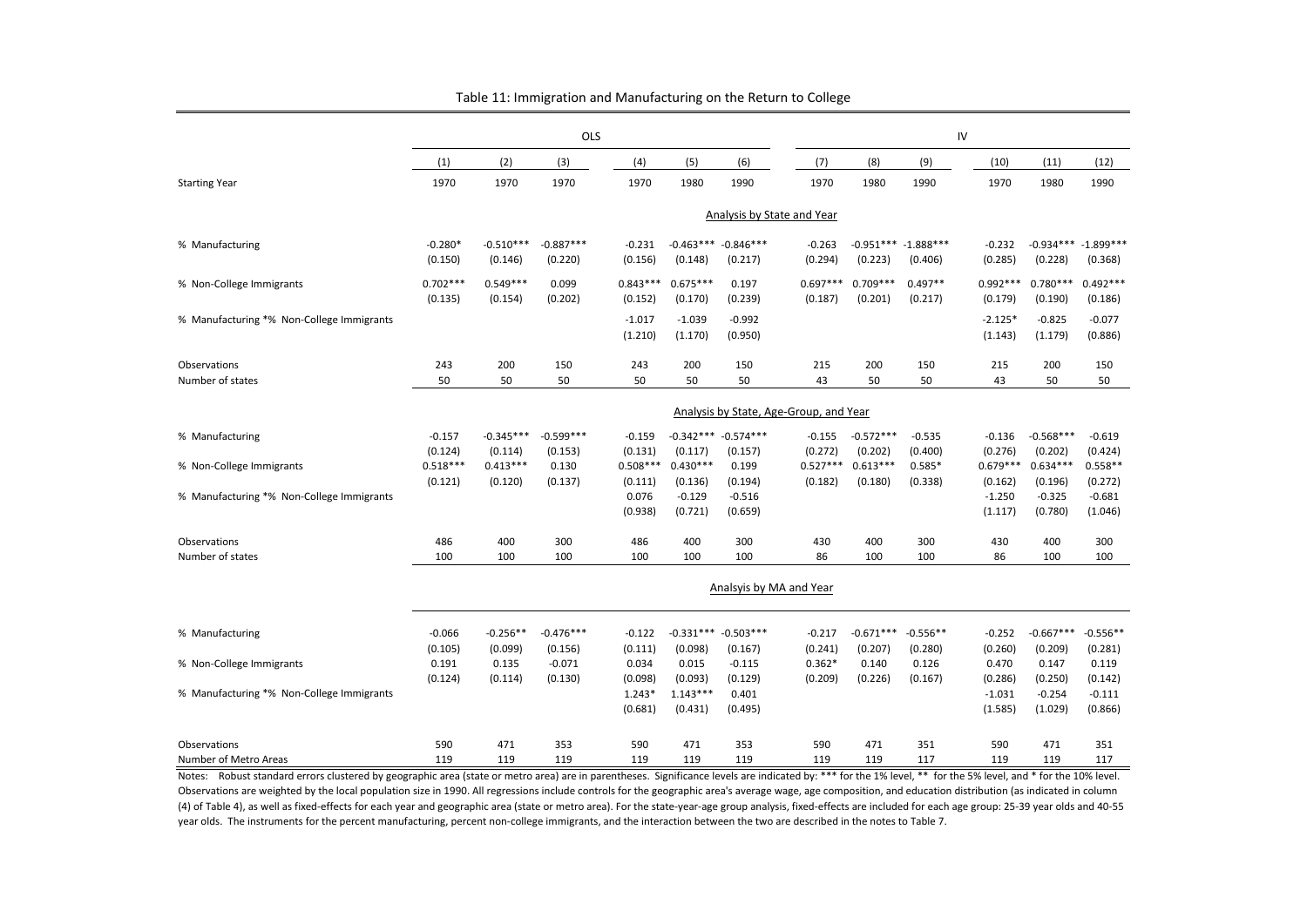|                                                              |                        |                        |                        |                                     | Ŧ                     |                                                    |                       |                                     |
|--------------------------------------------------------------|------------------------|------------------------|------------------------|-------------------------------------|-----------------------|----------------------------------------------------|-----------------------|-------------------------------------|
|                                                              |                        |                        | OLS                    |                                     |                       |                                                    | ${\sf IV}$            |                                     |
|                                                              |                        |                        |                        |                                     |                       | "China Syndrome" IV for ∆ MFG                      |                       |                                     |
|                                                              |                        |                        |                        |                                     |                       | "Shift Share" IV for ∆ Non-College Immigrant Share |                       |                                     |
|                                                              | ∆ Residual<br>90/10    | ∆ Residual<br>90/50    | ∆ Residual<br>50/10    | ∆ Non-College<br>Employment<br>Rate | ∆ Residual<br>90/10   | ∆ Residual<br>90/50                                | ∆ Residual<br>50/10   | ∆ Non-College<br>Employment<br>Rate |
|                                                              | (1)                    | (2)                    | (3)                    | (4)                                 | (5)                   | (6)                                                | (7)                   | (8)                                 |
| Annual ∆ % Manufacturing<br>(Autor, Dorn, and Hanson (2013)) | $-0.005***$<br>(0.001) | $-0.002**$<br>(0.001)  | $-0.003***$<br>(0.001) | $0.004***$<br>(0.001)               | $-0.002$<br>(0.003)   | 0.001<br>(0.002)                                   | $-0.003*$<br>(0.002)  | $0.007***$<br>(0.001)               |
| Δ % Non-College Immigrants                                   | $0.285*$<br>(0.153)    | 0.067<br>(0.060)       | $0.218*$<br>(0.111)    | $-0.246***$<br>(0.057)              | $0.759***$<br>(0.226) | $0.177**$<br>(0.079)                               | $0.582***$<br>(0.158) | $-0.338***$<br>(0.094)              |
| Δ % Manufacturing                                            | $-0.551***$<br>(0.095) | $-0.226***$<br>(0.055) | $-0.325***$<br>(0.058) | $0.305***$<br>(0.046)               | $-0.193$<br>(0.215)   | 0.079<br>(0.153)                                   | $-0.273*$<br>(0.140)  | $0.574***$<br>(0.092)               |
| Δ % Non-College Immigrants                                   | $0.273*$<br>(0.150)    | 0.058<br>(0.059)       | $0.215*$<br>(0.110)    | $-0.263***$<br>(0.058)              | $0.766***$<br>(0.218) | $0.174**$<br>(0.078)                               | $0.592***$<br>(0.149) | $-0.357***$<br>(0.117)              |
| Number of Observations<br>Number of Commuting Zones          | 1,444<br>722           | 1,444<br>722           | 1,444<br>722           | 1,444<br>722                        | 1,444<br>722          | 1,444<br>722                                       | 1,444<br>722          | 1,444<br>722                        |

Table 12: Analysis by Commuting Zones and using "China Syndrome" Instrument (1990-2010)

Notes: Each observation refers to the difference between 1990-2000 or 2000-2010 within a commuting zone (CZ) in the indicated measure. The "China Syndrome" instrument represents the local exposure to Chinese imports from Autor, Dorn, and Hanson (2013). (The variable in their data release is called "d\_tradeotch\_pw\_lag"). The annual local change in the share of male workers in manufacturing is called "d\_sh\_empl\_mfg\_m" in the data release from Autor, Dorn, and Hanson (2013). Robust standard errors clustered by state are in parentheses. Significance levels are indicated by: \*\*\* for the 1% level, \*\* for the 5% level, and \* for the 10% level. Observations are weighted by the local population size in 1990 from Autor, Dorn, and Hanson (2013) (called "timepwt48" in their data release). Each observation represents the ten year difference between years 1990-2000 or 2000-2010 (except when the change is annualized). All regressions include the ten-year differences in control variables for the geographic area's average wage, age composition, and education distribution (as indicated in column (4) of Table 4), as well as fixed-effects for each year. The instruments for the percent manufacturing and the percent non-college immigrants are described in the heading of the right panel. The instrument for the interaction term is the interaction between the two instruments for the percent manufacturing and the percent non-college immigrants.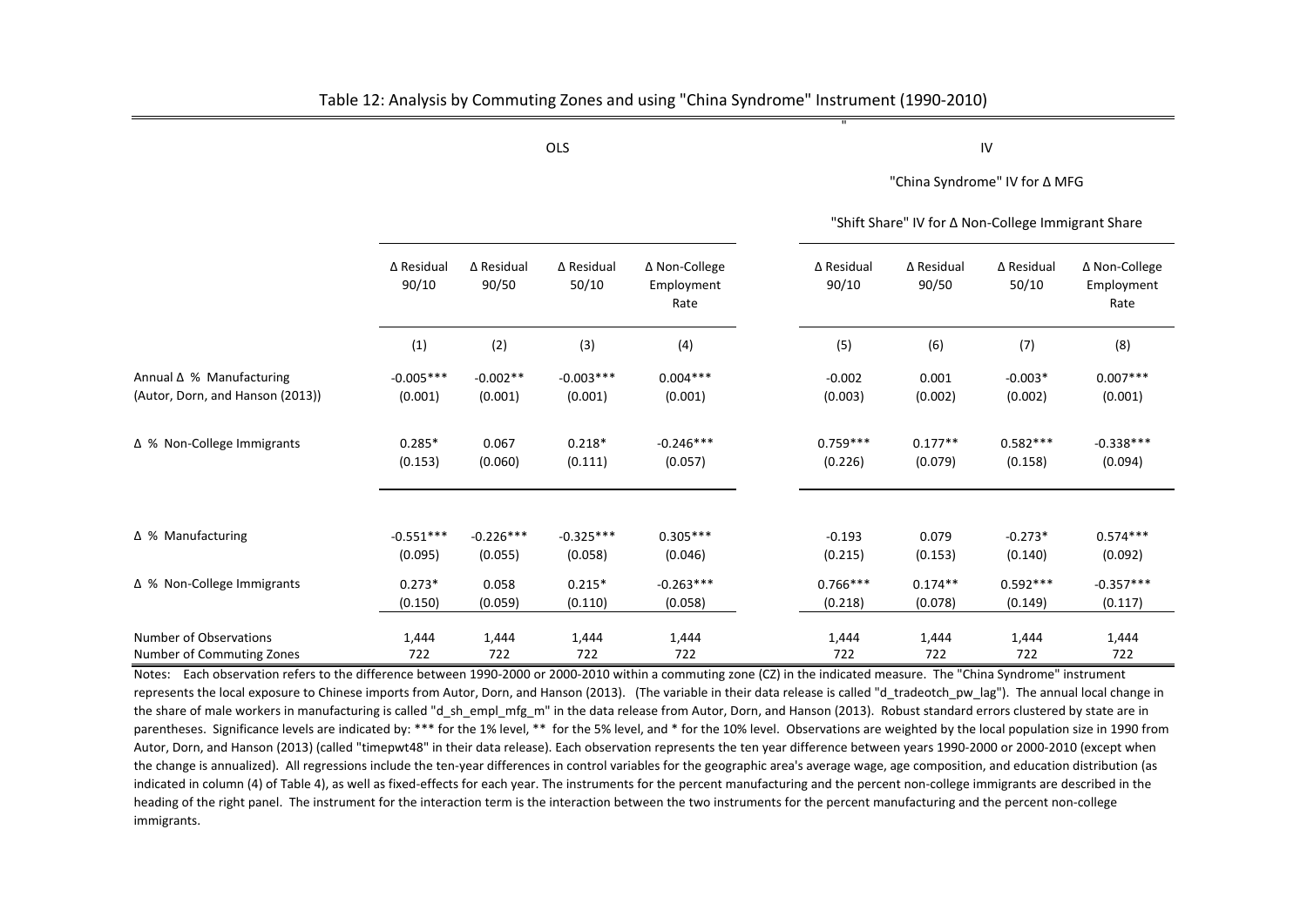| Δ MFG Low         | Δ MFG Low          | ∆ MFG High        | ∆ MFG High         |
|-------------------|--------------------|-------------------|--------------------|
| Δ Immigration Low | Δ Immigration High | Δ Immigration Low | Δ Immigration High |
|                   |                    |                   |                    |
| Alaska            | Arizona            | Alabama           | California         |
| Arkansas          | Colorado           | Indiana           | Connecticut        |
| Hawaii            | Florida            | Maine             | Delaware           |
| Iowa              | Idaho              | Michigan          | Georgia            |
| Kentucky          | Kansas             | Missouri          | <b>Illinois</b>    |
| Louisiana         | Nebraska           | New Hampshire     | Maryland           |
| Minnesota         | Nevada             | Ohio              | Massachusetts      |
| Mississippi       | New Mexico         | Pennsylvania      | New Jersey         |
| Montana           | Oklahoma           | South Carolina    | New York           |
| North Dakota      | Texas              | Tennessee         | North Carolina     |
| South Dakota      | Utah               | Vermont           | Oregon             |
| Wisconsin         | Virginia           | West Virginia     | Rhode Island       |
| Wyoming           |                    |                   | Washington         |

Table 13: Categorizing States According to the Size of the Shift in Manufacturing and Immigration (1980-2010)

States are divided into one of four categories according to whether they were above or below the median in terms of the decline in the state's manufacturing employment share and the increase in the state's share of non-college immigrants from 1980-2010. The four categories are: (1) above the median for both shocks (decline in manufacturing and increase in non-college immigration); (2) above the median for manufacturing but below the median for immigration; (3) below the median for manufacturing but above the median for immigration; and (4) below the median for both.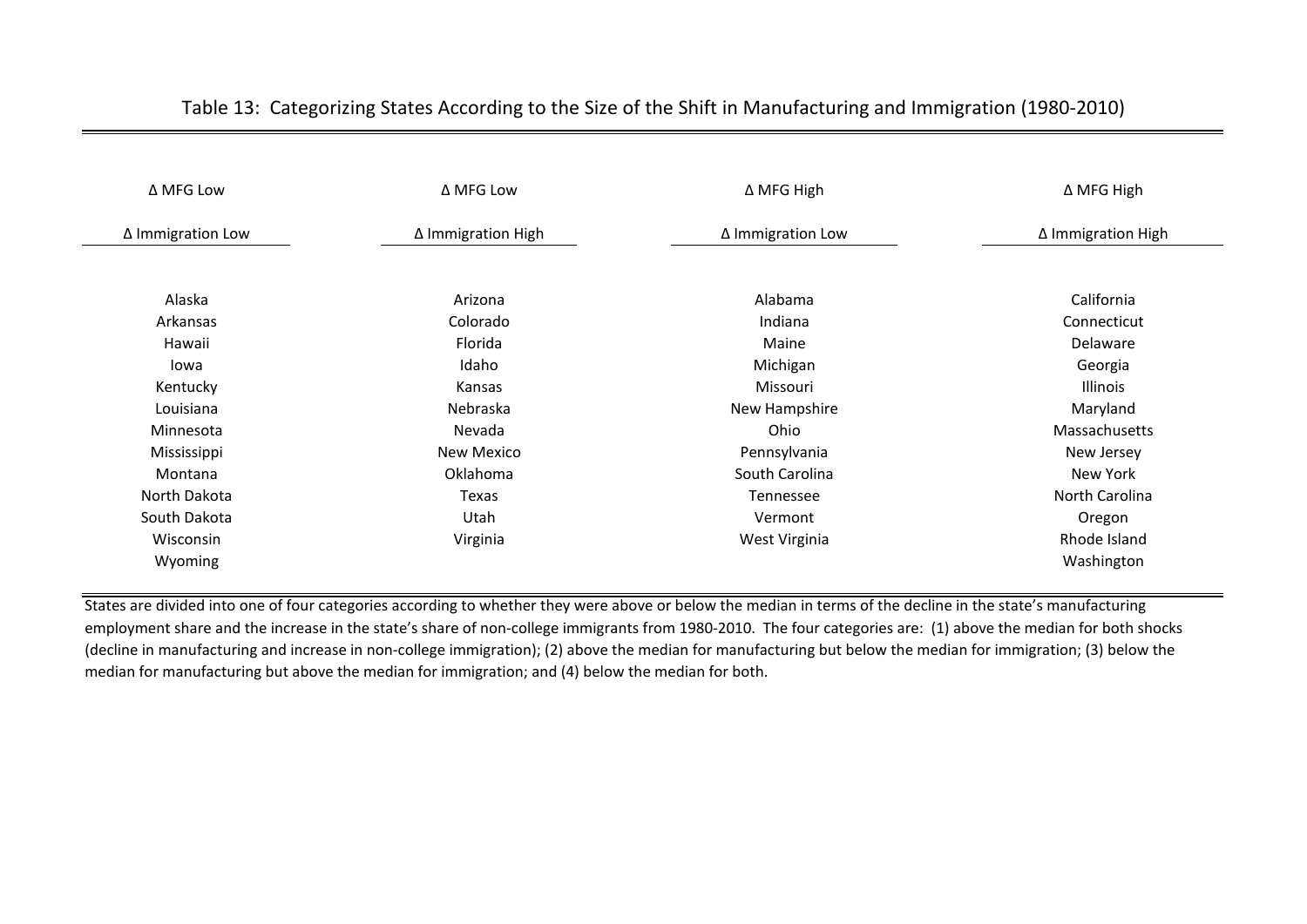

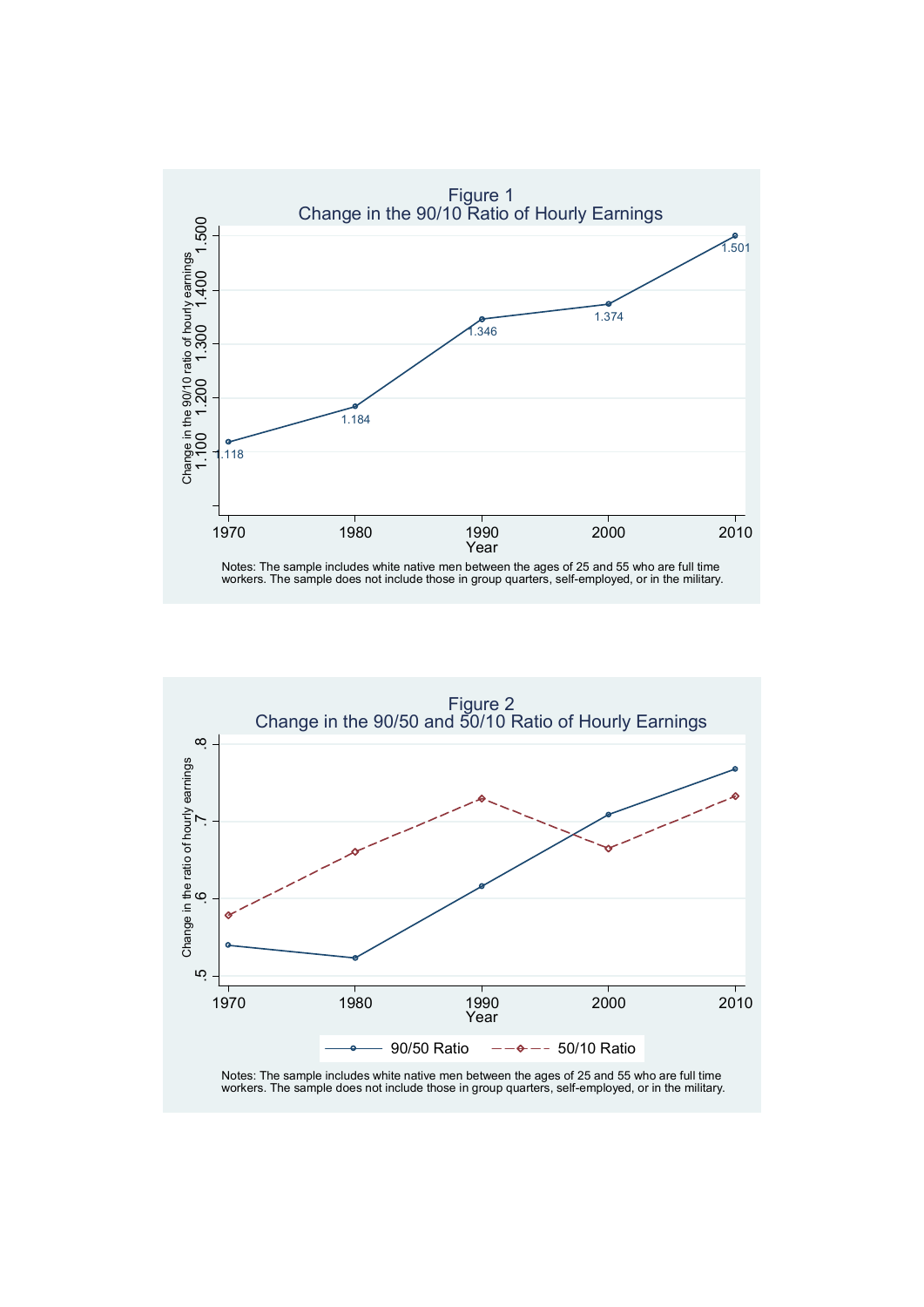

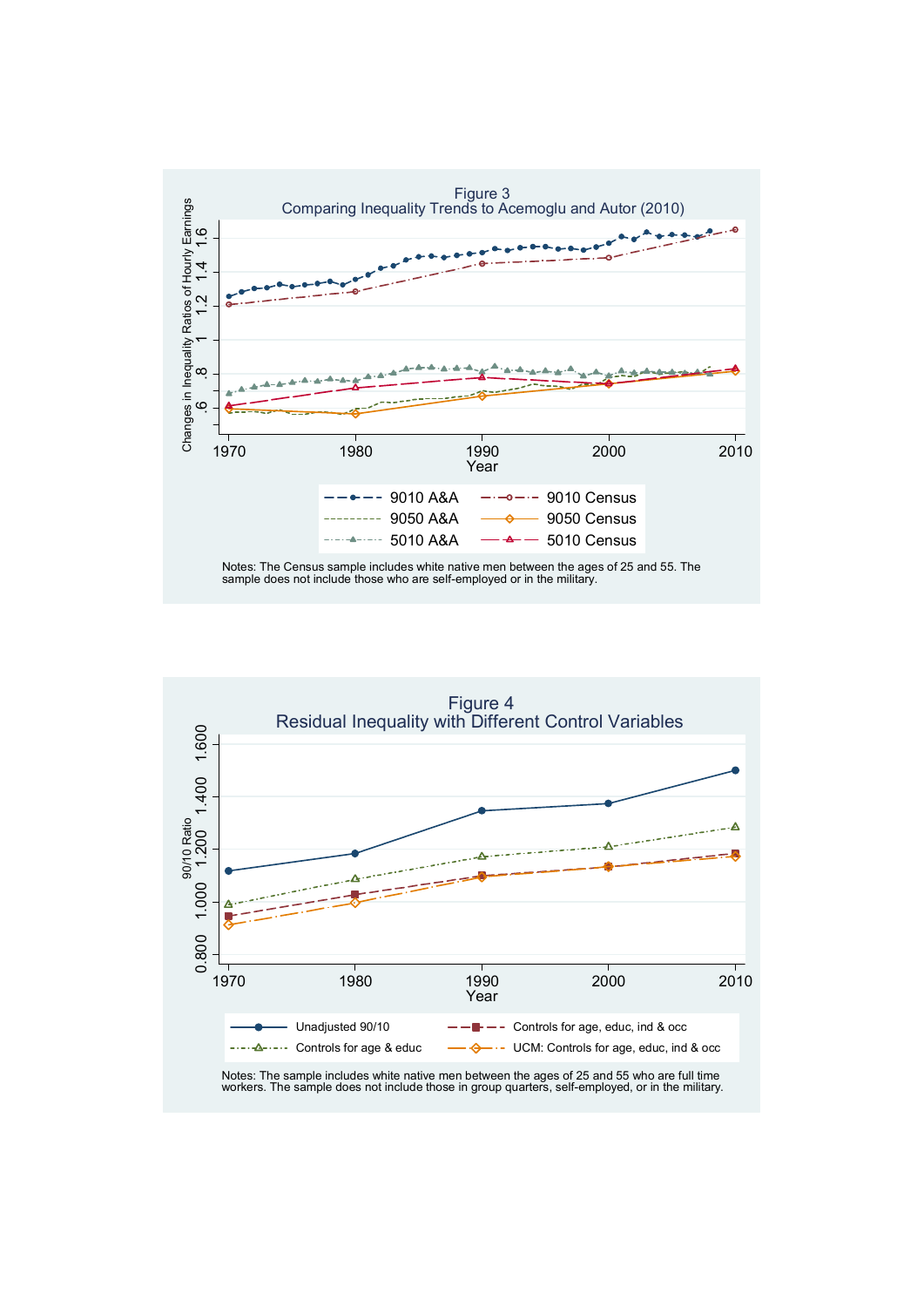

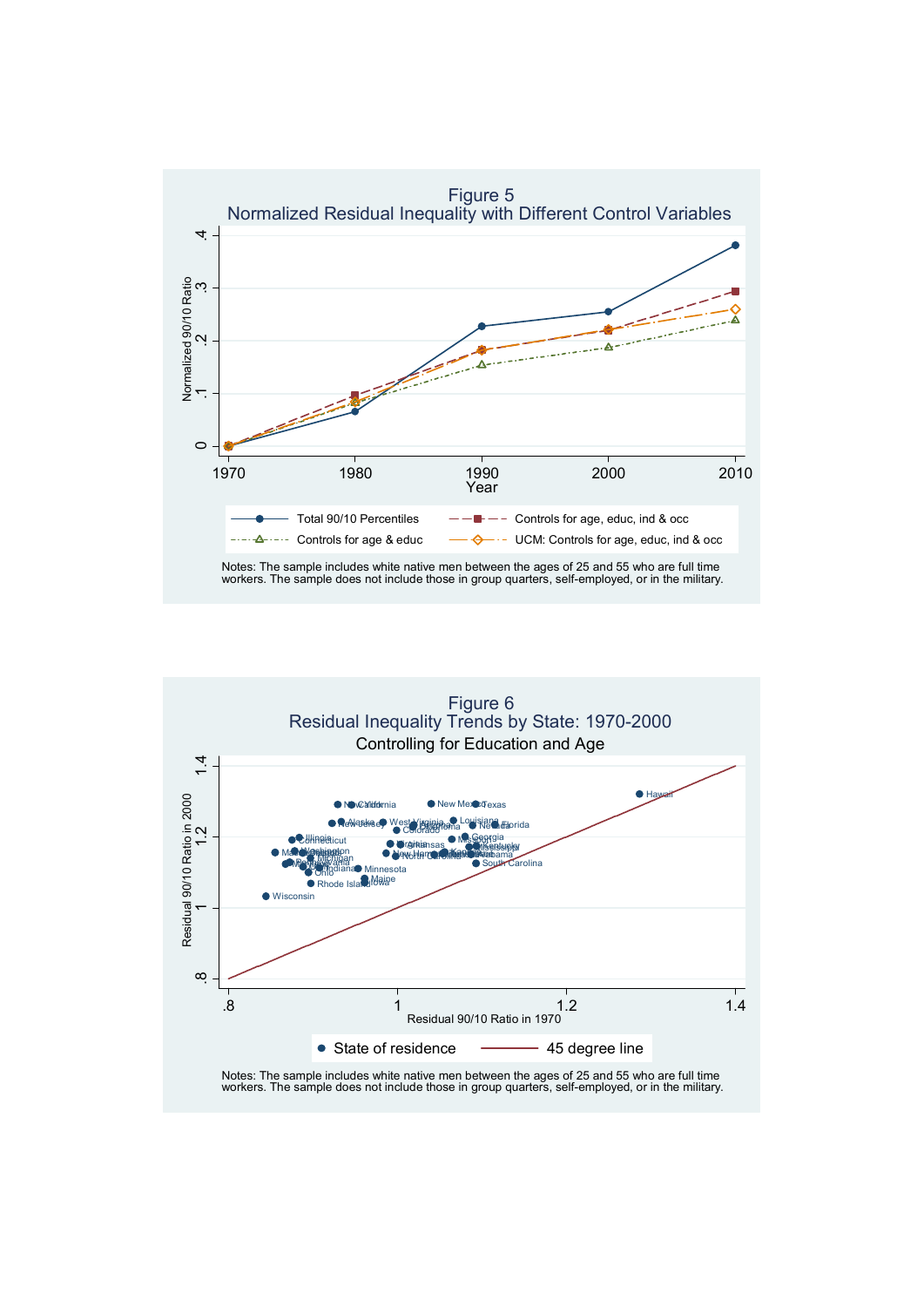

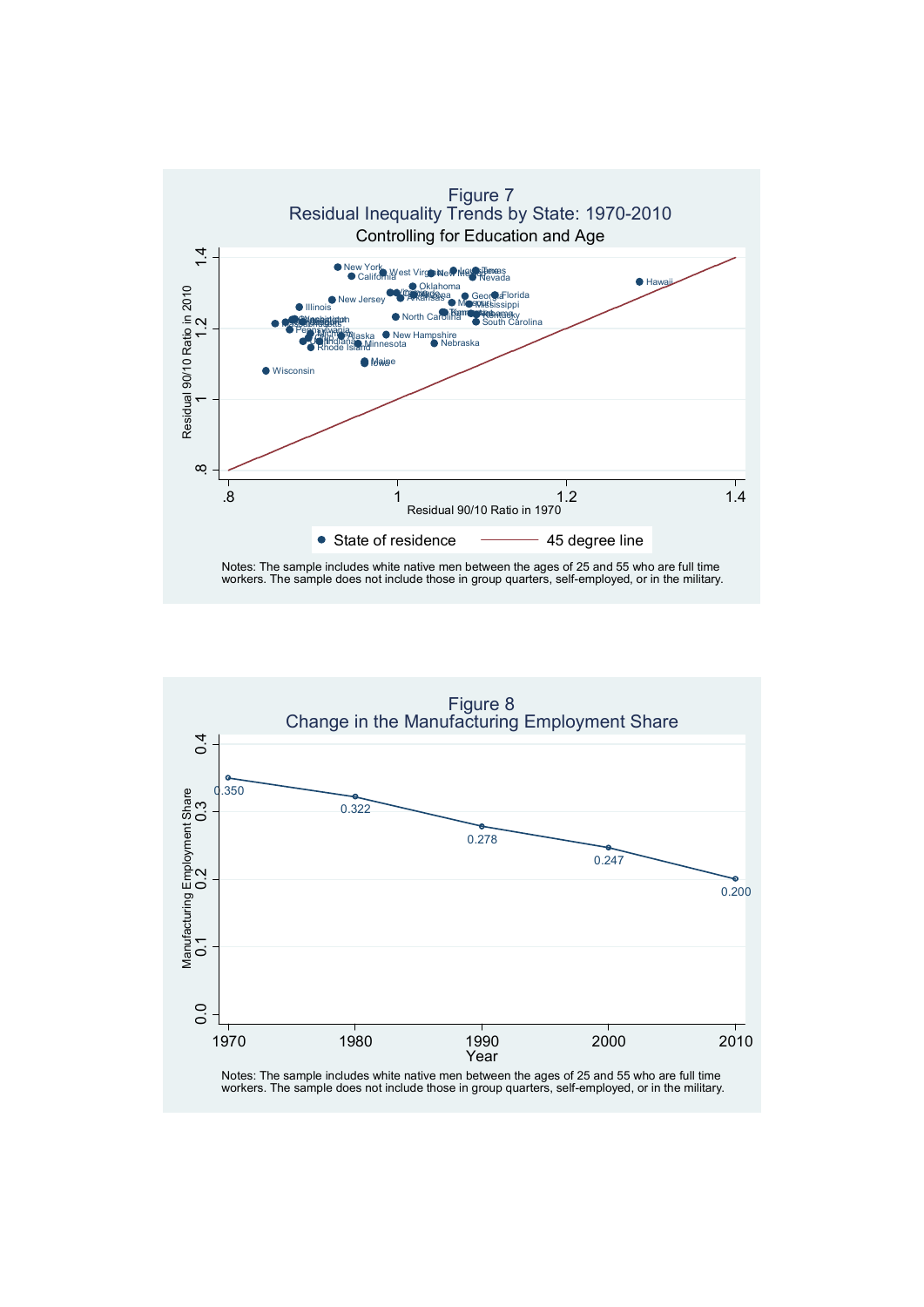

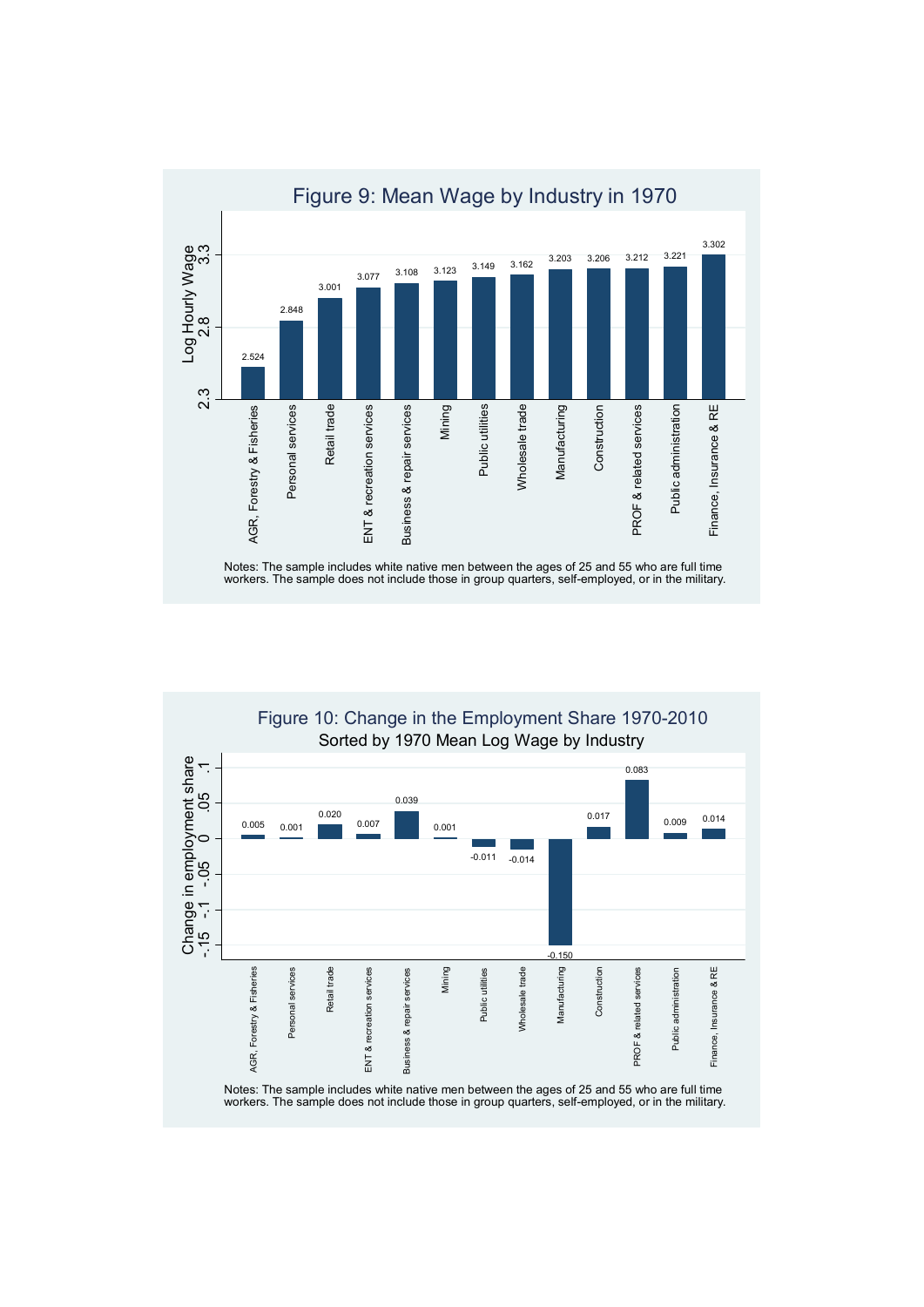





Notes: The sample includes white native men between the ages of 25 and 55. The sample does not include those in group quarters, or in the military. The employment rate is defined as the percent of the sample defined above that reported being employed.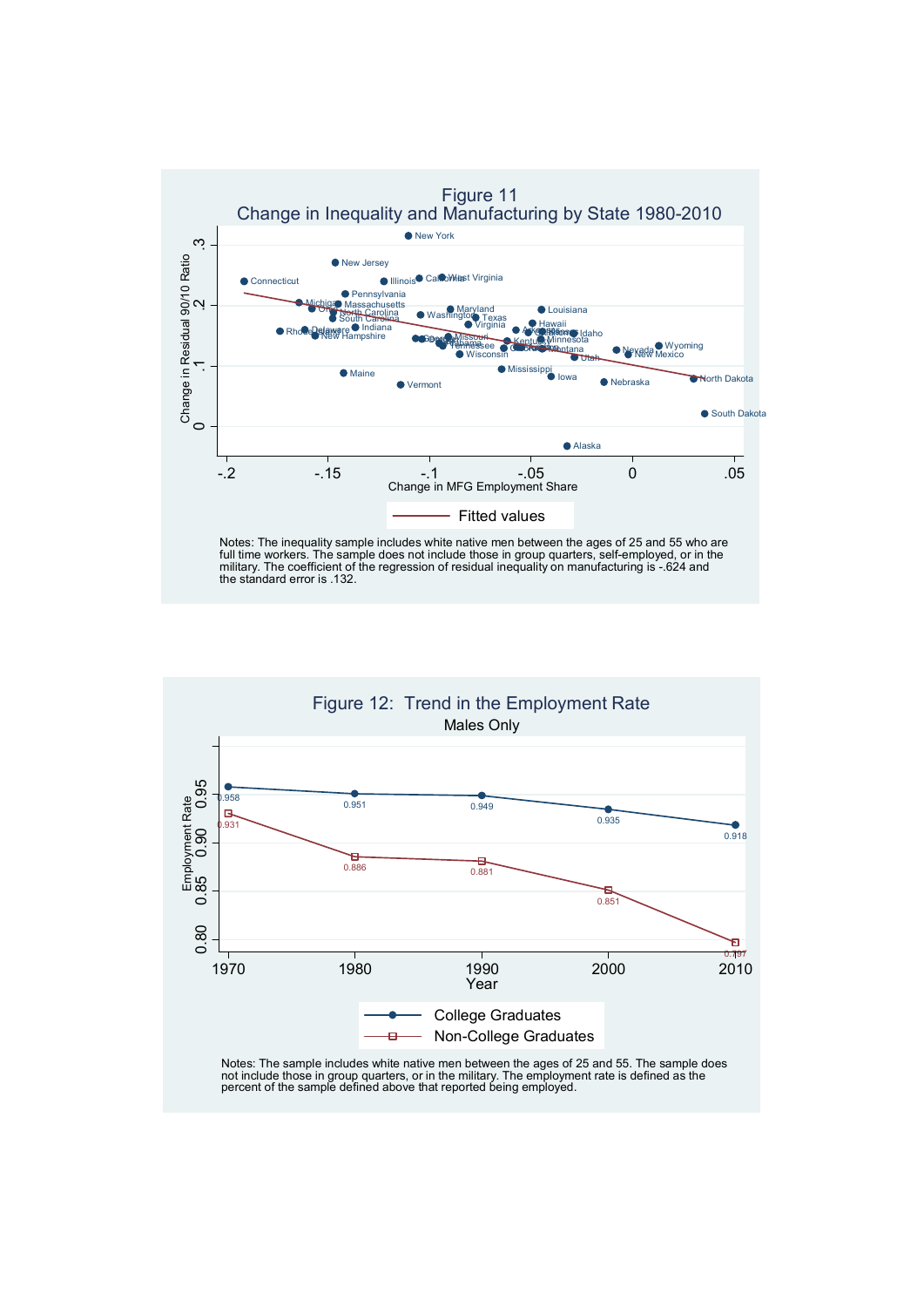



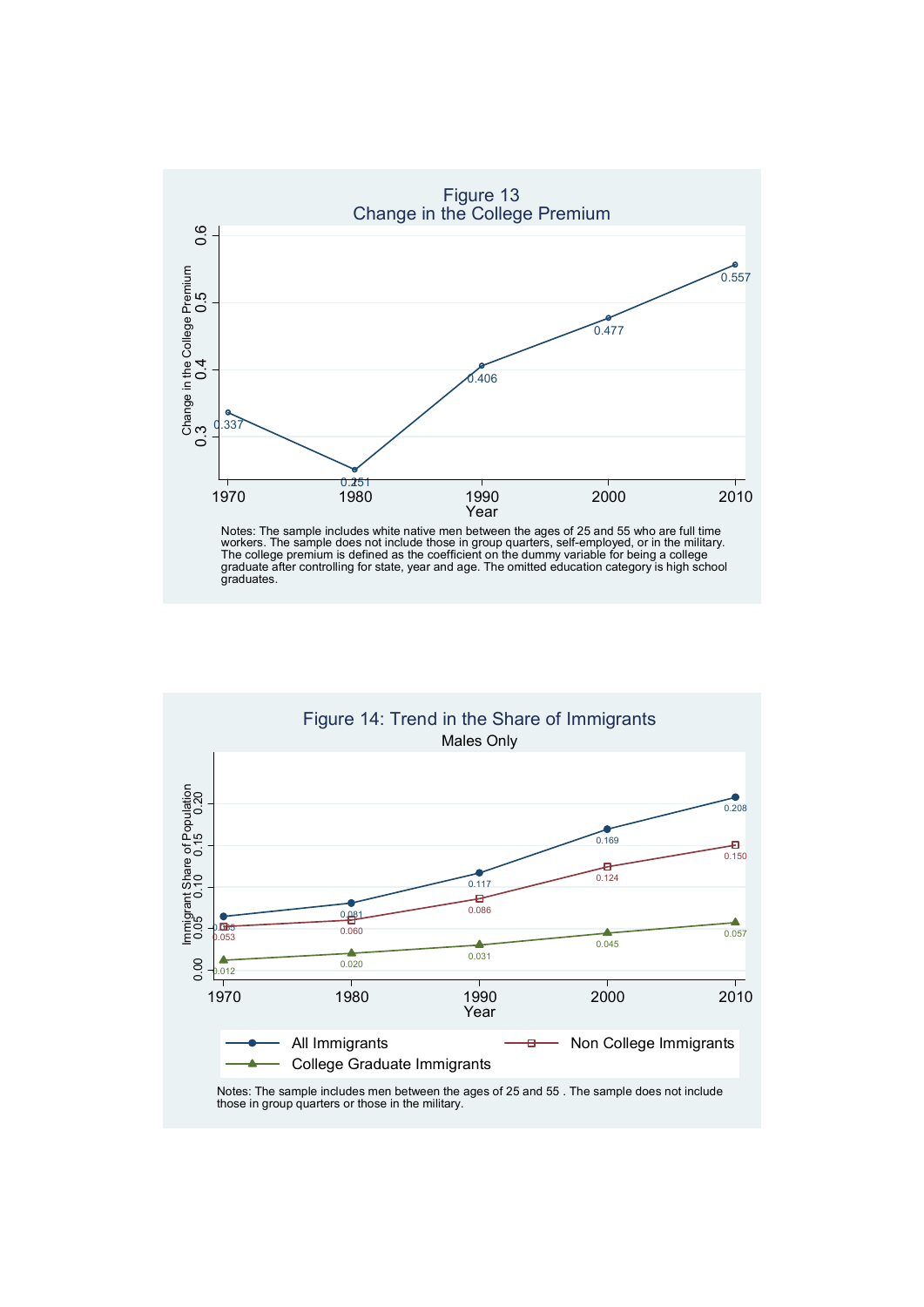

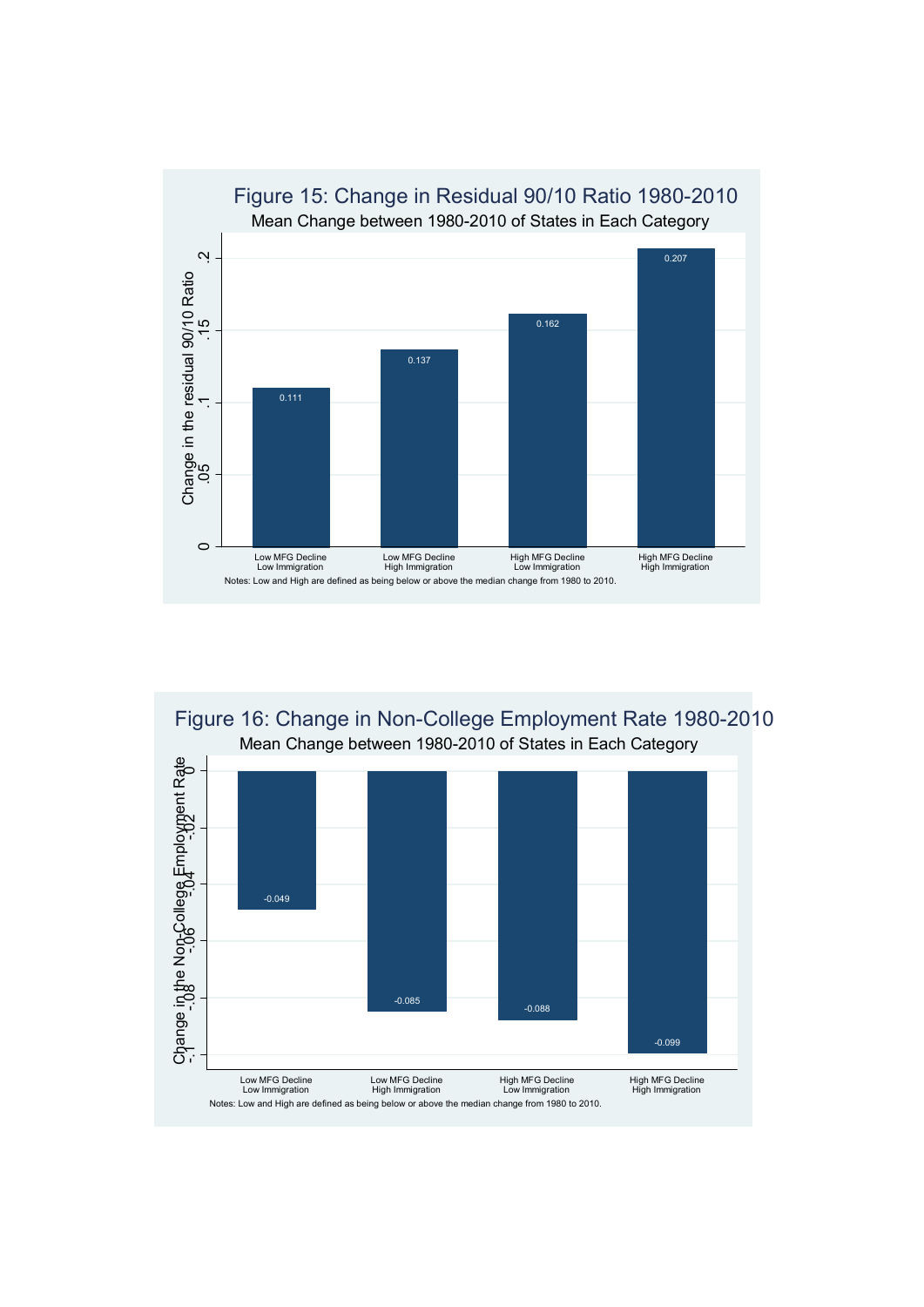



Notes: The sample includes white native men between the ages of 25 and 55 who are full time workers. The sample does not include those in group quarters, self-employed, or in the military.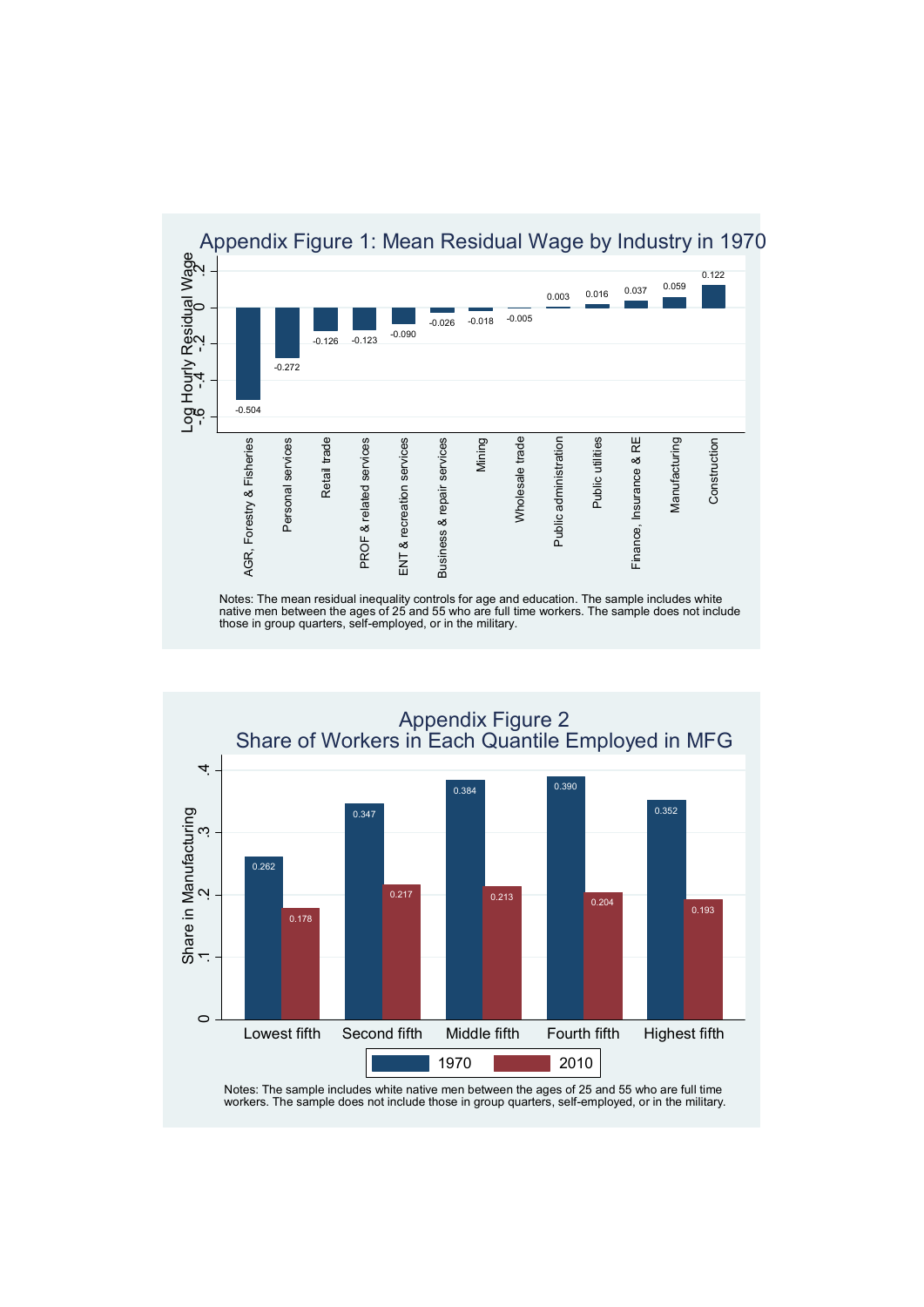

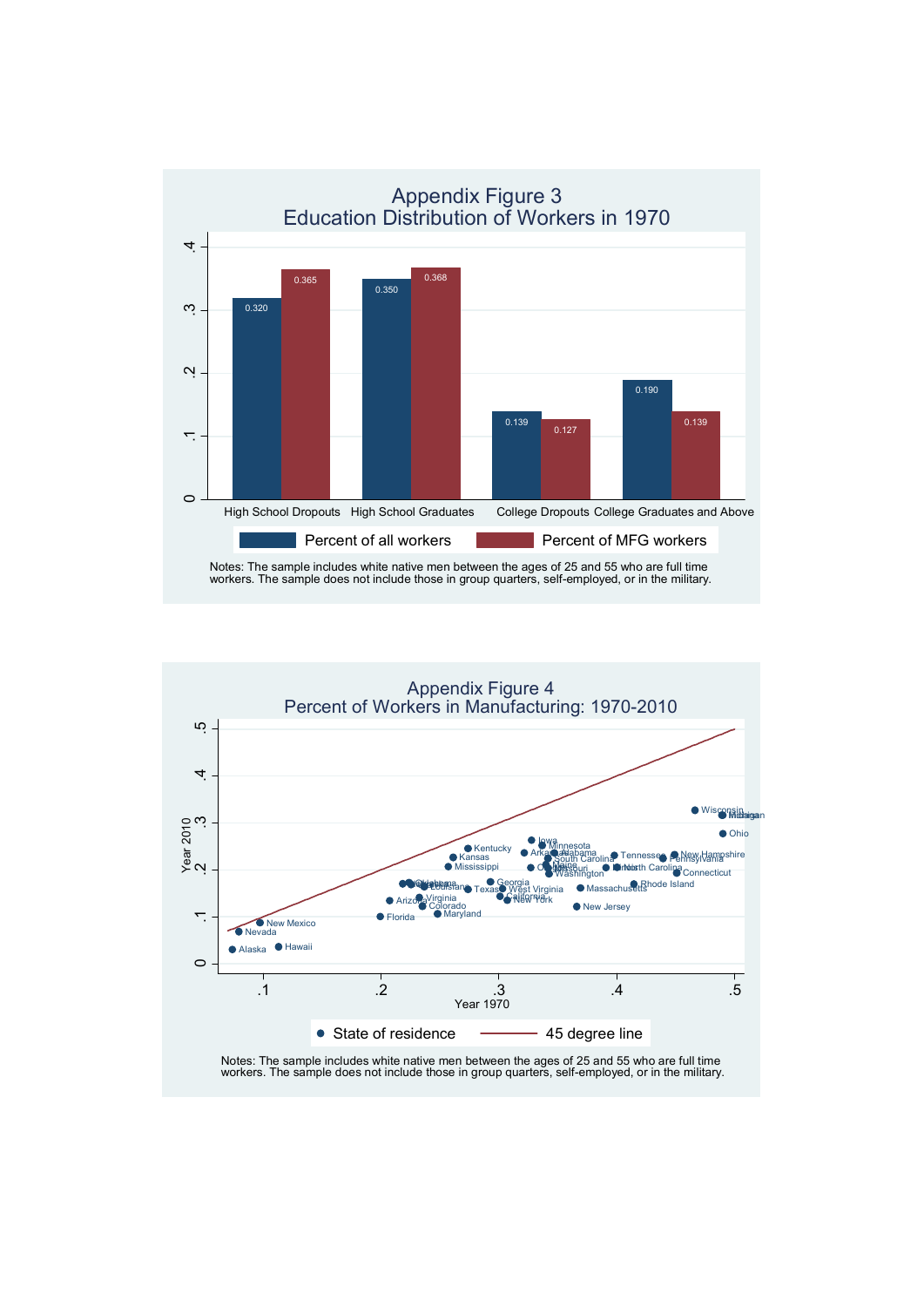